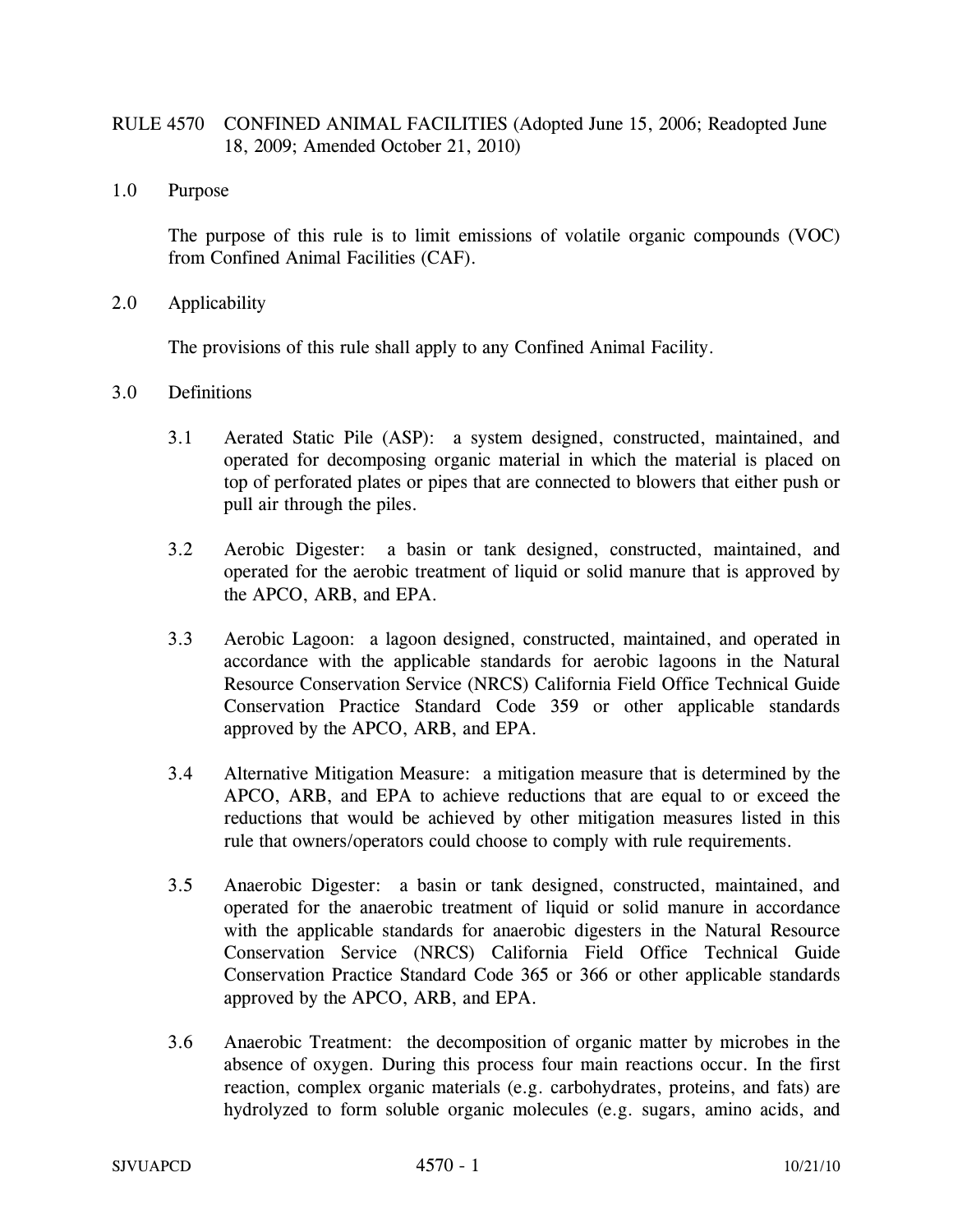fatty acids). In the second reaction, soluble organic molecules ferment to form acetic acid, formic acid, and volatile fatty acids. In the third reaction, volatile fatty acids undergo acetogenesis to form acetic acid and formic acid. In the fourth reaction, acetic acid and formic acid undergo methanogenesis to form methane and carbon dioxide.

- 3.7 Anaerobic Treatment Lagoon: a lagoon designed, constructed, maintained, and operated in accordance with the standards for anaerobic lagoons in the Natural Resource Conservation Service (NRCS) California Field Office Technical Guide Conservation Practice Standard Code 359 or other applicable standards approved by the APCO, ARB, and EPA.
- 3.8 Animal Manure: any animal excretions and mixtures containing animal excretions, except for material meeting the definition of separated solids.
- 3.9 APCO: as defined in Rule 1020 (Definitions).
- 3.10 ARB: as defined in Rule 1020 (Definitions).
- 3.11 Beef Feedlot: a CAF that is primarily concerned with raising cattle for the production of meat for commercial purposes.
- 3.12 Biofilter: a pollution control technique using living material to capture and biologically degrade process pollutants. A biofilter is usually a bed of organic material (medium), typically a mixture of compost and wood chips or shreds. As air passes through the biofilter, the microbes on the organic material convert contaminants in the air stream to carbon dioxide and water.
- 3.13 CDFA: California Department of Food and Agriculture or any person designated to act on its behalf.
- 3.14 Cereal Grains: grasses (members of the monocot families Poaceae or Gramineae) cultivated for the edible components of their fruit. These grains include corn, rice, wheat, barley, sorghum, millet, oats, rye, triticale, and fonio. For the purposes of this rule, buckwheat and quinoa will also be considered cereal grains.
- 3.15 Certified Nutritionist: a nutritionist certified by the American Registry of Professional Animal Scientists or who is approved by the APCO, ARB, and EPA.
- 3.16 Class One Mitigation Measures: a mitigation measure or combination of measures for the specific source category that, at the time of rule adoption, are considered to be the Best Available Retrofit Control Technology (BARCT) for VOC, as defined in the California Health and Safety Code Section 40406.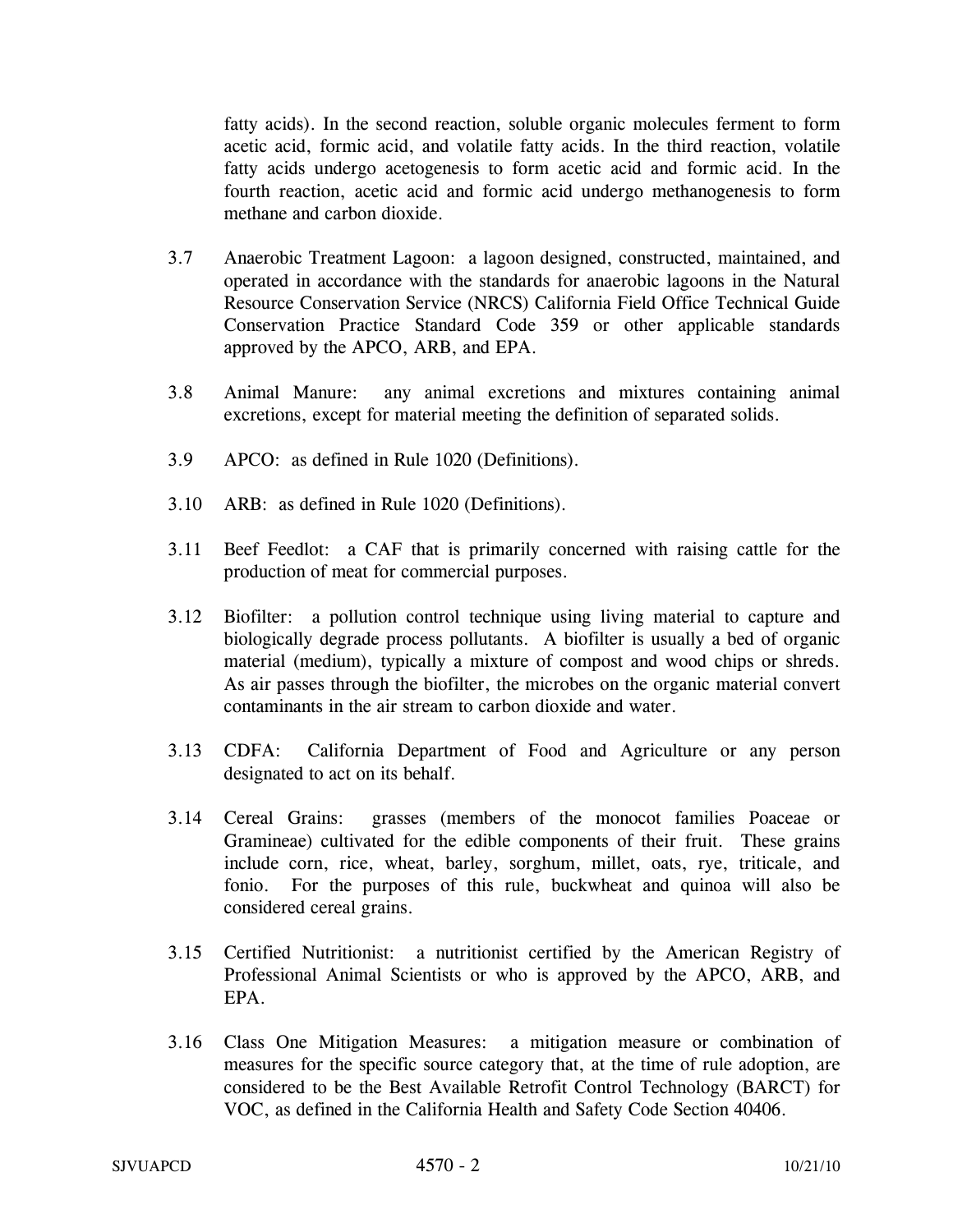- 3.17 Class Two Mitigation Measures: a mitigation measure or combination of measures for the specific source category that achieve VOC reductions equal to or greater than those achieved by Class One Mitigation Measures, but are considered beyond the Best Available Retrofit Control Technology (BARCT) standards for existing facilities after taking into account environmental, energy, economic, legal, social, and technological factors. These measures are considered to be between BARCT (the standard for existing facilities) and Best Available Control Technology (BACT), equivalent to BACT, or theoretically feasible measures that may be beyond BACT.
- 3.18 Composting: the controlled biological decomposition of organic material, under aerobic (with air) or anaerobic (without air) conditions, to form a humus-like material.
- 3.19 Confined Animal Facility (CAF): a facility where animals are corralled, penned, or otherwise caused to remain in restricted areas for commercial purposes and primarily fed by a means other than grazing for at least forty-five (45) days in any twelve (12) month period.
- 3.20 Contiguous or Adjacent Property: as defined in Rule 2201 (New and Modified Stationary Source Review).
- 3.21 Corral: an area where animals are confined without separate stalls in which the animals may rest. (also referred to as dry lot, pen, exercise pen, loafing barn, saudi barn or open lot).
- 3.22 Dairy: a CAF that is primarily concerned with the production of milk, butter, or cheese for commercial purposes.
- 3.23 Day: a twenty-four hour period beginning at 12:00 a.m. and ending at midnight.
- 3.24 District: as defined in Rule 1020 (Definitions).
- 3.25 Dry Manure/Dry Separated Solids: manure or separated solids with less than 50% moisture, by weight, not including any materials used for on-site composting operations.
- 3.26 Dry Rolled Corn: any corn that is crushed between rollers without previous treatment with steam or another softening process.
- 3.27 Emission Mitigation Plan: a document that lists and describes all VOC mitigation measures to be implemented at the CAF.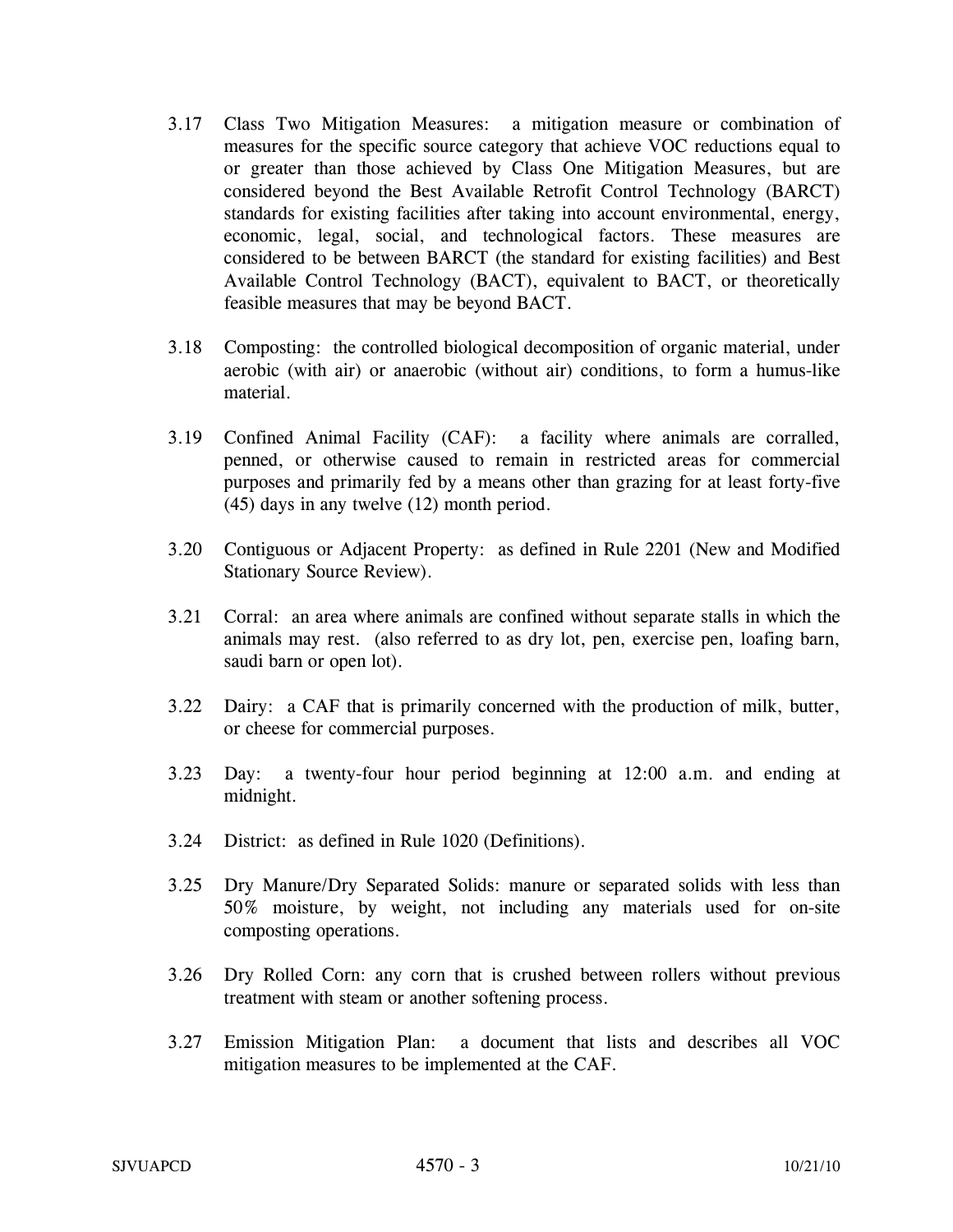- 3.28 EPA: the United States Environmental Protection Agency or any person designated to act on its behalf.
- 3.29 Facility: a source or group of air pollution sources located on one or more properties that are contiguous, adjacent, or separated only by a public right-ofway and are under common ownership, common control, or operated by entities that are under common ownership or control. A facility includes, but is not limited to, all barns, buildings, coops, corrals, feed storage areas, installations, milking parlors, structures, and systems for the collection, distribution, storage, and treatment of manure on the properties.
- 3.30 Feed Bunk: the area where feed is placed for the animals to eat the feed.
- 3.31 Feedlanes: the area in which the animal stands while eating feed. This area may also be referred to as a flush or scrape concrete lane.
- 3.32 Freestall Barn: a structure for housing animals in which the animals are contained in pens under a roof and have free access to feed bunks, waterers, and stalls for resting.
- 3.33 High Moisture Corn: corn which, at harvest, has a kernel moisture of greater than 25%.
- 3.34 In-corral Mounds: mounds of manure and/or soil which are constructed, designed, maintained, and operated by the owner/operator to allow animals to have a dry area to lay and rest during the wet season.
- 3.35 Lagoon: a basin constructed, maintained, and operated to store and treat manure. This does not include basins primarily used to collect runoff and stormwater.
- 3.36 Land Incorporate: use of a method, such as tilling, injecting, or plowing, that covers manure with soil.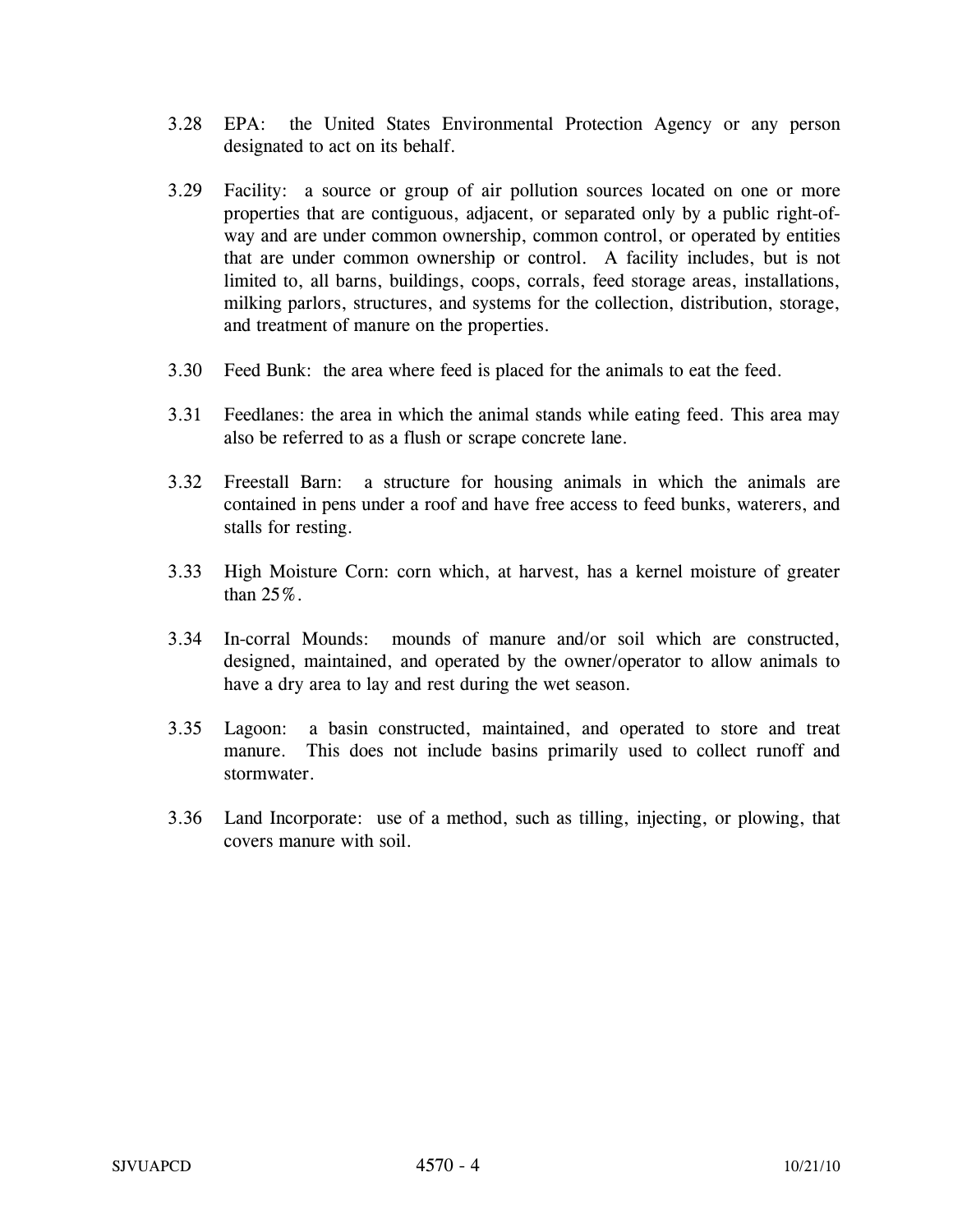3.37 Large CAF: a CAF that maintains, on any one day, at least the following number of animals:

| Table 1 - Large CAF Definition by Livestock Category |                                                            |  |
|------------------------------------------------------|------------------------------------------------------------|--|
| Livestock Category                                   | Large CAF Definition                                       |  |
| Dairy                                                | 1,000 milking cows                                         |  |
| <b>Beef Feedlots</b>                                 | 3,500 beef cattle                                          |  |
| <b>Other Cattle Facility</b>                         | 7,500 calves, heifers, or other cattle                     |  |
| <b>Poultry Facilities</b>                            |                                                            |  |
| Chicken                                              | 650,000 head                                               |  |
| Duck                                                 | 650,000 head                                               |  |
| Turkey                                               | 100,000 head                                               |  |
| <b>Swine Facility</b>                                | 3,000 head                                                 |  |
| <b>Horses Facility</b>                               | 2,500 head                                                 |  |
| Sheep and Goat Facilities                            | 15,000 head of sheep, goats, or any combination of the two |  |
| Any livestock facility not                           | 30,000 head                                                |  |
| listed above                                         |                                                            |  |

- 3.38 Licensed Veterinarian: a veterinarian licensed by the State of California or a veterinarian that is approved by the APCO, ARB, and EPA.
- 3.39 Livestock: any domesticated animal kept or raised for the production of eggs, milk, wool, or meat.
- 3.40 Mature Cow: a cow that has had at least one calf.
- 3.41 Medium Dairy CAF: a dairy CAF that maintains, on any one day, at least 500 milking cows, but is not a large dairy CAF.
- 3.42 Milking Cow: a cow that is currently producing milk (lactating).
- 3.43 Mitigation Measure: an activity, practice, or technology that reduces VOC air pollutants emitted by or associated with a CAF.
- 3.44 NRC: the National Research Council of the United States of America.
- 3.45 NRCS: the Natural Resource Conservation Service operated under the United States Department of Agriculture.
- 3.46 Nursery Pig: For the purposes of this rule, any pig that has been weaned and is less than forty-five (45) pounds in weight.
- 3.47 Other Cattle Facility: a CAF housing cattle that does not meet the definition of a Beef Feedlot or Dairy.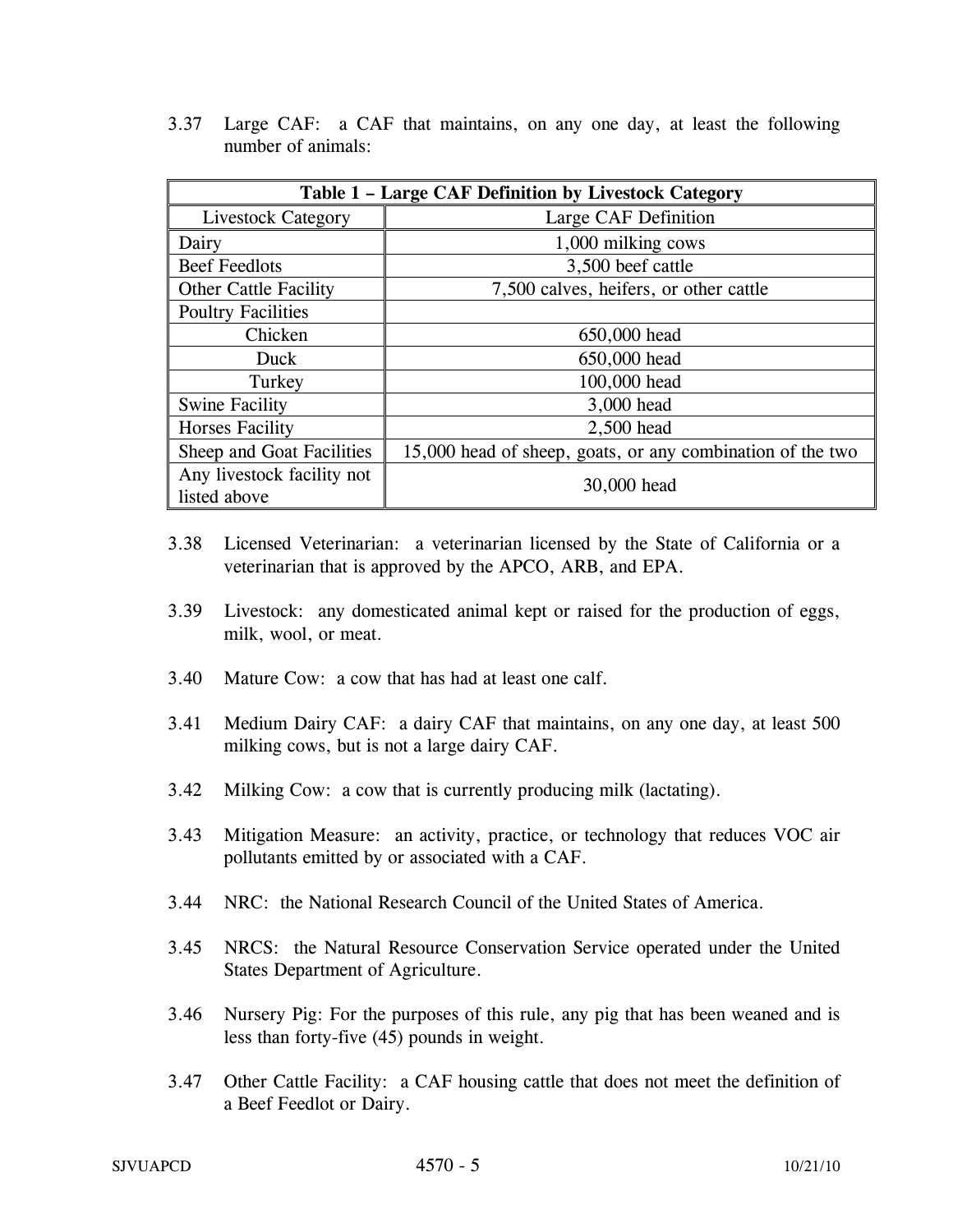- 3.48 Owner/Operator: any person who owns, leases, supervises, or operates a Confined Animal Facility or equipment on such a facility.
- 3.49 Oxygen Barrier Film: a plastic film with an oxygen transfer rate not exceeding  $200 \text{ cm}^3/\text{(m}^2-24 \text{ hrs})$  as measured by ASTM D3985 or a plastic film with an equivalent oxygen transfer rate as determined by methods approved by the APCO and EPA.
- 3.50 Phase Feeding: the feeding of multiple diets during the nursery stage and during the grower/finisher phase.
- 3.51 Phototropic Lagoon: a lagoon where at least 10% of the bacteria in the lagoon are photosynthetic bacterium; the bacteriochlorophyll a concentration is above 1081 μg/L; or that is designed, constructed, maintained, and operated according to other standards approved by the APCO, ARB, and EPA.
- 3.52 Poultry: any domesticated birds kept or raised for eggs or meat.
- 3.53 Poultry Litter: poultry excretions and bedding, including, but not limited to, dried solids, manure, urine and bedding from chickens, turkeys, geese, or ducks.
- 3.54 Poultry Molt: the periodic replacement of feathers by shedding old feathers while producing new ones.
- 3.55 Processed Cereal Grain or Processed Corn: cereal grains or corn that have undergone one or more processes to changes the underlying chemical structure compared to the cereal grain or corn as harvested.
- 3.56 Rain Event: precipitation greater than 0.1 inch in 24 hours at the facility.
- 3.57 Separated Solids: solids removed from manure by a solid separator system, not including any materials used for onsite composting operations.
- 3.58 Shade Structure: a structure designed, constructed, installed, maintained, and operated to provide shade for livestock.
- 3.59 Solid Separator System: a system for separating solid manure from the liquid manure stream that is designed, installed, constructed, operated, and maintained in accordance with the applicable standards in California NRCS Field Office Technical Guide Conservation Practice Standard Code 632 or other applicable standards approved by the APCO, ARB, and EPA. Solid separator systems may include, but are not limited to, flat belt separators, roller press separators,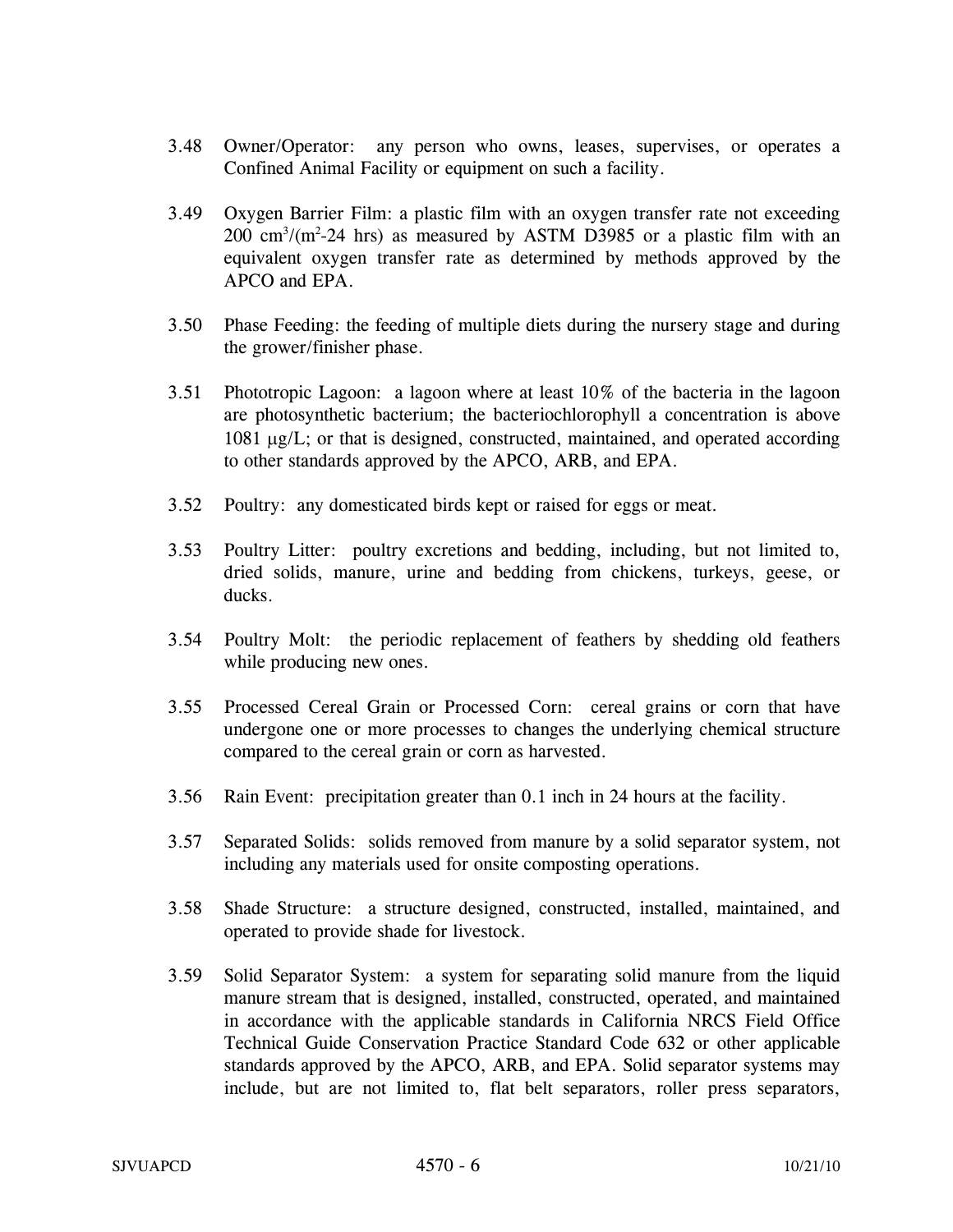vibrating screen separators, stationary inclined screen separators, weeping walls, and settling basins.

- 3.60 Split-Sex Feeding Program: a feeding program that separates male and female swine after they are moved from the nursery and feed different diets to more closely match the nutrient requirements of the different sexes.
- 3.61 Steam-Flaked Cereal Grains: cereal grain that is processed by cooking the grain with steam under pressure and then flaking the resulting material through heated rollers.
- 3.62 Steam-Flaked Corn: corn that is processed by cooking the corn with steam under pressure and then flaking the resulting material through heated rollers.
- 3.63 Storage Pond: a basin constructed, maintained, and operated, to store manure, after it has been treated or processed in a lagoon.
- 3.64 Swine: for the purposes of this rule, and determination of the threshold in Table 2, any weaned pig of at least forty-five (45) pounds in weight, such as finishing pigs and breeding stock.
- 3.65 USDA: the United States Department of Agriculture or any person designated to act on its behalf.
- 3.66 VOC Control Device: a device, into which captured air is vented, that reduces the VOC content in the air prior to the air being released into the atmosphere.
- 3.67 Volatile Organic Compounds (VOC): as defined in Rule 1020 (Definitions).
- 3.68 Weatherproof Covering/Storage Structure: A covering, such as a building or tarp, constructed, installed, maintained, and operated such that the material inside or underneath the covering is not moved or moistened by weather conditions outside of the covering including, but not limited, to wind and rain. The covering shall be maintained according to manufacturer recommendations and adhere to the applicable standards in NRCS California Field Office Technical Guide (FOTG) Conservation Practice Standard Codes 313 or other applicable standards approved by the ARB, APCO, and EPA.
- 3.69 Year: any consecutive 365-day period.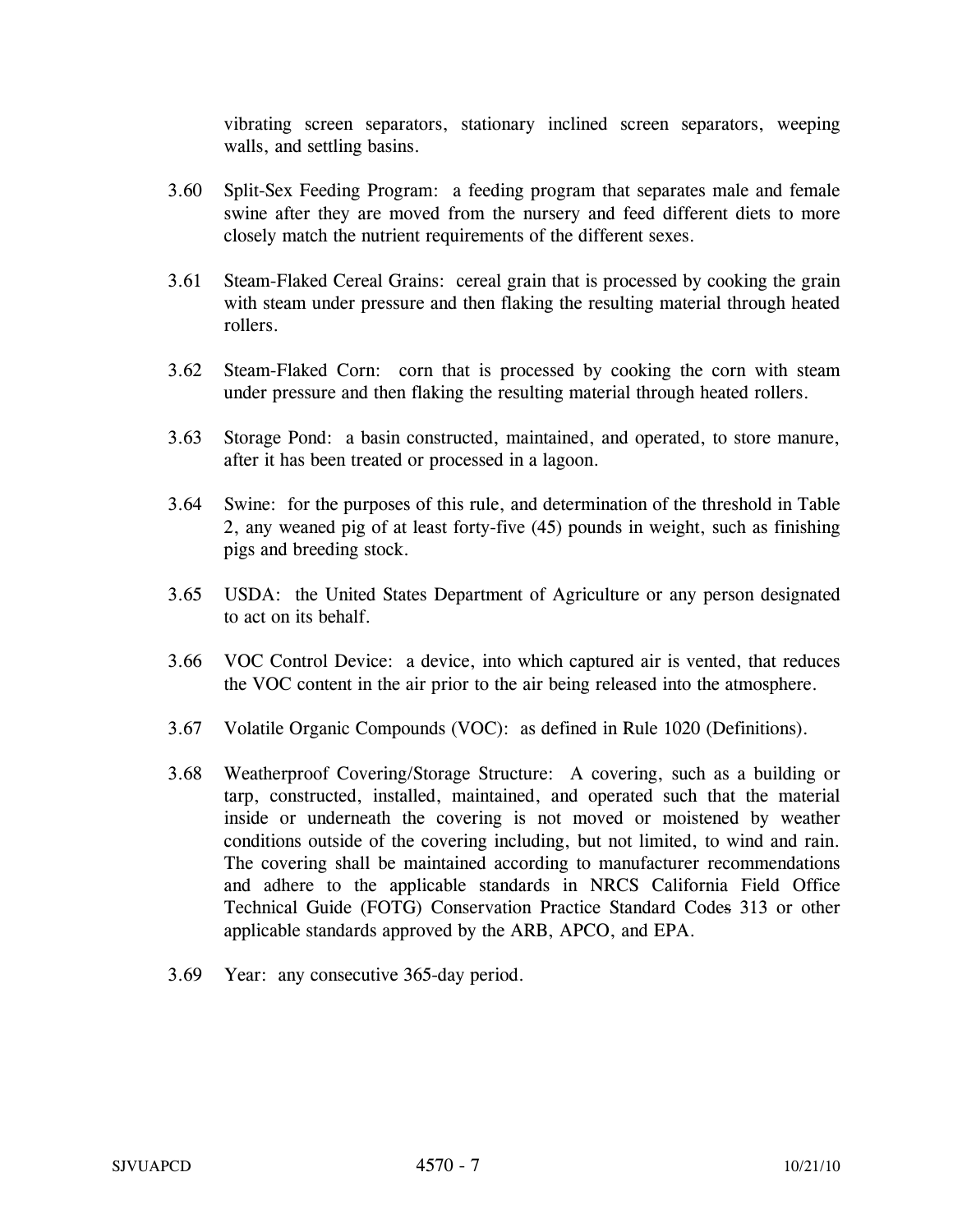### 4.0 Exemptions

Except for the recordkeeping requirements of Section 7, the provisions of this rule shall not apply to a CAF, which remains at all times below all of the regulatory thresholds in Table 2:

| <b>Table 2 - CAF Thresholds for Regulation</b> |                                 |                                 |  |
|------------------------------------------------|---------------------------------|---------------------------------|--|
|                                                | <b>Regulatory Threshold</b>     | <b>Regulatory Threshold</b>     |  |
| <b>Livestock Category</b>                      | Through October 21, 2010        | On and after October 22, 2010   |  |
| Dairy                                          | 1,000 milking cows              | 500 milking cows                |  |
| <b>Beef Feedlots</b>                           | 3,500 beef cattle               | 3,500 beef cattle               |  |
|                                                | 7,500 calves, heifers, or other | 7,500 calves, heifers, or other |  |
| <b>Other Cattle Facility</b>                   | cattle                          | cattle                          |  |
| <b>Poultry Facilities</b>                      |                                 |                                 |  |
| Chicken                                        | 650,000 head                    | 400,000 head                    |  |
| Duck                                           | 650,000 head                    | 400,000 head                    |  |
| Turkey                                         | 100,000 head                    | 100,000 head                    |  |
| <b>Swine Facility</b>                          | 3,000 head                      | 3,000 head                      |  |
| <b>Horses Facility</b>                         | 3,000 head                      | 3,000 head                      |  |
| Sheep and Goat                                 | 15,000 head of sheep, goats,    | 15,000 head of sheep, goats, or |  |
| Facilities                                     | or any combination of the two   | any combination of the two      |  |
| Any livestock facility                         |                                 | 30,000 head                     |  |
| not listed above                               | 30,000 head                     |                                 |  |

#### 5.0 Requirements

- 5.1 Permit Requirements:
	- 5.1.1 Owner/operators shall obtain a Permit-to-Operate for the facility.
	- 5.1.2 A thirty-day (30) public noticing and commenting period shall be required for all large CAFs receiving their initial Permit-to-Operate or Authority-to-Construct.
	- 5.1.3 Facility Emission Mitigation Plan

The owner/operator shall submit a facility emission mitigation plan as part of the Permit-to-Operate application or Authority-to-Construct application. The mitigation plan shall contain the following information:

5.1.3.1 The name, business address, and phone number of the owners/operators responsible for the preparation and the implementation of the mitigation measures listed in the mitigation plan.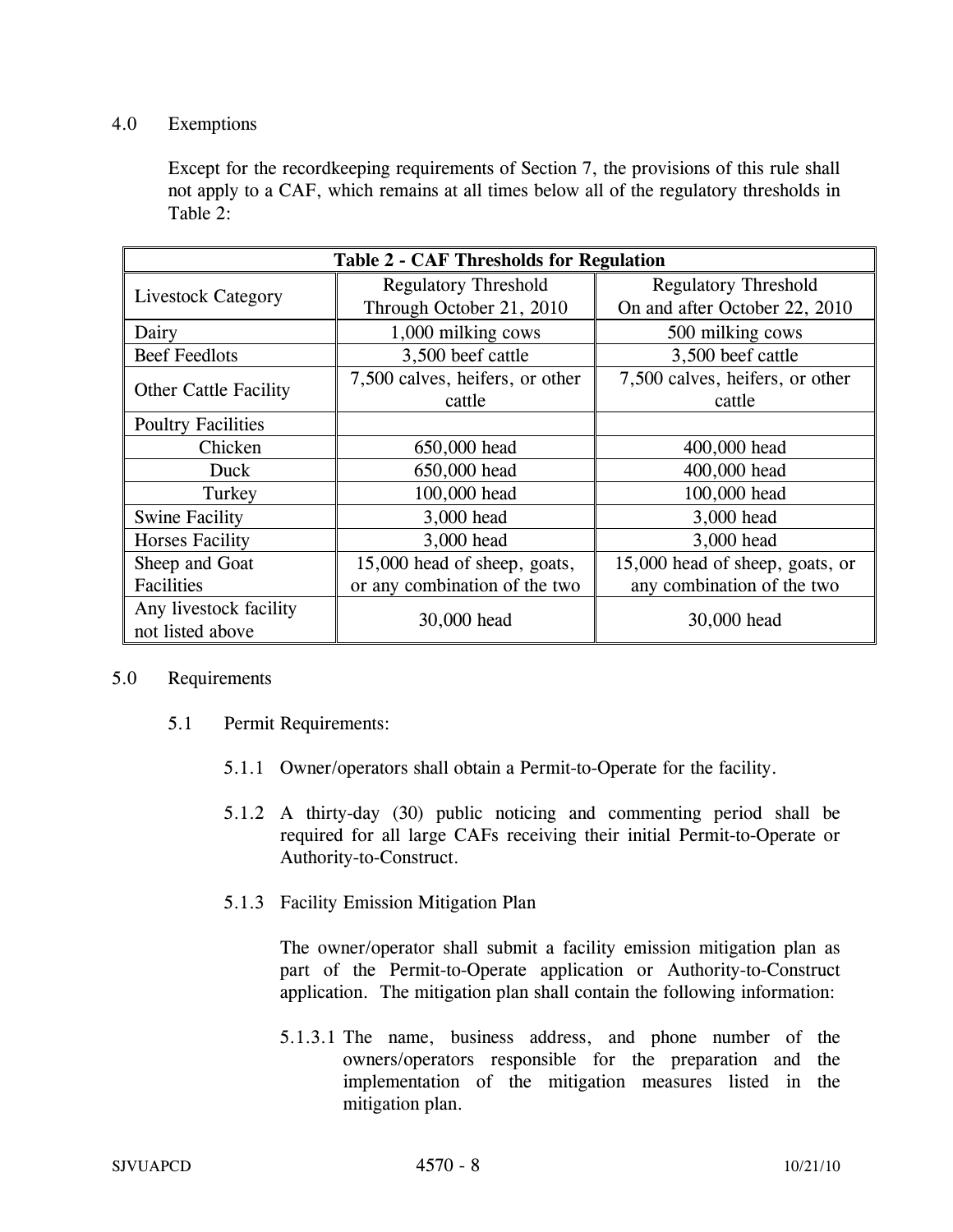- 5.1.3.2 The signature of the owners/operators attesting to the accuracy of the information provided and adherence to implementing the activities specified in the mitigation plan at all times and the date that the application was signed.
- 5.1.3.3 A list of all mitigation measures chosen to comply with Rule 4570 requirements.
	- 5.1.3.3.1 The mitigation measures shall be chosen from the applicable portions of Sections 5.5 or 5.6.
	- 5.1.3.3.2 The owner/operator of CAFs that are not a dairy, beef feedlot, other cattle, swine, or poultry operations shall submit a mitigation plan demonstrating facility-wide reductions of at least 30% or submit a mitigation plan that adheres to all of the requirements of Sections 5.5 or 5.6, whichever section best fits the facility.
	- 5.1.3.3.3 Owners/operators may substitute a mitigation measure from one section in the applicable table (Tables 3.1 through 4.6) for a mitigation measure in another section of the applicable table, provided it is demonstrated that the substitution would result in equal or greater emission reductions. Alternative mitigation measures must be approved prior to initial use.
	- 5.1.3.3.4 In lieu of compliance with Section 5.1.3.3.1, Section 5.1.3.3.2, or Section 5.1.3.3.3, an owner/operator may demonstrate that facility-wide reductions are equal to that which the compliance with those sections would have achieved.
- 5.1.4 Facility Emission Inventory

The Permit-to-Operate application or Authority-to-Construct application shall include the following information, which is in addition to the facility emission mitigation plan:

- 5.1.4.1 The maximum number of animals at the facility in each production stage (facility capacity).
- 5.1.4.2 Any other information necessary for the District to prepare an emission inventory of all regulated air pollutants emitted from the facility, as determined by the APCO.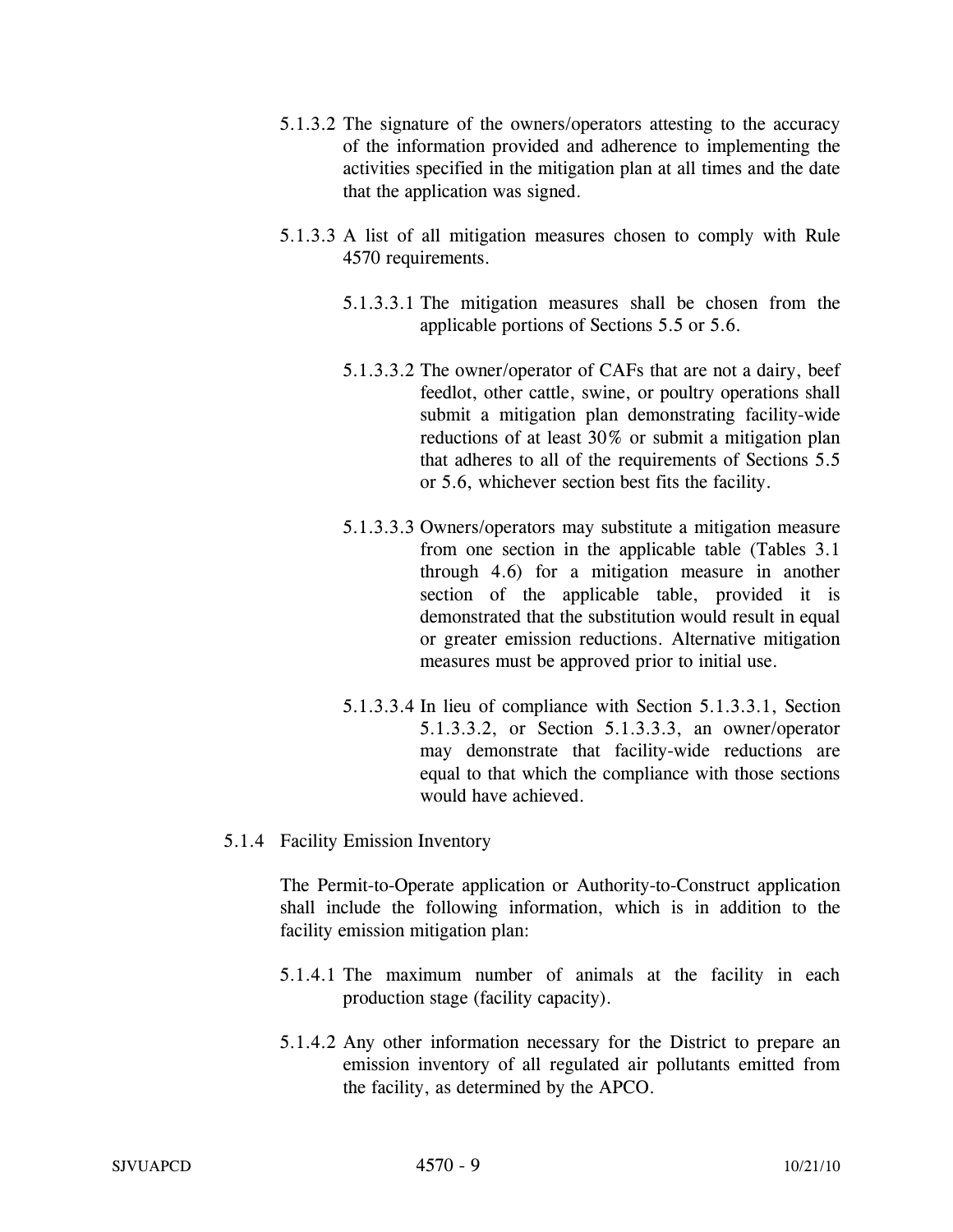- 5.1.5 The approved mitigation measures from the facility's mitigation plan will be listed on the Permit-to-Operate or Authority-to-Construct as permit conditions.
- 5.1.6 The District shall act upon the Authority to Construct application or Permit-to-Operate application within six (6) months of receiving a complete application.
- 5.2 Permit Renewal/Change
	- 5.2.1 Renewal The District shall review each plan/permit at least once every three (3) years and update to reflect changes in the operation and feasibility of mitigation measures.
	- 5.2.2 Change to Permit If a temporary suspension of one or more mitigation measure provided for in Section 5.4 continues beyond the allowed suspension period:
		- 5.2.2.1 The owners/operators shall, within that allowed period, submit a new emission mitigation plan designating a mitigation measure to be implemented in lieu of the mitigation measure that was suspended; and
		- 5.2.2.2 The owner/operator shall obtain approval of the amended mitigation plan from the APCO and EPA by submittal of an Authority-to-Construct application.
- 5.3 Mitigation Measure Implementation

Owners/operators of any CAF shall implement all VOC emission mitigation measures, as contained in the permit application, on and after 365 days from the date of issuance of either the Authority-to-Construct or the Permit-to-Operate, whichever is sooner.

5.4 Temporary Suspension of Mitigation Measures

An owner/operator may temporarily suspend use of mitigation measure(s) provided all of the following requirements are met:

5.4.1 It is determined by a licensed veterinarian, certified nutritionist, CDFA, or USDA that any mitigation measure being suspended is detrimental to animal health or necessary for the animal to molt, and a signed written copy of this determination shall be retained on-site and made available for inspection upon request,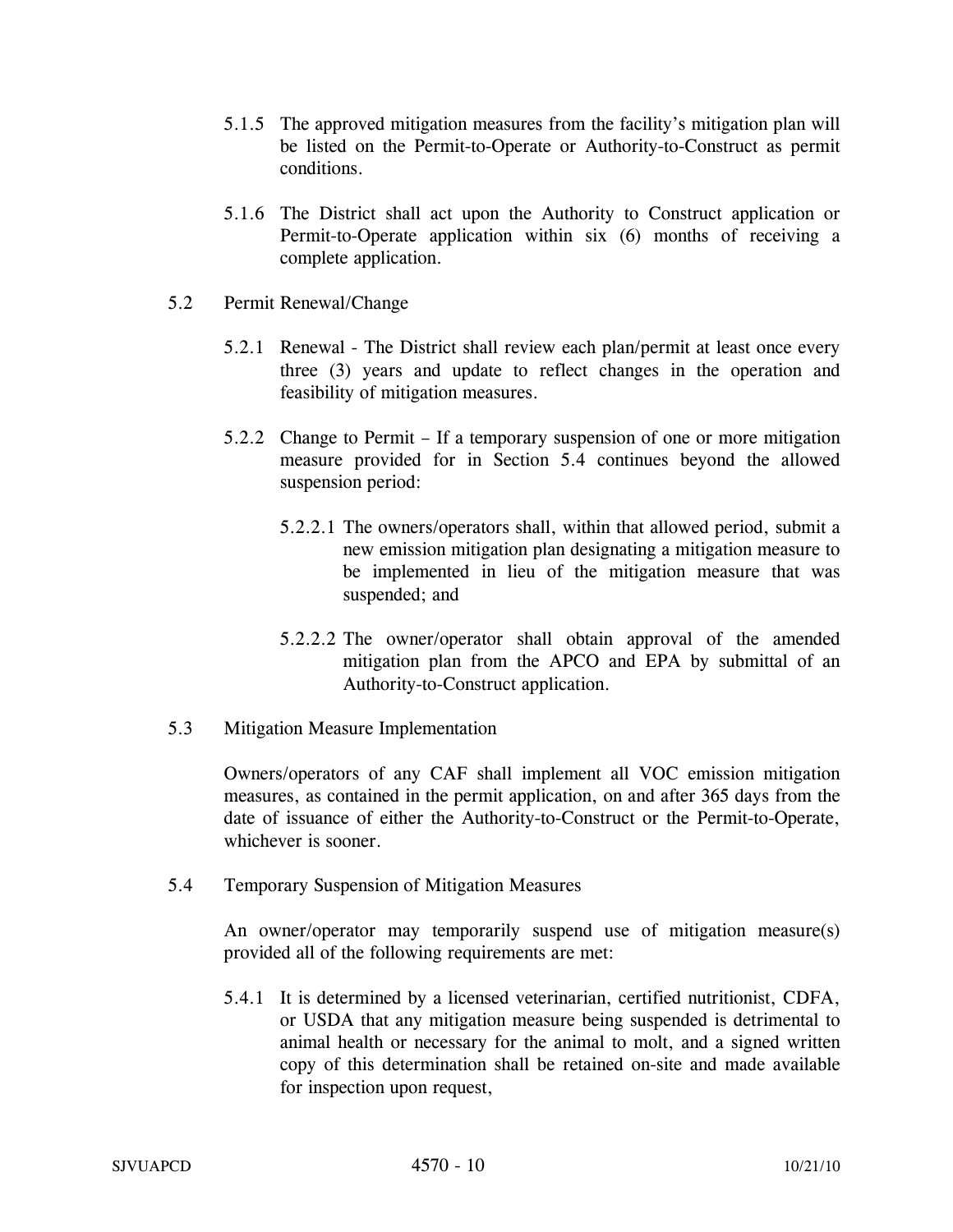- 5.4.2 The owner/operator notifies the District, within forty-eight (48) hours of the determination that the mitigation measure is being temporarily suspended; the specific health condition requiring the mitigation measure to be suspended; and the duration that the measure must be suspended for animal health reasons,
- 5.4.3 The emission mitigation measure is not suspended for longer than recommended by the licensed veterinarian or certified nutritionist for animal health reasons,
- 5.4.4 If such a situation exists, or is expected to exist for longer than thirty (30) days, the owners/operators shall, within that thirty (30) day period, submit a new emission mitigation plan designating a mitigation measure to be implemented in lieu of the mitigation measure that was suspended, and
- 5.4.5 The APCO, ARB, and EPA approve the temporary suspension of the mitigation measure for the time period requested by the owner/operator and a signed written copy of this determination shall be retained on-site.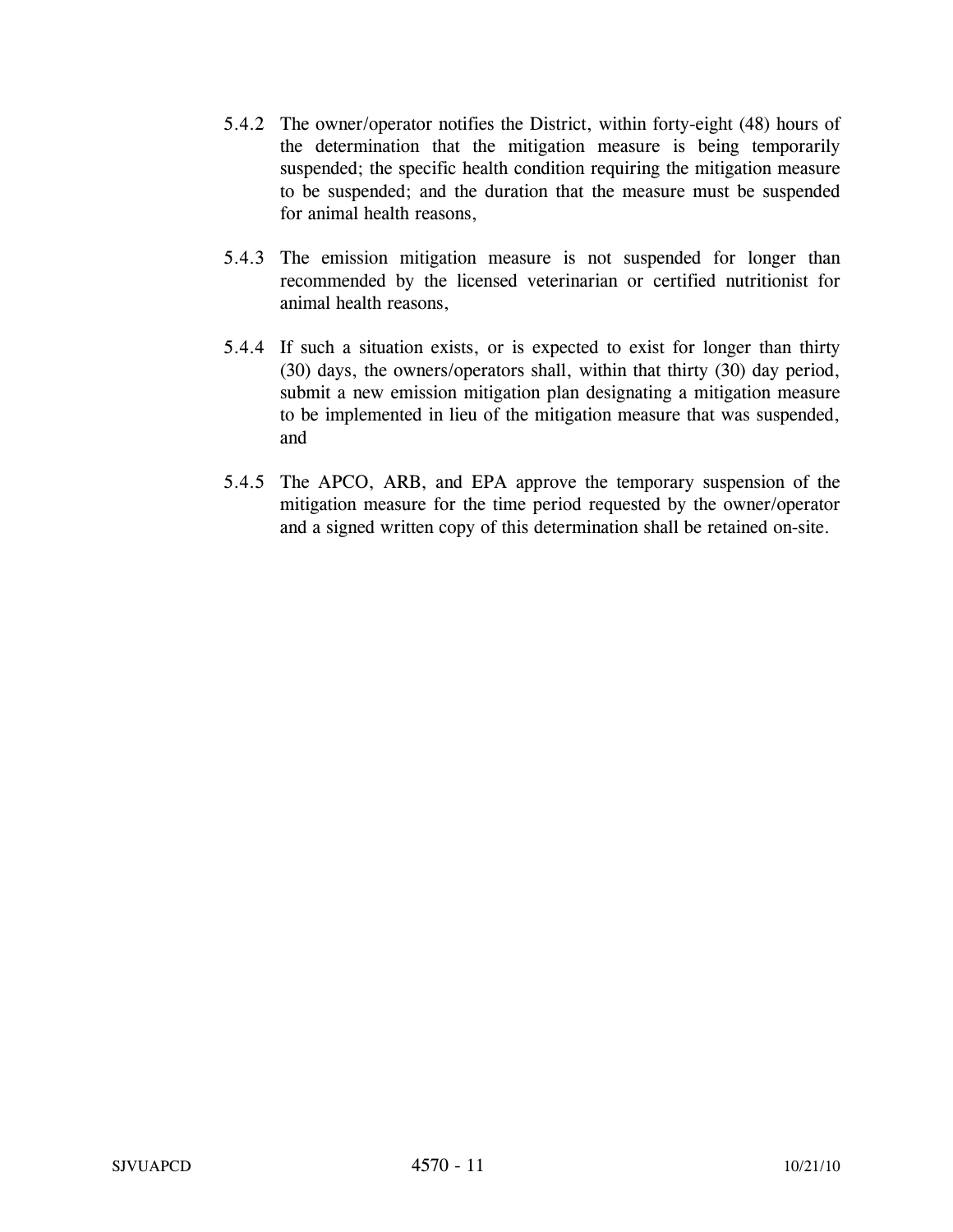- 5.5 Phase I Mitigation Measures: Owners/operators of large CAFs shall comply with the following Phase I Mitigation Measures in Section 5.5 until compliance with all applicable Phase II Mitigation Measures in Section 5.6 is demonstrated in accordance with the compliance schedule in Section 8.0.
	- 5.5.1 Dairy CAF: Owners/operators of a large Dairy CAF shall comply with the Phase I requirements in Table 3.1:

|           | Table 3.1 - Large Dairy CAF Phase I Mitigation Measure Requirements                                                                                          |
|-----------|--------------------------------------------------------------------------------------------------------------------------------------------------------------|
| А.        | Owners/operators shall incorporate at least four (4) of the following feed mitigation                                                                        |
|           | measures:                                                                                                                                                    |
|           | <b>Class One Mitigation Measures</b>                                                                                                                         |
| 1.        | a. Feed according to National Research Council (NRC) guidelines.                                                                                             |
| 2.        | a. Feed animals high moisture corn or steam-flaked corn and not feed animals dry rolled<br>corn.                                                             |
| 3.        | a. At least once every fourteen (14) days remove feed from the area where animals stand<br>to eat feed.                                                      |
| 4.        | a. At least once every fourteen (14) days remove spilled feed from the area where<br>equipment travels to place feed in the feed bunk.                       |
| 5.        | a. Remove uneaten wet feed from feed bunks within twenty-four (24) hours of a rain<br>event.                                                                 |
| 6.        | a. Feed or dispose of rations within forty-eight (48) hours of grinding and mixing<br>rations.                                                               |
| 7.        | Store grain in a weatherproof storage structure from October through May.<br>a.                                                                              |
| 8.        | a. Implement an alternative mitigation measure(s), not listed above.                                                                                         |
|           |                                                                                                                                                              |
| <b>B.</b> | Owners/operators shall incorporate at least one (1) of the following feed mitigation<br>measures:                                                            |
|           | <b>Class One Mitigation Measures</b>                                                                                                                         |
| 1.        | a. Cover the horizontal surface of silage piles, except for the area where feed is being<br>removed from the pile.                                           |
| 2.        | a. Collect leachate from the silage piles and send it to a waste treatment system such as a<br>lagoon at least once every twenty-four (24) hours.            |
| 3.        | a. Implement an alternative mitigation measure(s), not listed above.                                                                                         |
|           | <b>Class Two Mitigation Measures</b>                                                                                                                         |
| 4.        | a. Enclose silage in a bag and vent to a VOC control device with a combined VOC<br>capture and VOC control efficiency of at least 80%, or                    |
|           | b. Enclose silage in a weatherproof structure and vent to a VOC control device with a<br>combined VOC capture and VOC control efficiency of at least 80%, or |
|           | c. Eliminate silage from animal diet.                                                                                                                        |
|           | Continues on the next page                                                                                                                                   |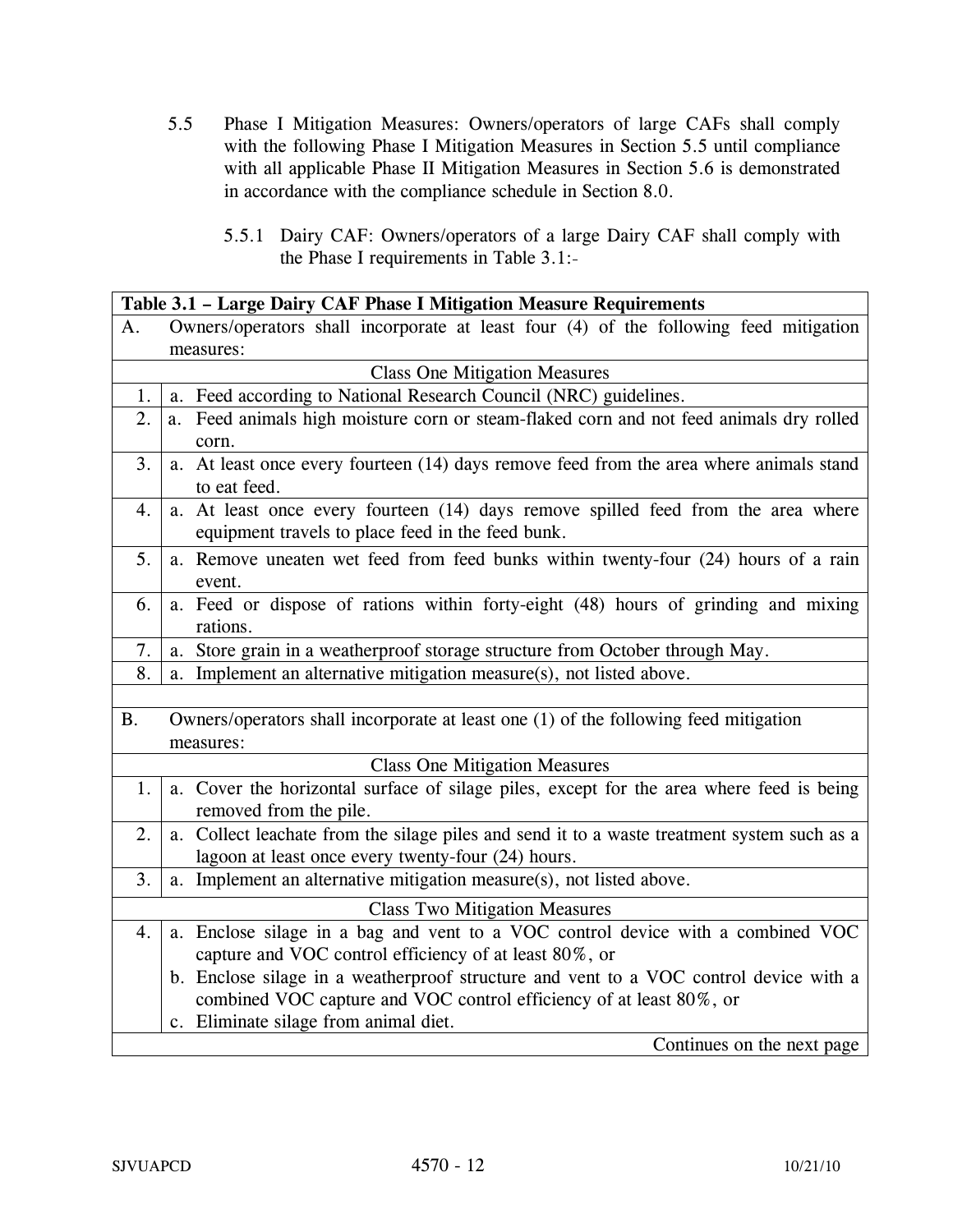|               | Table 3.1 - Large Dairy CAF Phase I Mitigation Measure Requirements (continued)             |  |
|---------------|---------------------------------------------------------------------------------------------|--|
| $\mathsf{C}.$ | Owners/operators shall incorporate at least one (1) of the following mitigation measures in |  |
|               | each milk parlor:                                                                           |  |
|               | <b>Class One Mitigation Measures</b>                                                        |  |
| 1.            | a. Flush or hose milk parlor immediately prior to, immediately after, or during each        |  |
|               | milking.                                                                                    |  |
| 2.            | a. Implement an alternative mitigation measure(s), not listed above.                        |  |
|               | <b>Class Two Mitigation Measures</b>                                                        |  |
| 3.            | a. Enclose and vent the milk parlor to a VOC control device with an overall VOC             |  |
|               | capture and VOC control efficiency of at least 80% when animals are in the parlor.          |  |
|               |                                                                                             |  |
| D.            | Owners/operators housing animals in freestalls shall incorporate at least two (2) of the    |  |
|               | following mitigation measures in each freestall barn:                                       |  |
|               | <b>Class One Mitigation Measures</b>                                                        |  |
| 1.            | a. Vacuum or scrape freestall flush lanes immediately prior to, immediately after, or       |  |
|               | during each milking.                                                                        |  |
| 2.            | a. Inspect water pipes and troughs and repair leaks at least once every fourteen (14)       |  |
|               | days.                                                                                       |  |
| 3.            | a. Use non-manure-based bedding and non-separated solids based bedding for at least         |  |
|               | 90% of the bedding material, by weight, for freestalls (e.g. rubber mats, almond            |  |
|               | hulls, sand, or waterbeds).                                                                 |  |
| 4.            | a. Remove manure that is not dry from individual cow freestall beds at least once every     |  |
|               | fourteen (14) days.                                                                         |  |
| 5.            | a. Rake, harrow, scrape, or grade bedding in freestalls at least once every fourteen (14)   |  |
|               | days.                                                                                       |  |
| 6.            | a. Use a dry manure handling system, such as scraping, instead of a liquid manure           |  |
|               | handling system, such as a flush system.                                                    |  |
| 7.            | Have no animals in exercise pens, corrals, or drylots at any time.<br>a.                    |  |
| 8.            | a. Flush freestalls more frequently than the milking schedule.                              |  |
| 9.            | a. Implement an alternative mitigation measure(s), not listed above.                        |  |
|               | <b>Class Two Mitigation Measures</b>                                                        |  |
| 10.           | a. Vacuum manure instead of flushing or scraping and apply manure directly to land          |  |
|               | either through injection or incorporation within seventy-two hours of removal from          |  |
|               | animal housing or vacuum truck.                                                             |  |
|               | Continues on the next page                                                                  |  |

 $\mathbf{r}$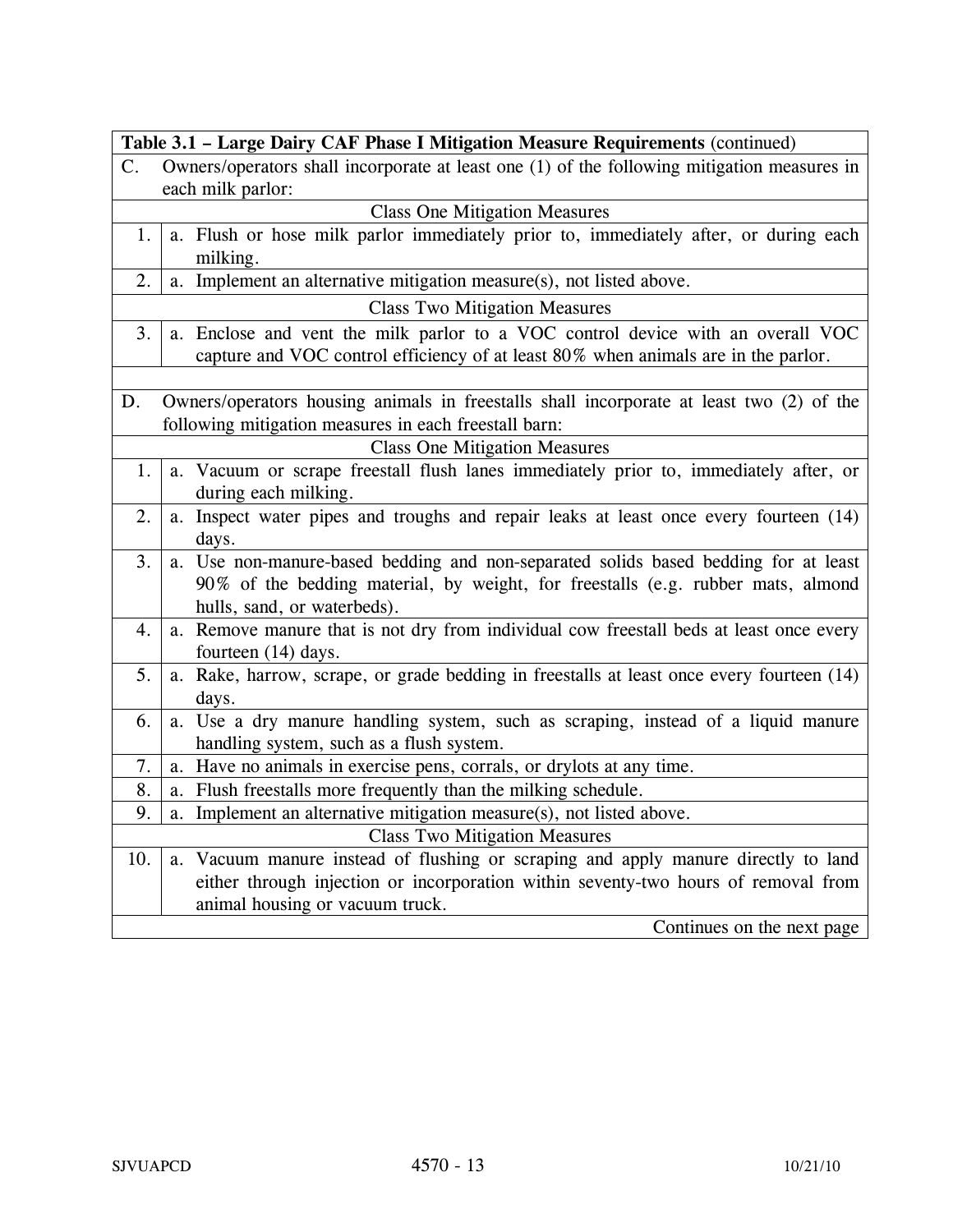|     | Table 3.1 - Large Dairy CAF Phase I Mitigation Measures Requirements (continued)            |
|-----|---------------------------------------------------------------------------------------------|
| Ε.  | Owners/operators housing animals in corrals shall incorporate at least six (6) of the       |
|     | following mitigation measures in each corral where animals have been housed in the last     |
|     | thirty $(30)$ days:                                                                         |
|     | <b>Class One Mitigation Measures</b>                                                        |
| 1.  | a. Clean manure from corrals at least four (4) times per year with at least sixty (60) days |
|     | between cleaning, or                                                                        |
|     | b. Clean corrals at least once between April and July and at least once between October     |
|     | and December, or                                                                            |
|     | c. Clean concreted areas such that the depth of manure does not exceed twelve (12)          |
|     | inches at any point or time, except for in-corral mounding.                                 |
| 2.  | a. Manage corrals such that the manure depth in the corral does not exceed twelve (12)      |
|     | inches at any time or point, except for in-corral mounding.                                 |
| 3.  | a. Knockdown fence line manure build-up prior to it exceeding a height of twelve (12)       |
|     | inches at any time or point.                                                                |
| 4.  | Scrape or flush feed aprons in corrals at least once every seven (7) days.<br>a.            |
| 5.  | a. Slope the surface of the pens at least 3% where the available space for each animal is   |
|     | 400 square feet or less. Slope the surface of the pens at least 1.5% where the available    |
|     | space for each animal is more than 400 square feet per animal.                              |
| 6.  | Maintain corrals to ensure drainage and prevent water from standing more than forty-<br>a.  |
|     | eight (48) hours after a storm, or                                                          |
|     | b. Maintain corrals and drylots so that there are not indentions in the surface where       |
|     | puddles may form and remain for more than forty-eight (48) hours.                           |
| 7.  | Install floats on the troughs or use another method approved by the APCO, ARB, and<br>a.    |
|     | EPA to ensure that the water in the troughs does not intentionally or unintentionally       |
|     | overflow or spill onto an earthen ground.                                                   |
| 8.  | Inspect water pipes and troughs and repair leaks at least once every fourteen (14)<br>a.    |
|     | days.                                                                                       |
| 9.  | a. Harrow, rake, or scrape pens sufficiently to maintain a dry surface.                     |
| 10. | a. Install no shade structures in the corrals, or                                           |
|     | b. Install shade structures such that they are constructed with a light permeable roofing   |
|     | material, or                                                                                |
|     | Install all shade structures uphill of any slope in the corral.<br>c.                       |
| 11. | Implement an alternative mitigation measure(s), not listed above.<br>a.                     |
|     | <b>Class Two Mitigation Measures</b>                                                        |
| 12. | Use lime or a similar absorbent material in the pens according to the manufacturer's<br>a.  |
|     | recommendations to minimize moisture in the pens, or                                        |
|     | b. Apply thymol to corral soil in accordance with the manufacturer's recommendation.        |
| 13. | a. House animals in an enclosure vented to a VOC control device with a combined VOC         |
|     | capture and VOC control efficiency of at least 80%.                                         |
|     | Continues on the next page                                                                  |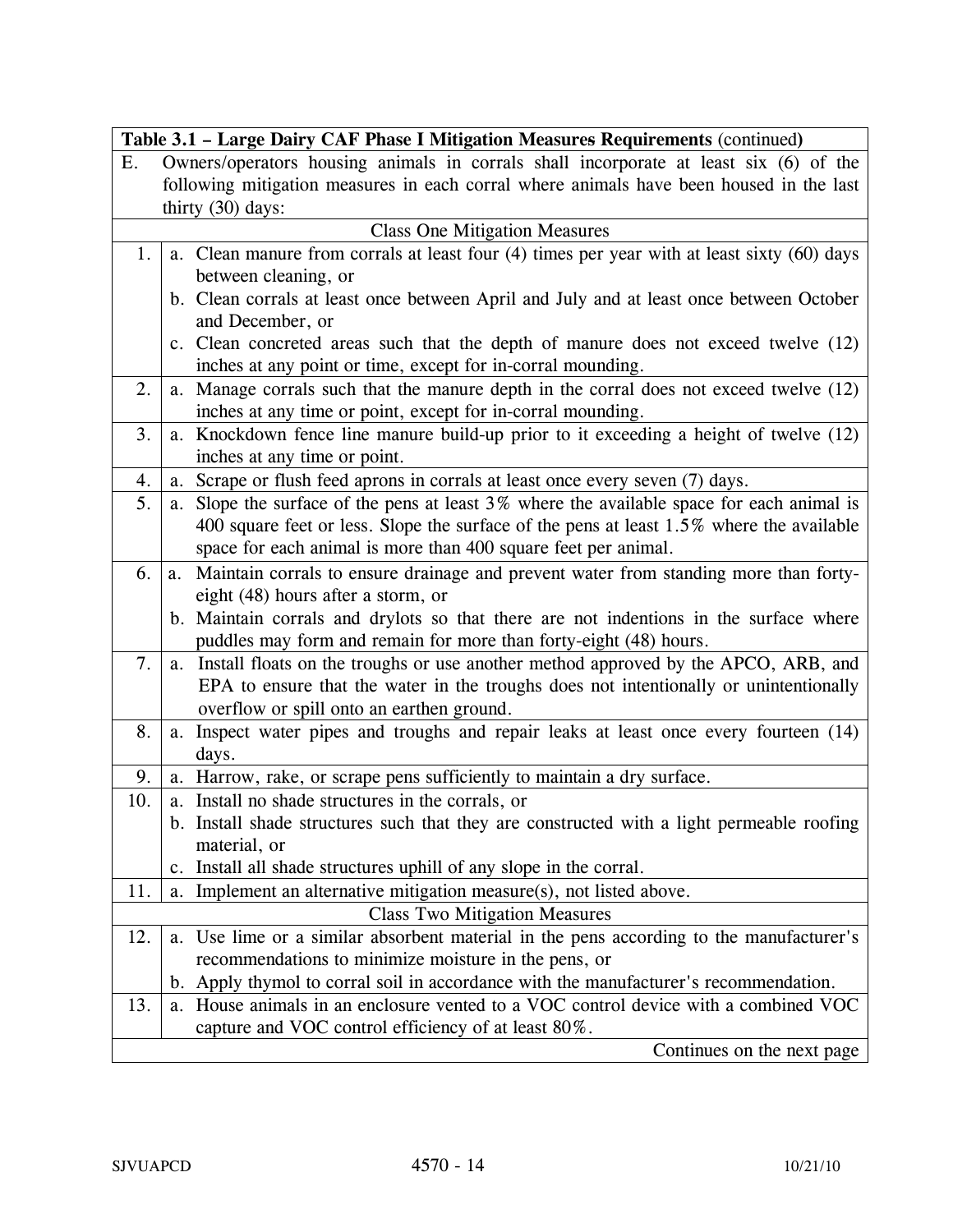|             | Table 3.1 - Large Dairy CAF Phase I Mitigation Measures Requirements (continued)            |  |
|-------------|---------------------------------------------------------------------------------------------|--|
| $F_{\cdot}$ | Owners/operators that handle or store solid manure or separated solids outside the animal   |  |
|             | housing shall incorporate at least two (2) of the following mitigation measures:            |  |
|             | <b>Class One Mitigation Measures</b>                                                        |  |
| 1.          | a. Cover dry manure piles outside the pens with a weatherproof covering from October        |  |
|             | through May, except for times, not to exceed twenty-four (24) hours per event, when         |  |
|             | wind events remove the covering.                                                            |  |
| 2.          | a. Cover dry separated solids outside the pens with a weatherproof covering from            |  |
|             | October through May, except for times, not to exceed twenty-four (24) hours per             |  |
|             | event, when wind events remove the covering.                                                |  |
| 3.          | a. Remove manure from the facility within seventy-two (72) hours of removal from the        |  |
|             | pens or corrals.                                                                            |  |
| 4.          | Remove separated solids from the facility within seventy-two (72) hours of separation<br>a. |  |
|             | with a solid separation system, or                                                          |  |
|             | Store no separated solids outside of anaerobic digesters or aerobic digesters.<br>b.        |  |
| 5.          | Implement an alternative mitigation measure(s), not listed above.<br>a.                     |  |
|             | <b>Class Two Mitigation Measures</b>                                                        |  |
| 6.          | Compost manure removed from pens with an aerated static pile vented to a VOC<br>a.          |  |
|             | control device with an overall VOC capture and VOC control efficiency of at least           |  |
|             | 80%.                                                                                        |  |
| 7.          | a. Store all removed manure in an enclosure vented to a VOC control device with an          |  |
|             | overall VOC capture and VOC control efficiency of at least 80%.                             |  |
| 8.          | Send at least 51% of the manure removed from animal housing to a digester, with a<br>a.     |  |
|             | VOC control device with an overall VOC capture and VOC control efficiency of at             |  |
|             | least $80\%$ .                                                                              |  |
|             |                                                                                             |  |
| G.          | Owners/operators that handle manure in a liquid form shall incorporate at least one (1) of  |  |
|             | the following mitigation measures:                                                          |  |
|             | <b>Class One Mitigation Measures</b>                                                        |  |
| 1.          | a. Manage the facility such that there are no lagoons, as defined in Section 3.35, at the   |  |
|             | facility.                                                                                   |  |
| 2.          | Use phototropic lagoon, or<br>a.                                                            |  |
|             | Use an anaerobic treatment lagoon that is not mechanically aerated.<br>$\mathbf{b}$ .       |  |
| 3.          | Remove solids from the waste system with a solid separator system, prior to the waste<br>a. |  |
|             | entering the lagoon.                                                                        |  |
| 4.          | Maintain lagoon pH between 6.5 and 7.5.<br>a.                                               |  |
| 5.          | Implement an alternative mitigation measure(s), not listed above.<br>a.                     |  |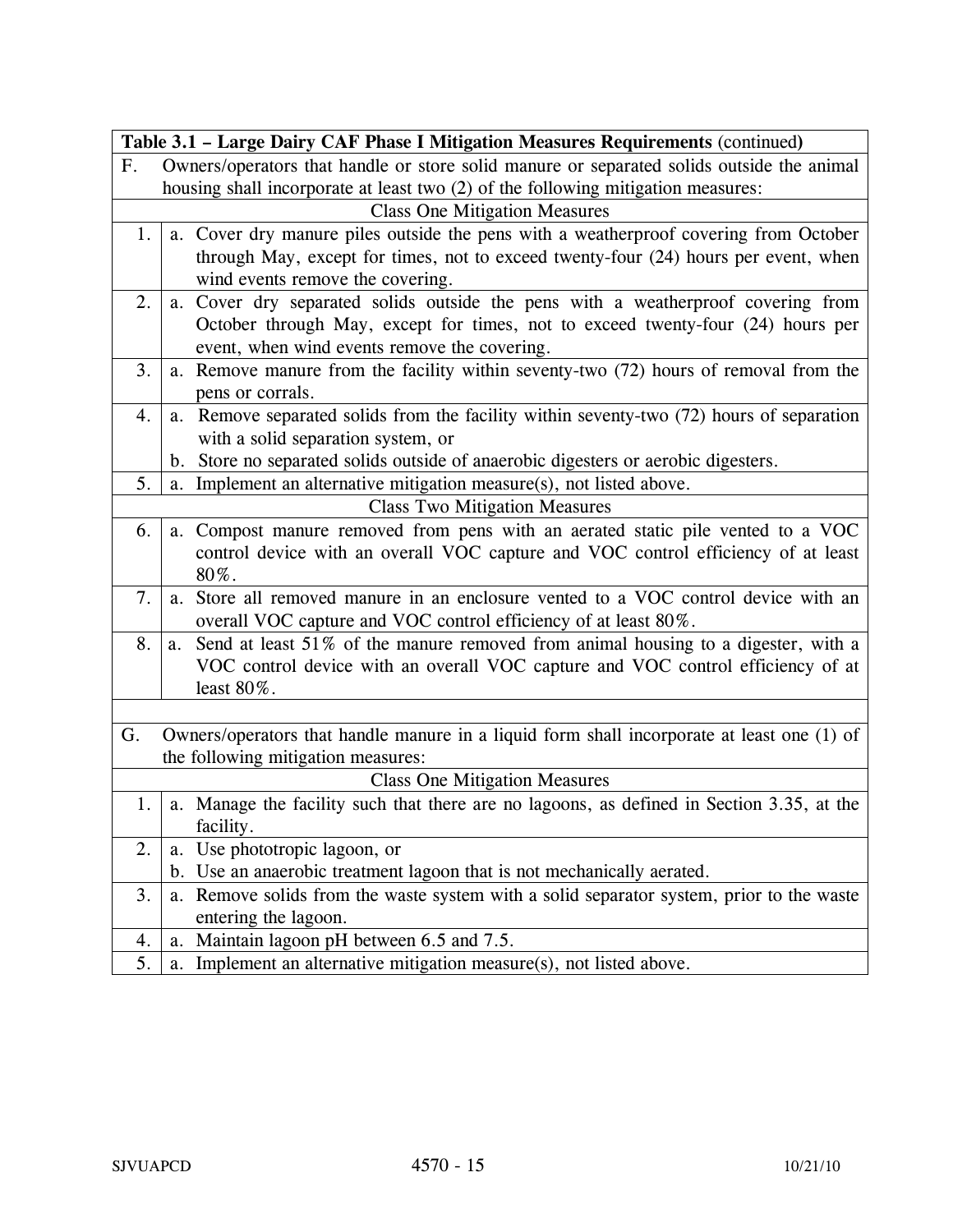| Table 3.1 - Large Dairy CAF Phase I Mitigation Measures Requirements (continued) |                                                                                          |
|----------------------------------------------------------------------------------|------------------------------------------------------------------------------------------|
| <b>Class Two Mitigation Measures</b>                                             |                                                                                          |
| 6.                                                                               | a. Use an aerobic lagoon, or                                                             |
|                                                                                  | b. Use an anaerobic treatment lagoon that is mechanically aerated.                       |
| 7.                                                                               | a. Maintain organic loading in the lagoon such that the total solids is less than 3.5 mg |
|                                                                                  | (dry weight)/mL, or total volatile solids is less than 3.5 mg/mL.                        |
| 8.                                                                               | a. Use additional non-standard equipment or chemicals on the solid separator system,     |
|                                                                                  | such as roller or screw presses or chemical coagulants and flocculants, that increase    |
|                                                                                  | the percent of solid separation achieved by the separator and that is approved by the    |
|                                                                                  | APCO, ARB, and EPA.                                                                      |
| 9.                                                                               | a. Cover the lagoon or storage pond and vent to a VOC control device with an overall     |
|                                                                                  | VOC capture and VOC control efficiency of at least 80%.                                  |
|                                                                                  |                                                                                          |
| H.                                                                               | Owners/operators who land apply dry or liquid manure to crop land on the facility shall  |
|                                                                                  | incorporate at least two (2) of the following mitigation measures:                       |
|                                                                                  | <b>Class One Mitigation Measures</b>                                                     |
| 1.                                                                               | a. Land incorporate all solid manure within seventy-two (72) hours of removal from       |
|                                                                                  | animal housing.                                                                          |
| 2.                                                                               | a. Only apply solid or liquid manure that has been treated with an anaerobic or aerobic  |
|                                                                                  | lagoon or digester system.                                                               |
| 3.                                                                               | a. Allow liquid manure to stand in the fields no more than twenty-four (24) hours after  |
|                                                                                  | irrigation, or                                                                           |
|                                                                                  | b. Apply no liquid manure.                                                               |
| $\overline{4}$ .                                                                 | a. Apply no solid manure with a moisture content of more than 50%, or                    |
|                                                                                  | b. Apply no solid manure.                                                                |
| 5.                                                                               | a. Implement an alternative mitigation measure(s), not listed above.                     |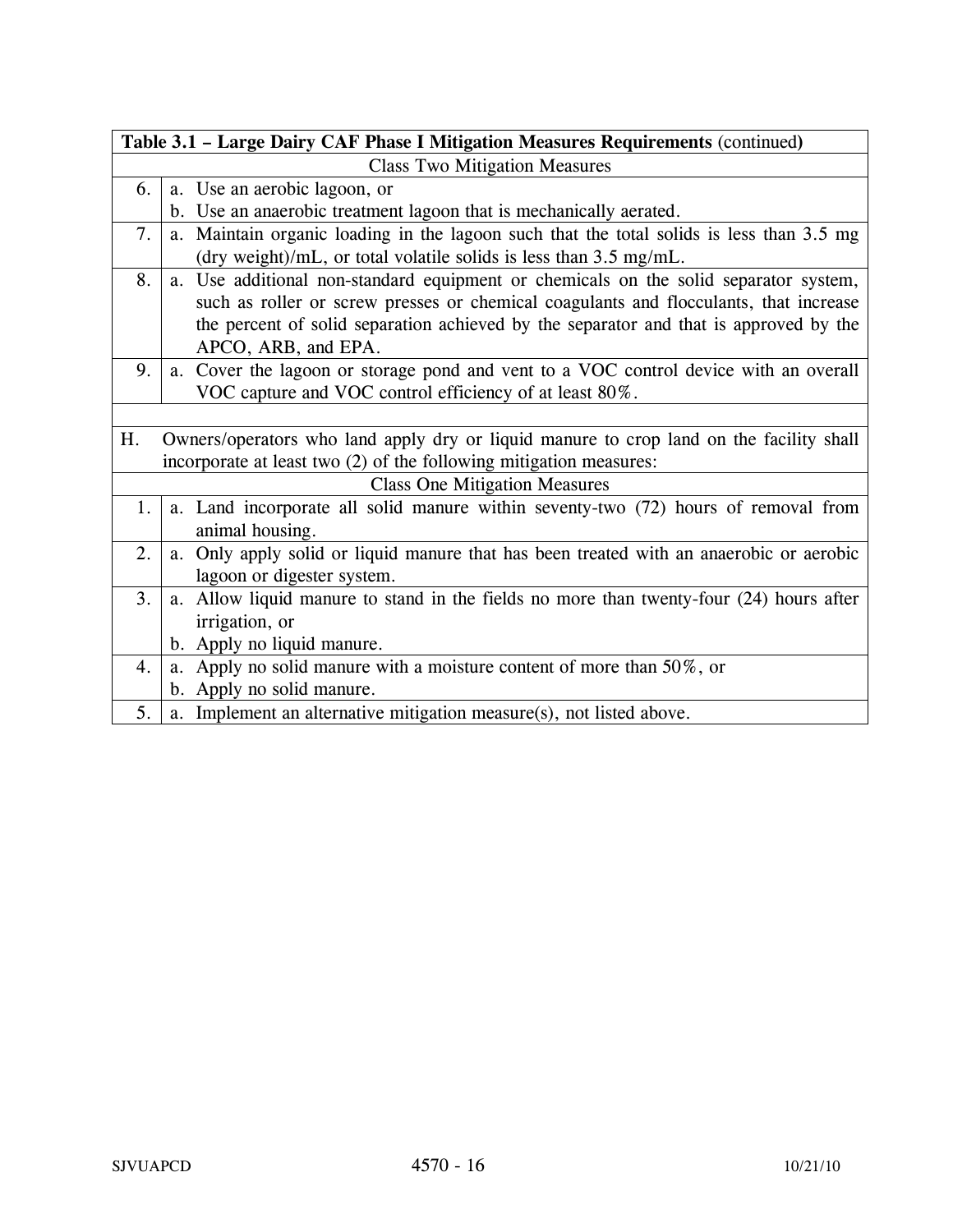5.5.2 Beef Feedlots: Owners/operators of a large CAF that is a Beef Feedlot shall comply with the Phase I requirements in Table 3.2:

|           | Table 3.2 - Beef Feedlot Phase I Mitigation Measure Requirements                                                                       |
|-----------|----------------------------------------------------------------------------------------------------------------------------------------|
| A.        | Owners/operators shall incorporate at least five (5) of the following feed mitigation                                                  |
|           | measures:                                                                                                                              |
|           | <b>Class One Mitigation Measures</b>                                                                                                   |
| 1.        | a. Feed according to National Research Council (NRC) guidelines.                                                                       |
| 2.        | a. Feed animals with high moisture corn or steam-flaked corn and not feed animals dry<br>rolled corn.                                  |
| 3.        | a. At least once every fourteen (14) days remove feed from the area where animals stand<br>to eat.                                     |
| 4.        | a. At least once every fourteen (14) days remove spilled feed from the area where<br>equipment travels to place feed in the feed bunk. |
| 5.        | a. Remove uneaten wet feed from feed bunks within twenty-four (24) hours of a rain<br>event.                                           |
| 6.        | a. Feed or dispose of rations within forty-eight (48) hour of grinding and mixing rations.                                             |
| 7.        | Store grain in a weatherproof storage structure from October through May.<br>a.                                                        |
| 8.        | a. Implement an alternative mitigation measure(s), not listed above.                                                                   |
|           |                                                                                                                                        |
| <b>B.</b> | Owners/operators shall incorporate at least one (1) of the following feed mitigation<br>measures:                                      |
| 1.        | a. Cover the horizontal surface of silage piles, except for the area where feed is being<br>removed from the pile.                     |
| 2.        | a. Collect leachate from the silage piles and send it to a waste treatment system, such as                                             |
|           | a lagoon, at least once every twenty-four (24) hours.                                                                                  |
| 3.        | a. Implement an alternative mitigation measure(s) not listed above.                                                                    |
|           | <b>Class Two Mitigation Measures</b>                                                                                                   |
| 4.        | a. Enclose silage in a bag and vent to a VOC control device with a combined VOC                                                        |
|           | capture and VOC control efficiency of at least 80%, or                                                                                 |
|           | b. Enclose silage in a weatherproof structure and vent to a VOC control device with a                                                  |
|           | combined VOC capture and VOC control efficiency of at least 80%, or                                                                    |
|           | c. Eliminate silage from animal diet.                                                                                                  |
|           | Continues on next page                                                                                                                 |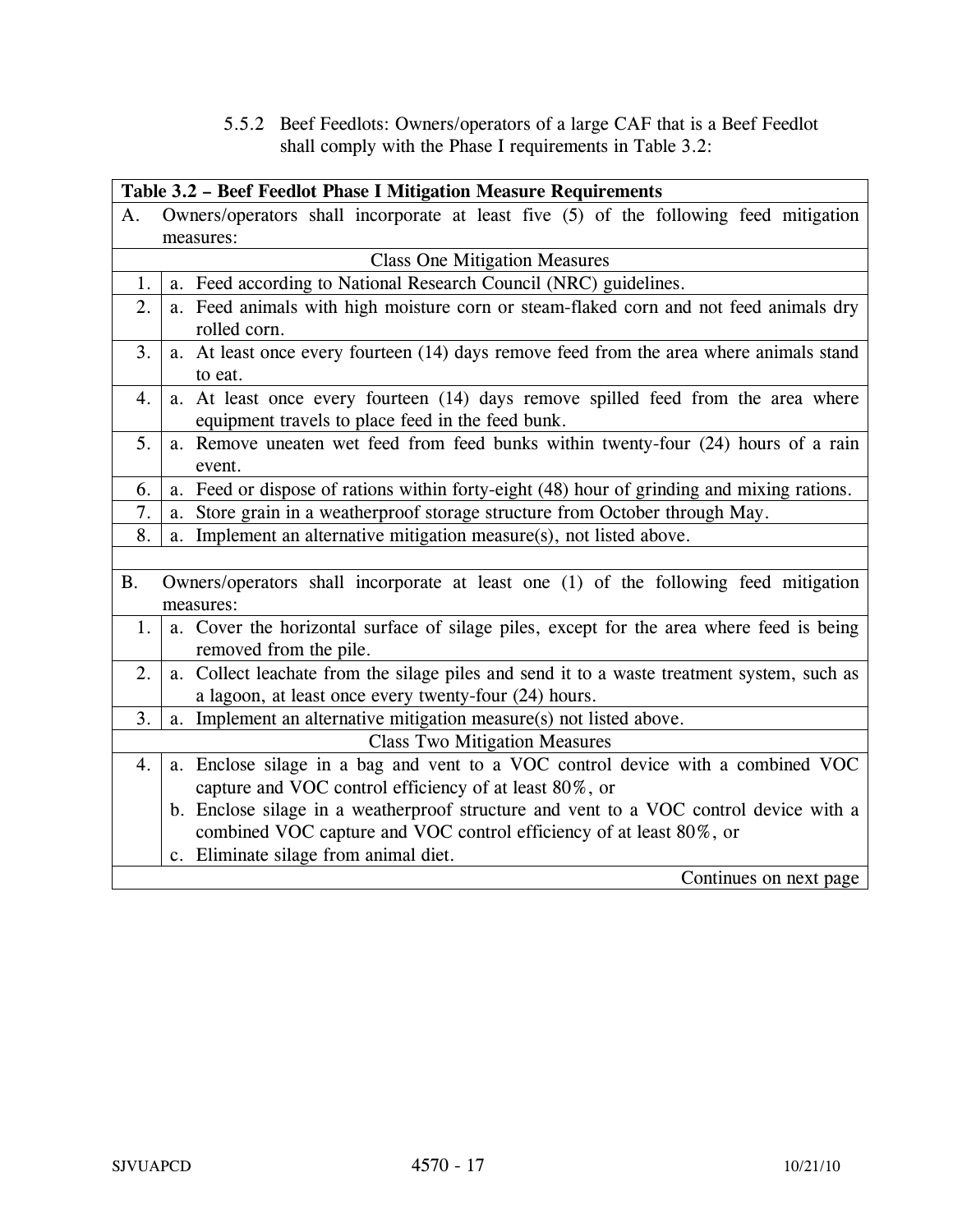|     | Table 3.2 - Beef Feedlot Phase I Mitigation Measure Requirements (continued)                |  |
|-----|---------------------------------------------------------------------------------------------|--|
| C.  | Owners/operators shall incorporate at least seven (7) of the following mitigation measures  |  |
|     | in each of the animal housing structures (e.g. each corral, pen, etc.):                     |  |
|     | <b>Class One Mitigation Measures</b>                                                        |  |
| 1.  | a. Clean manure from pens at least once between April and July and at least once            |  |
|     | between October and December of each year.                                                  |  |
| 2.  | a. Manage pens such that the manure depth in the pen does not exceed eighteen (18)          |  |
|     | inches at any time or point, except for in-corral mounds.                                   |  |
| 3.  | a. Knockdown fence line manure build-up prior to it exceeding a height of twelve (12)       |  |
|     | inches at any time or point.                                                                |  |
| 4.  | a. Slope the surface of the pens at least 3% where the available space for each animal is   |  |
|     | 400 square feet or less. Slope the surface of the pens at least 1.5% where the              |  |
|     | available space for each animal is more than 400 square feet per animal.                    |  |
| 5.  | a. Maintain pens to ensure drainage and prevent water from standing more than forty-        |  |
|     | eight (48) hours after a storm, or                                                          |  |
|     | b. Prior to placing cattle in pens, scrape or smooth the pen floors such that there are not |  |
|     | indentions where puddles may form and remain for more than forty-eight (48) hours.          |  |
| 6.  | a. Install floats on the troughs or use another method approved by the APCO, ARB, and       |  |
|     | EPA to ensure that the water in the troughs does not intentionally or unintentionally       |  |
|     | overflow or spill onto an earthen ground.                                                   |  |
| 7.  | a. Inspect water pipes and troughs and repair leaks at least once every fourteen (14)       |  |
|     | days.                                                                                       |  |
| 8.  | a. Harrow, rake, or scrape pens sufficiently to maintain a dry surface, unless the corrals  |  |
|     | have not held animals in the last thirty (30) days.                                         |  |
| 9.  | a. Clean the area where the animals stand to consume feed such that the depth of manure     |  |
|     | in this area does not exceed twelve (12) inches at any time or point.                       |  |
| 10. | a. Use a dry manure handling system, such as scraping, instead of a liquid manure           |  |
|     | handling system, such as a flush system.                                                    |  |
| 11. | a. Install no shade structures in the corrals, or                                           |  |
|     | b. Install shade structures such that they are constructed with a light permeable roofing   |  |
|     | material, or                                                                                |  |
|     | c. Install shade structures such that situated so that they are uphill of any slope in the  |  |
|     | corral.                                                                                     |  |
| 12. | a. Implement an alternative mitigation measure(s), not listed above.                        |  |
|     | <b>Class Two Mitigation Measures</b>                                                        |  |
| 13. | a. Use lime or a similar absorbent material in the pens according to the manufacturer's     |  |
|     | recommendation to minimize moisture in the pens, or                                         |  |
|     | the feedlot soil in accordance with the manufacturer's<br>thymol<br>b. Apply<br>to          |  |
|     | recommendation.                                                                             |  |
|     | Continues on the next page                                                                  |  |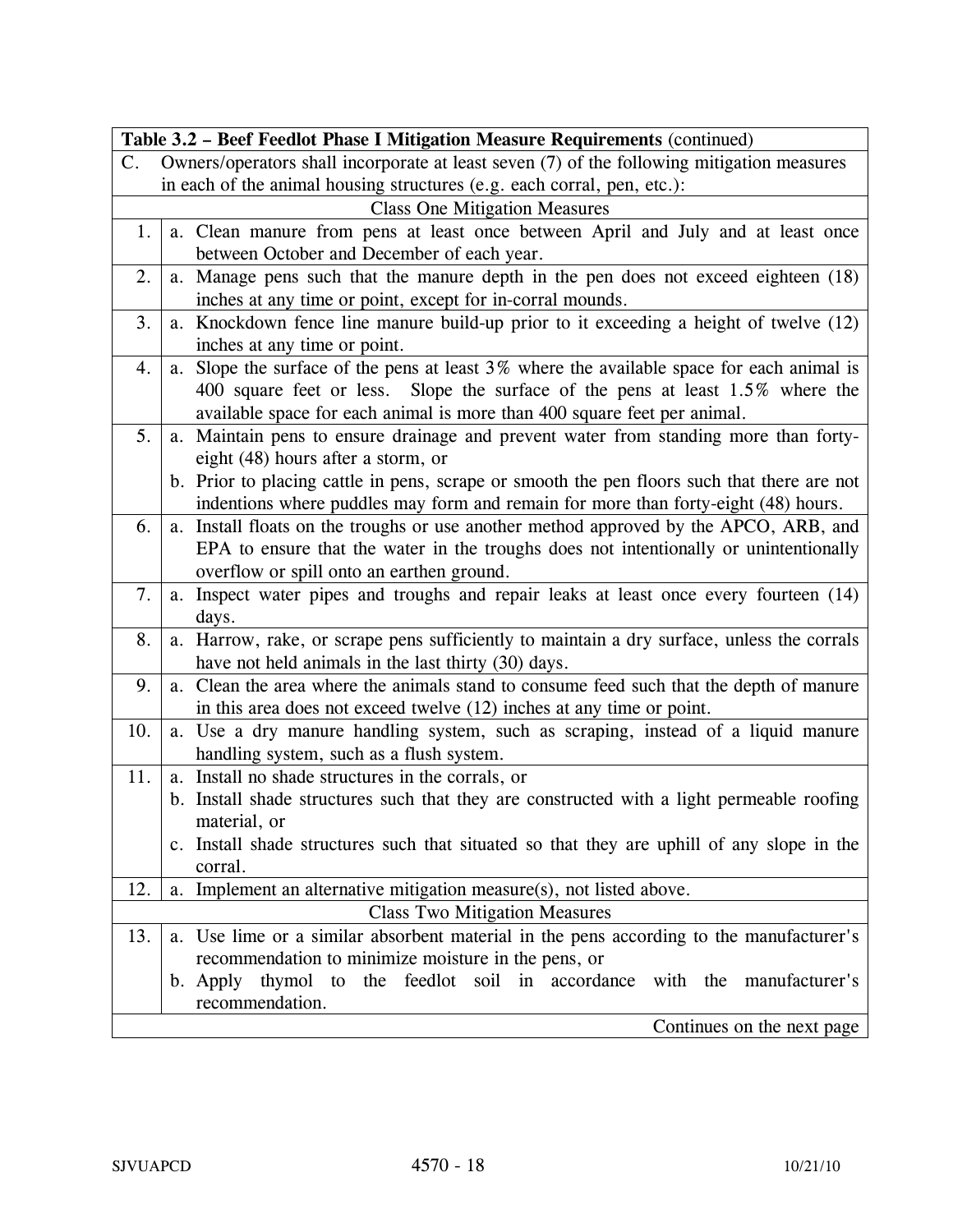|    | Table 3.2 - Beef Feedlot Phase I Mitigation Measure Requirements (continued)                |
|----|---------------------------------------------------------------------------------------------|
| D. | Owners/operators that handle or store solid manure or separated solids outside the animal   |
|    | housing shall incorporate at least one (1) of the following mitigation measures:            |
|    | <b>Class One Mitigation Measures</b>                                                        |
| 1. | a. Cover dry manure piles outside the pens with a weatherproof covering from October        |
|    | through May, except for times, not to exceed twenty-four (24) hours per event, when         |
|    | wind events remove the covering, or                                                         |
|    | b. Store no dry manure piles outside the pens from October through May.                     |
| 2. | a. Remove manure from the facility within seventy-two (72) hours of removal from the        |
|    | pens.                                                                                       |
| 3. | Implement an alternative mitigation measure(s), not listed above.<br>a.                     |
|    | <b>Class Two Mitigation Measures</b>                                                        |
| 4. | a. Compost manure removed from pens with an aerated static pile vented to a VOC             |
|    | control device with an overall VOC capture and VOC control efficiency of at least           |
|    | 80%.                                                                                        |
| 5. | a. Store all removed manure in an enclosure vented to a VOC control device with an          |
|    | overall VOC capture and VOC control efficiency of at least 80%.                             |
| 6. | a. Send at least 51% of the manure removed from the animal housing to a digester, with a    |
|    | VOC control device with an overall VOC capture and VOC control efficiency of at             |
|    | least $80\%$ .                                                                              |
| 7. | a. Use a slatted floor system (slatted floors over deep pits or shallow flush alleys), with |
|    | daily manure removal.                                                                       |
|    |                                                                                             |
| E. | Owners/operators that handle manure in a liquid form shall incorporate at least one (1) of  |
|    | the following mitigation measures:                                                          |
|    | <b>Class One Mitigation Measures</b>                                                        |
| 1. | a. Manage the facility such that there are no lagoons, as defined in Section 3.35, at the   |
|    | facility.                                                                                   |
| 2. | a. Use phototropic lagoon, or                                                               |
|    | b. Use an anaerobic treatment lagoon that is not mechanically aerated.                      |
| 3. | a. Remove solids from the waste system with a solid separator system, prior to the waste    |
|    | stream entering the lagoon.                                                                 |
| 4. | Maintain lagoon pH between 6.5 and 7.5.<br>a.                                               |
| 5. | Implement an alternative mitigation measure(s), not listed above.<br>a.                     |
|    | Continues on next page                                                                      |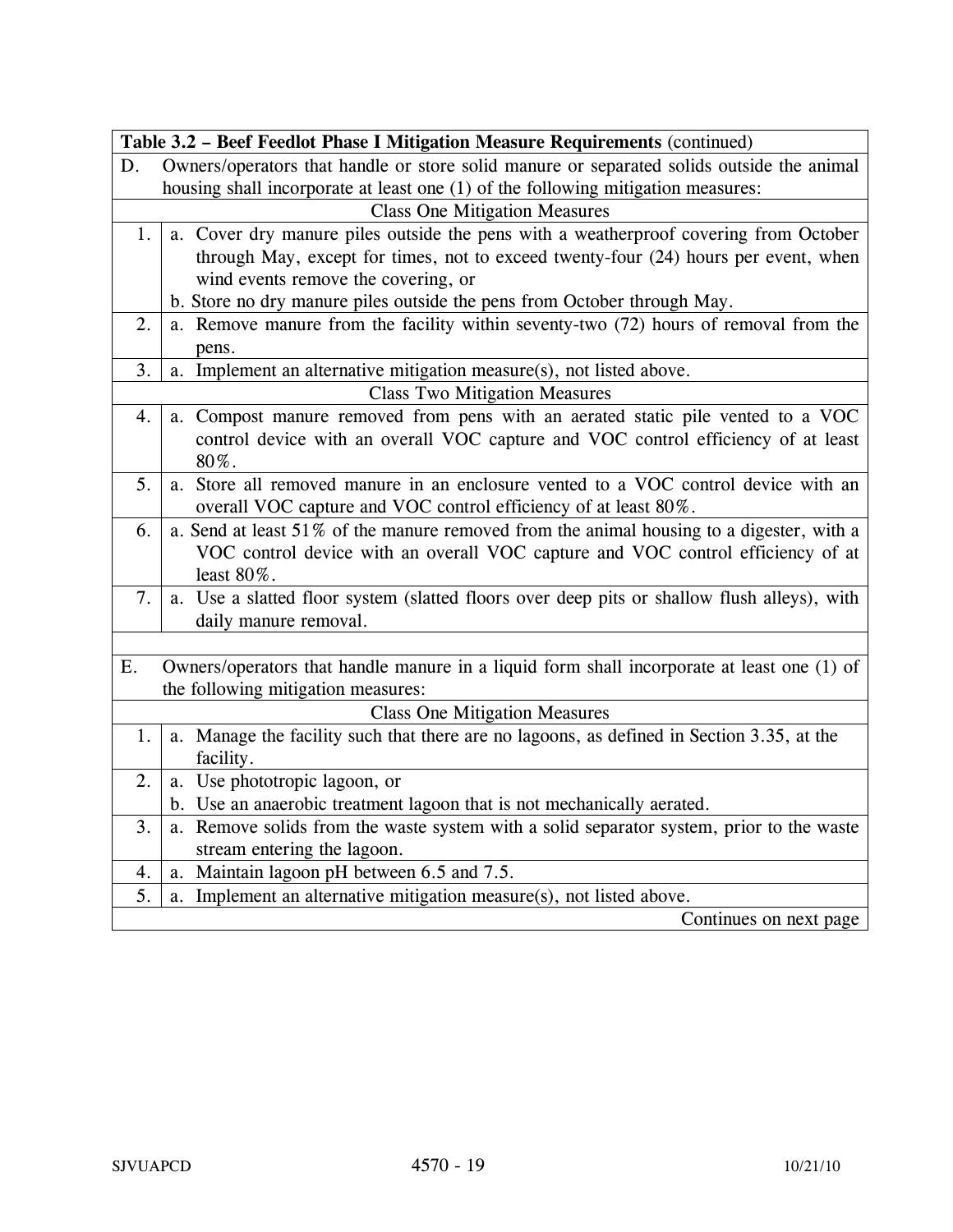| Table 3.2 - Beef Feedlot Phase I Mitigation Measure Requirements (continued) |                                                                                                                                                                                                                                                                                               |  |
|------------------------------------------------------------------------------|-----------------------------------------------------------------------------------------------------------------------------------------------------------------------------------------------------------------------------------------------------------------------------------------------|--|
|                                                                              | <b>Class Two Mitigation Measures</b>                                                                                                                                                                                                                                                          |  |
| 6.                                                                           | a. Use an aerobic lagoon, or                                                                                                                                                                                                                                                                  |  |
|                                                                              | b. Use an anaerobic treatment lagoon that is mechanically aerated.                                                                                                                                                                                                                            |  |
| 7.                                                                           | a. Maintain organic loading in the lagoon that is less than 3.5 mg (dry weight)/mL, or<br>total volatile solids is less than 3.5 mg/mL.                                                                                                                                                       |  |
| 8.                                                                           | a. Use additional non-standard equipment or chemicals on the solid separator system,<br>such as roller or screw presses or chemical coagulants and flocculants, that increase<br>the percent of solid separation achieved by the separator and that is approved by the<br>APCO, ARB, and EPA. |  |
| 9.                                                                           | a. Cover the lagoon and vent to a VOC control device with an overall VOC capture and<br>VOC control efficiency of at least 80%.                                                                                                                                                               |  |
|                                                                              |                                                                                                                                                                                                                                                                                               |  |
| F.                                                                           | Owners/operators who land apply dry or liquid manure to crop land on the facility shall<br>incorporate at least (2) two of the following mitigation measures:                                                                                                                                 |  |
|                                                                              | <b>Class One Mitigation Measures</b>                                                                                                                                                                                                                                                          |  |
| 1.                                                                           | a. Land incorporate all manure within seventy-two (72) hours of removal from animal<br>housing.                                                                                                                                                                                               |  |
| 2.                                                                           | Only apply solid or liquid manure that has been treated with an anaerobic or aerobic<br>a.<br>lagoon or digester system.                                                                                                                                                                      |  |
| 3.                                                                           | Allow liquid manure to stand in the fields no more than twenty-four (24) hours after<br>a.<br>irrigation, or                                                                                                                                                                                  |  |
|                                                                              | b. Apply no liquid manure.                                                                                                                                                                                                                                                                    |  |
| $\overline{4}$ .                                                             | Apply no solid manure with a moisture content of more than $50\%$ , or<br>a.                                                                                                                                                                                                                  |  |
|                                                                              | b. Apply no solid manure.                                                                                                                                                                                                                                                                     |  |
| 5.                                                                           | a. Implement an alternative mitigation measure(s), not listed above.                                                                                                                                                                                                                          |  |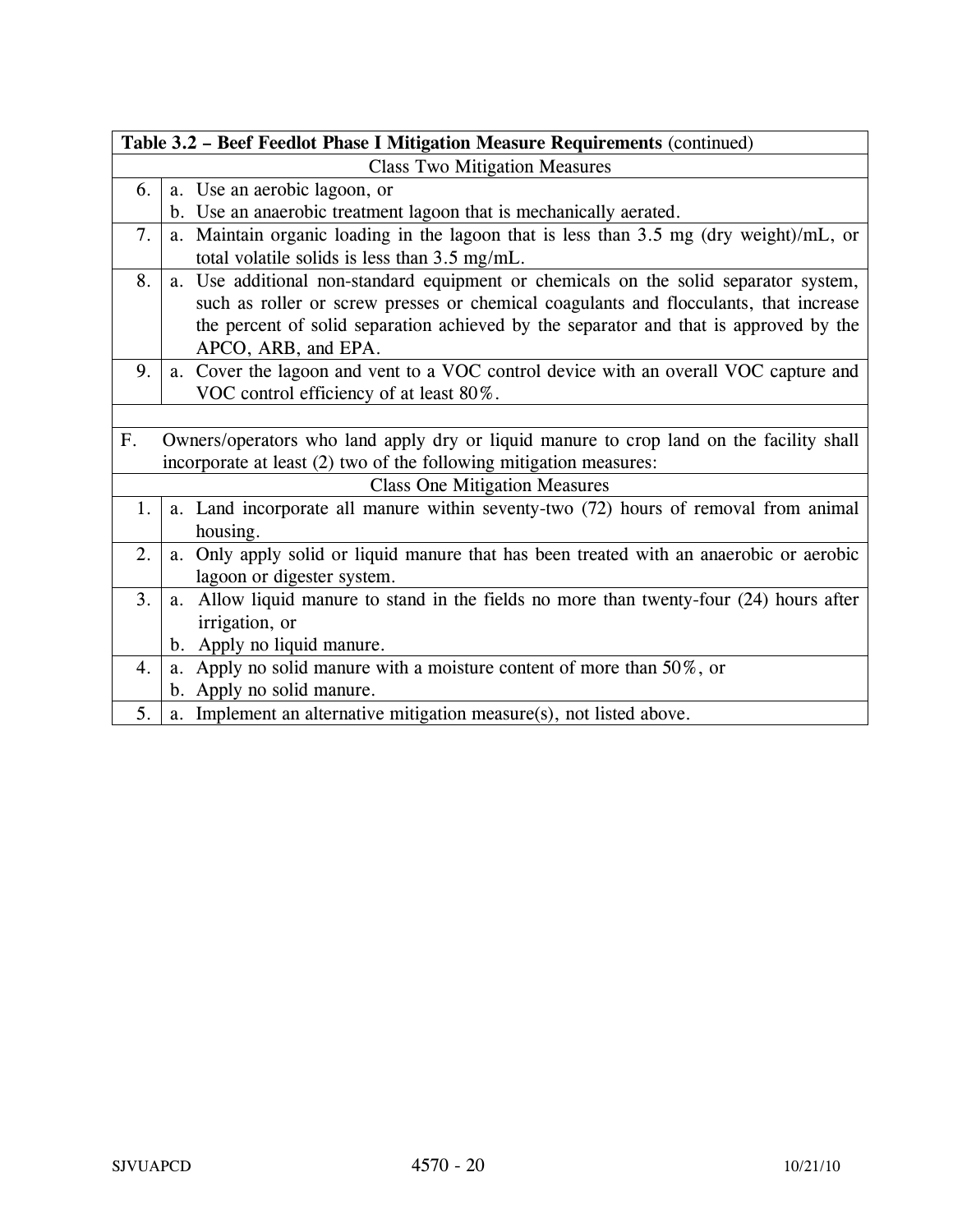5.5.3 Other Cattle CAF: Owners/operators of a large CAF that is an Other Cattle Facility shall comply with the Phase I requirements in Table 3.3:

|           | Table 3.3 - Other Cattle Phase I Mitigation Measure Requirements                            |  |
|-----------|---------------------------------------------------------------------------------------------|--|
| A.        | Owners/operators shall incorporate at least five (5) of the following feed and silage       |  |
|           | mitigation measures:                                                                        |  |
|           | <b>Class One Mitigation Measures</b>                                                        |  |
| 1.        | a. Feed according to National Research Council (NRC) guidelines.                            |  |
| 2.        | a. Feed animals high moisture corn or steam-flaked corn and not feed animals with dry       |  |
|           | rolled corn.                                                                                |  |
| 3.        | a. At least once every fourteen (14) days remove feed from the area where animals stand     |  |
|           | to eat feed.                                                                                |  |
| 4.        | a. At least once every fourteen (14) days remove spilled feed from the area where           |  |
|           | equipment travels to place feed in the feed bunk.                                           |  |
| 5.        | a. Remove uneaten wet feed from feed bunks within twenty-four (24) hours of a rain          |  |
|           | event.                                                                                      |  |
| 6.        | a. Feed or dispose of rations within forty-eight (48) hour of grinding and mixing rations.  |  |
| 7.        | Store grain in a weatherproof storage structure from October through May.<br>a.             |  |
| 8.        | Implement an alternative mitigation measure(s), not listed above.<br>a.                     |  |
|           |                                                                                             |  |
| <b>B.</b> | Owners/operators shall incorporate at least one (1) of the following feed mitigation        |  |
|           | measures:                                                                                   |  |
|           | <b>Class One Mitigation Measures</b>                                                        |  |
| 1.        | a. Cover the horizontal surface of silage piles, except for the area where feed is being    |  |
|           | removed from the pile.                                                                      |  |
| 2.        | a. Collect leachate from the silage piles and send it to a waste treatment system such as a |  |
|           | lagoon at least once every twenty-four (24) hours.                                          |  |
| 3.        | a. Implement an alternative mitigation measure(s), not listed above.                        |  |
|           | <b>Class Two Mitigation Measures</b>                                                        |  |
| 4.        | a. Enclose silage in a bag and vent to a VOC control device with a combined VOC             |  |
|           | capture and VOC control efficiency of at least 80%, or                                      |  |
|           | b. Enclose silage in a weatherproof structure and vent to a VOC control device with a       |  |
|           | combined VOC capture and VOC control efficiency of at least 80%, or                         |  |
|           | c. Eliminate silage from animal diet.                                                       |  |
|           | Continues on the next page                                                                  |  |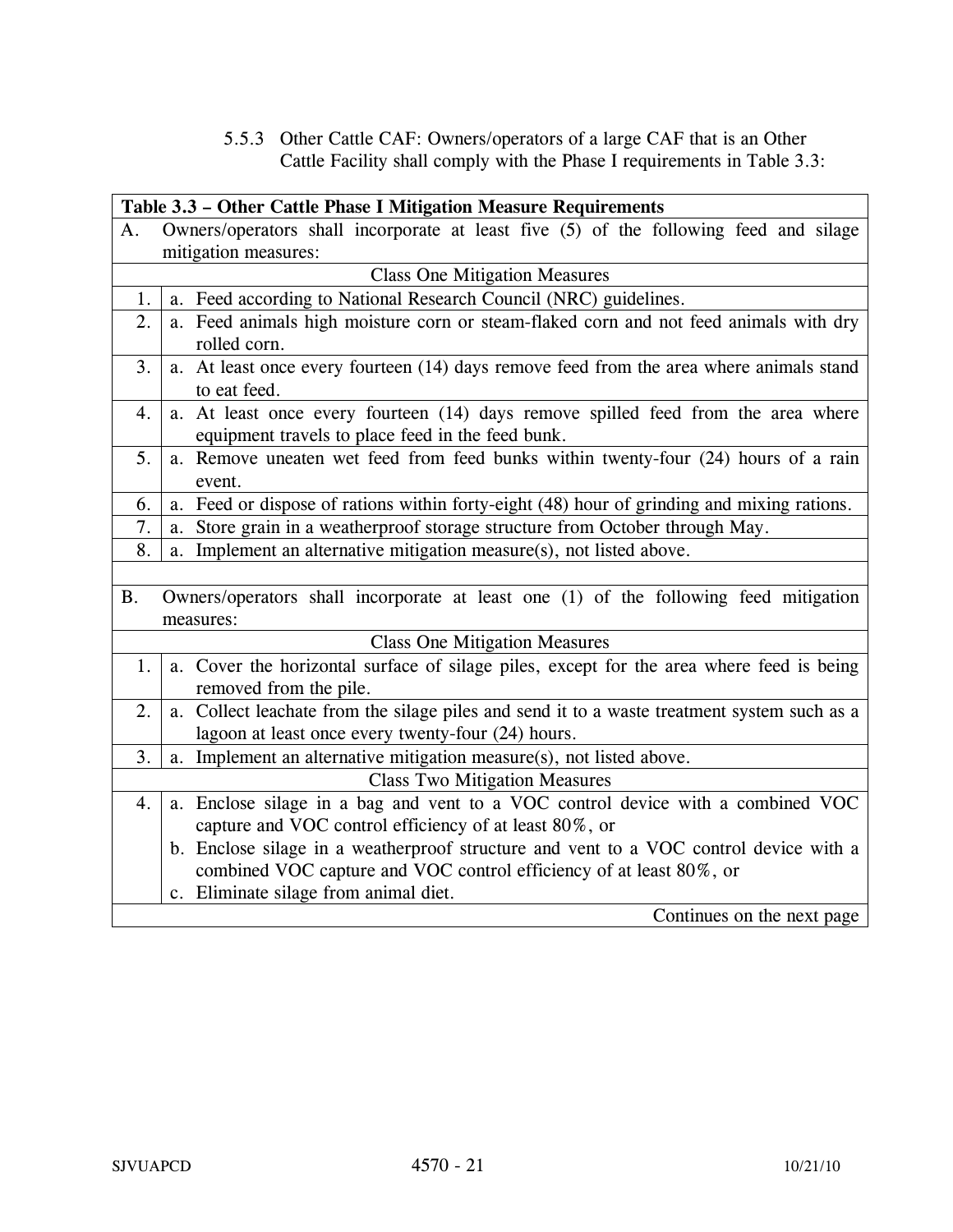| Table 3.3 – Other Cattle Phase I Mitigation Measure Requirements (continued) |                                                                                                |                                                                                            |  |  |
|------------------------------------------------------------------------------|------------------------------------------------------------------------------------------------|--------------------------------------------------------------------------------------------|--|--|
| $\mathbf{C}$ .                                                               |                                                                                                | Owners/operators shall incorporate at least seven (7) of the following mitigation measures |  |  |
|                                                                              |                                                                                                | in each animal housing structure (e.g. corral, freestalls, pens, etc.):                    |  |  |
|                                                                              | <b>Class One Mitigation Measures</b>                                                           |                                                                                            |  |  |
| 1.                                                                           | Vacuum, scrape, or flush freestalls at least once every fourteen (14) days (only applies<br>a. |                                                                                            |  |  |
|                                                                              |                                                                                                | to facilities with freestalls).                                                            |  |  |
| 2.                                                                           | a.                                                                                             | Inspect water pipes and troughs and repair leaks at least once every fourteen (14)         |  |  |
|                                                                              |                                                                                                | days.                                                                                      |  |  |
| 3.                                                                           |                                                                                                | a. Use non-manure-based bedding and non-separated solids based bedding for at least        |  |  |
|                                                                              |                                                                                                | 90% of the bedding material, by weight, for freestalls (e.g. rubber mats, almond           |  |  |
|                                                                              |                                                                                                | hulls, sand, or waterbeds).                                                                |  |  |
| 4.                                                                           | a.                                                                                             | Remove manure that is not dry from individual cow freestall beds daily (only applies       |  |  |
|                                                                              |                                                                                                | to facilities with freestalls).                                                            |  |  |
| 5.                                                                           | a.                                                                                             | Rake, harrow, scrape, or grade bedding in freestalls at least once every fourteen (14)     |  |  |
|                                                                              |                                                                                                | days (only applies to facilities with freestalls).                                         |  |  |
| 6.                                                                           | a.                                                                                             | Use a dry manure handling system, such as scraping, instead of a liquid manure             |  |  |
|                                                                              |                                                                                                | handling system such as flushing.                                                          |  |  |
| 7.                                                                           | a.                                                                                             | Have no animals in exercise pens, corrals, or drylots at any time.                         |  |  |
| 8.                                                                           |                                                                                                | a. Clean manure from corrals and pens at least once between April and July and at least    |  |  |
|                                                                              |                                                                                                | once between October and December of each year.                                            |  |  |
| 9.                                                                           | a.                                                                                             | Manage pens such that the manure depth in the pen does not exceed eighteen (18)            |  |  |
|                                                                              |                                                                                                | inches at any time or point, except for in-corral mounds.                                  |  |  |
| 10.                                                                          |                                                                                                | a. Knockdown fence line manure build-up prior to it exceeding a height of twelve (12)      |  |  |
|                                                                              |                                                                                                | inches at any time or point.                                                               |  |  |
| 11.                                                                          | a.                                                                                             | Scrape or flush feed aprons in all corrals at least once every seven (7) days.             |  |  |
| 12.                                                                          | a.                                                                                             | Slope the surface of the pens at least 3% where the available space for each animal is     |  |  |
|                                                                              |                                                                                                | 400 square feet or less. Slope the surface of the pens at least 1.5% where the             |  |  |
|                                                                              |                                                                                                | available space for each animal is more than 400 square feet per animal.                   |  |  |
| 13.                                                                          |                                                                                                | a. Maintain pens and corrals to ensure drainage and prevent water from standing more       |  |  |
|                                                                              |                                                                                                | than forty-eight (48) hours after a storm, or                                              |  |  |
|                                                                              |                                                                                                | b. Prior to placing cattle in pens or corrals, scrape or smooth the pen floors such that   |  |  |
|                                                                              |                                                                                                | there are not indentions where puddles may form and remain for over forty-eight (48)       |  |  |
|                                                                              |                                                                                                | hours.                                                                                     |  |  |
| 14.                                                                          | a.                                                                                             | Install floats on the troughs or use another method approved by the APCO, ARB, and         |  |  |
|                                                                              |                                                                                                | EPA to ensure that the water in the troughs does not intentionally or unintentionally      |  |  |
|                                                                              |                                                                                                | overflow or spill onto the earthen ground.                                                 |  |  |
| 15.                                                                          |                                                                                                | a. Harrow, rake, or scrape pens and corrals sufficiently to maintain a dry surface, unless |  |  |
|                                                                              |                                                                                                | the pens have not held animals in the last thirty (30) days.                               |  |  |
|                                                                              |                                                                                                | Continues on the next page                                                                 |  |  |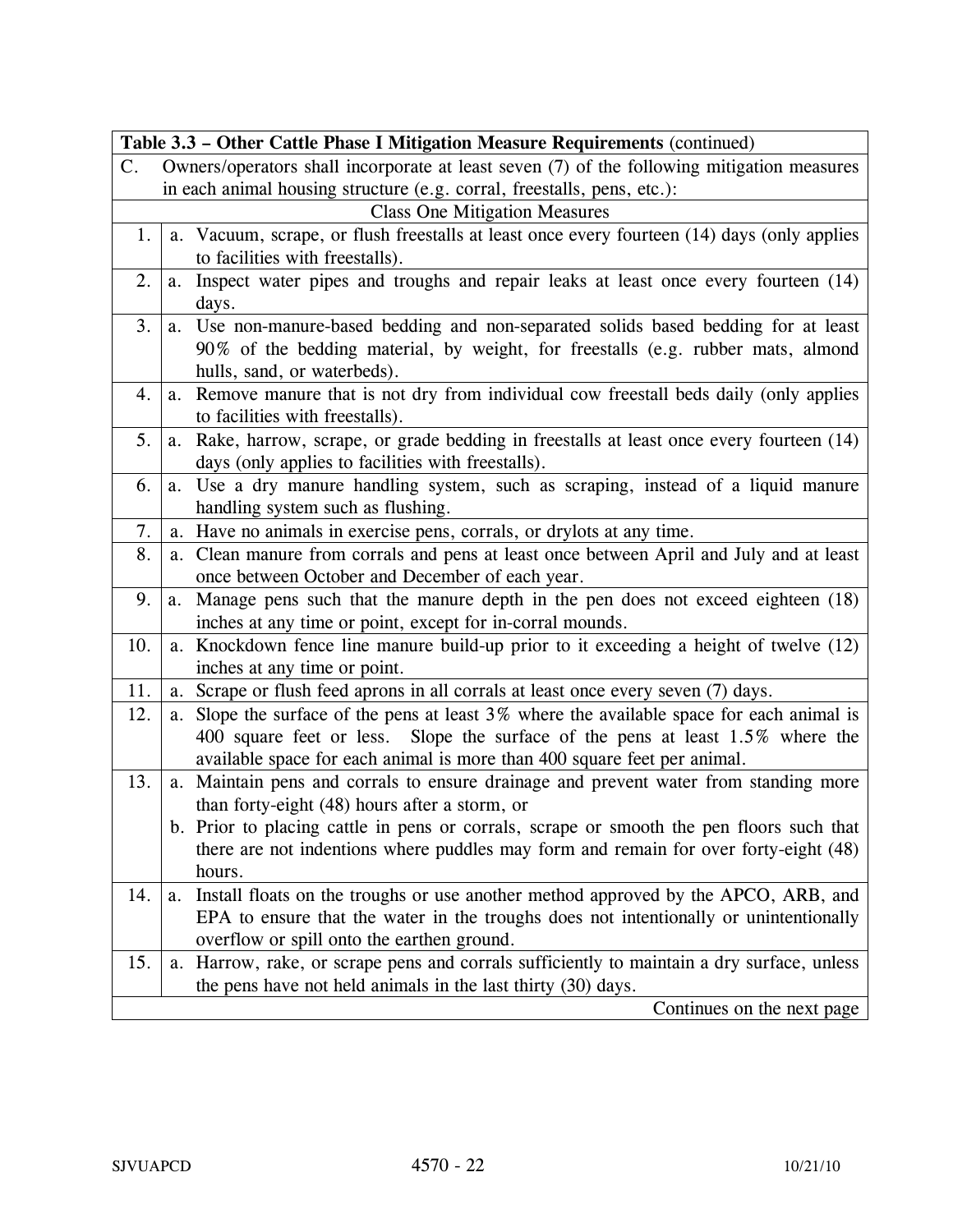|     |    | Table 3.3 - Other Cattle Phase I Mitigation Measure Requirements (continued)               |
|-----|----|--------------------------------------------------------------------------------------------|
| 16. |    | a. Clean the area where the animals stand to consume feed such that the depth of manure    |
|     |    | does not exceed twelve (12) inches at any time or point.                                   |
| 17. | a. | Use a dry manure handling system, such as scraping, instead of a liquid manure             |
|     |    | handling system such as a flush system.                                                    |
| 18. |    | a. Install no shade structures in the corrals, or                                          |
|     |    | b. Install shade structures such that they are constructed with a light permeable roofing  |
|     |    | material, or                                                                               |
|     |    | c. Install shade structures such that situated so that they are uphill of any slope in the |
|     |    | corral.                                                                                    |
| 19. | a. | Implement an alternative mitigation measure(s), not listed above.                          |
|     |    | <b>Class Two Mitigation Measures</b>                                                       |
| 20. | a. | Vacuum manure instead of flushing or scraping and apply manure directly to land            |
|     |    | either through injection or incorporation.                                                 |
| 21. | a. | Use lime or a similar absorbent material in the pens and corrals according to the          |
|     |    | manufacturer's recommendations to minimize moisture in the pens, or                        |
|     |    | b. Apply thymol to the pen and corral soil in accordance with the manufacturer's           |
|     |    | recommendation.                                                                            |
| 22. |    | a. House animals in an enclosure vented to a VOC control device with a combined VOC        |
|     |    | capture and VOC control efficiency of at least 80%.                                        |
|     |    |                                                                                            |
| D.  |    | Owners/operators that handle or store solid manure or separated solids outside the animal  |
|     |    | housing shall incorporate at least one (1) of the following mitigation measures:           |
|     |    | <b>Class One Mitigation Measures</b>                                                       |
| 1.  | a. | Cover dry manure piles outside the pens with a weatherproof covering from October          |
|     |    | through May, except for times, not to exceed twenty-four (24) hours per event, when        |
|     |    | wind events remove the covering, or                                                        |
|     |    | b. Store no dry manure piles outside of animal housing from October through May.           |
| 2.  | a. | Remove manure from the facility within seventy-two (72) hours of removal from the          |
|     |    | pens.                                                                                      |
| 3.  | a. | Implement an alternative mitigation measure(s), not listed above.                          |
|     |    | Continues on the next page                                                                 |
|     |    |                                                                                            |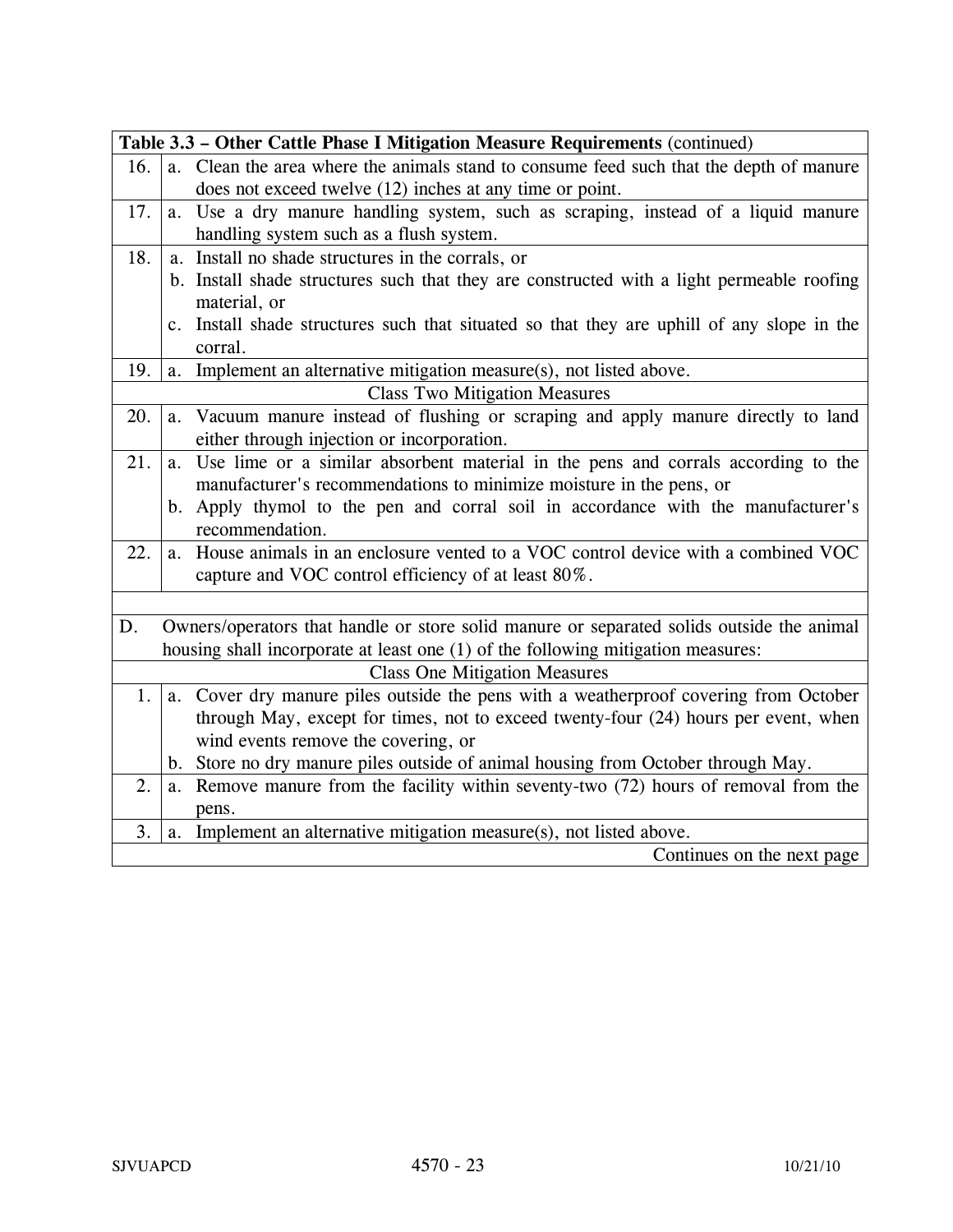|    | Table 3.3 – Other Cattle Phase I Mitigation Measure Requirements (continued)                |
|----|---------------------------------------------------------------------------------------------|
|    | <b>Class Two Mitigation Measures</b>                                                        |
| 4. | a. Compost manure removed from pens with an aerated static pile vented to a VOC             |
|    | control device with an overall VOC capture and VOC control efficiency of at least           |
|    | 80%.                                                                                        |
| 5. | a. Store all removed manure in an enclosure vented to a VOC control device with an          |
|    | overall VOC capture and VOC control efficiency of at least 80%.                             |
| 6. | Send at least 51% of the manure removed from the animal housing to a digester with a<br>a.  |
|    | VOC control device with an overall VOC capture and VOC control efficiency of at             |
|    | least 80%.                                                                                  |
| 7. | a. Use a slatted floor system (slatted floors over deep pits or shallow flush alleys), with |
|    | daily manure removal.                                                                       |
|    |                                                                                             |
| Ε. | Owners/operators that handle manure in a liquid form shall incorporate at least one (1) of  |
|    | the following mitigation measures:                                                          |
|    | <b>Class One Mitigation Measures</b>                                                        |
| 1. | a. Manage the facility such that there are no lagoons, as defined in Section 3.35, at the   |
|    | facility.                                                                                   |
| 2. | a. Use phototropic lagoon, or                                                               |
|    | b. Use an anaerobic treatment lagoon that is not mechanically aerated.                      |
| 3. | a. Remove solids from the waste system with a solid separator separation system.            |
| 4. | Maintain lagoon pH between 6.5 and 7.5.<br>a.                                               |
| 5. | Implement an alternative mitigation measure(s), not listed above.<br>a.                     |
|    | <b>Class Two Mitigation Measures</b>                                                        |
| 6. | a. Use an aerobic lagoon, or                                                                |
|    | b. Use an anaerobic treatment lagoon that is mechanically aerated.                          |
| 7. | Maintain organic loading in the lagoon that is less than 3.5 mg (dry weight)/mL, or<br>a.   |
|    | total volatile solids is less than 3.5 mg/mL.                                               |
| 8. | Use additional non-standard equipment or chemicals on the solid separator system,<br>a.     |
|    | such as roller or screw presses or chemical coagulants and flocculants, that increase       |
|    | the percent of solid separation achieved by the separator and that is approved by the       |
|    | APCO, ARB, and EPA.                                                                         |
| 9. | a. Cover the lagoon and vent to a VOC control device with an overall VOC capture and        |
|    | VOC control efficiency of at least 80%.                                                     |
|    | Continues on the next page                                                                  |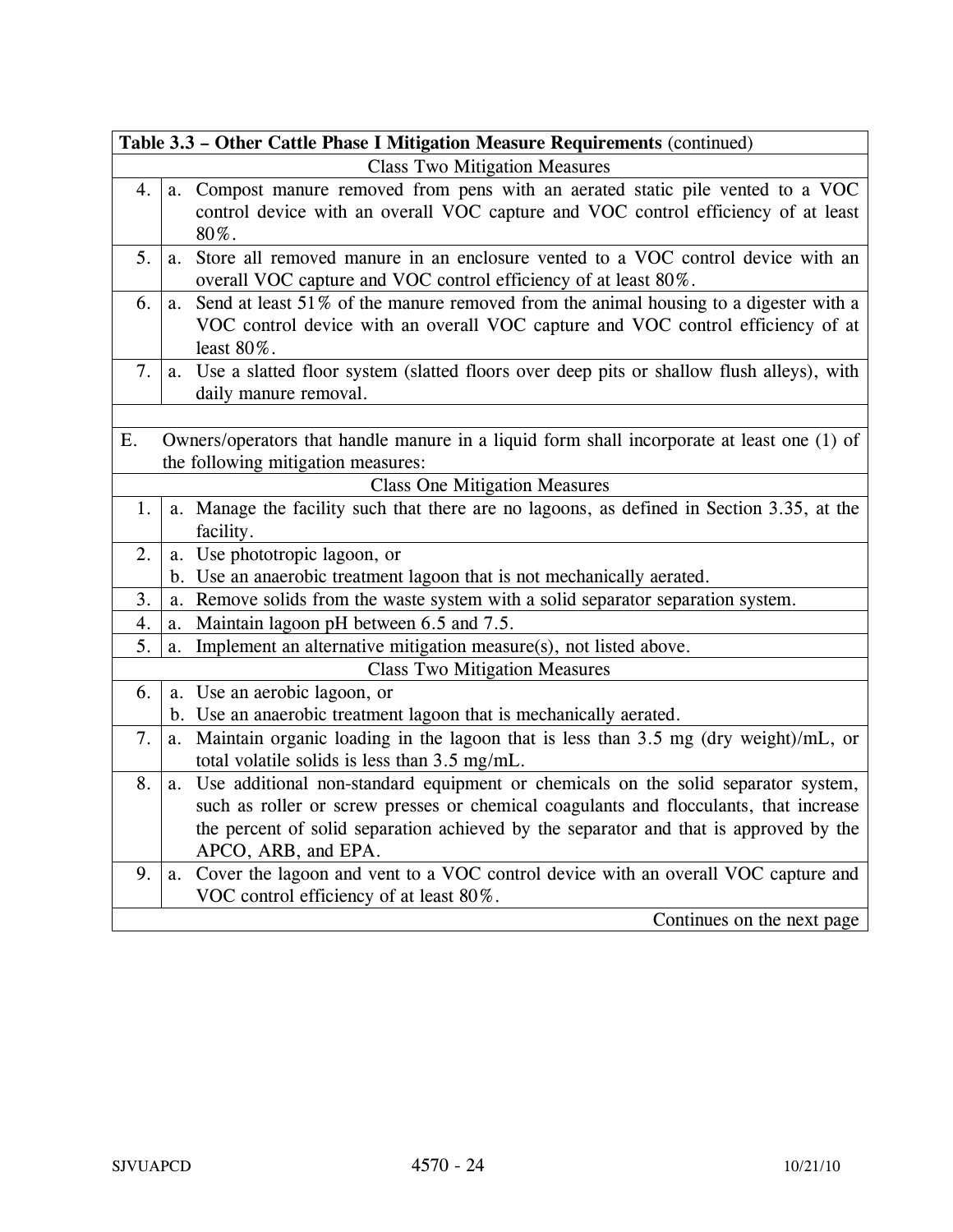| Table 3.3 – Other Cattle Phase I Mitigation Measure Requirements (continued) |                                                                                            |  |
|------------------------------------------------------------------------------|--------------------------------------------------------------------------------------------|--|
| $F_{\cdot}$                                                                  | Owners/operators who land apply dry or liquid manure to crop land on the facility shall    |  |
|                                                                              | incorporate at least (2) two of the following mitigation measures:                         |  |
|                                                                              | <b>Class One Mitigation Measures</b>                                                       |  |
|                                                                              | 1.   a. Land incorporate all manure within seventy-two $(72)$ hours of removal from animal |  |
|                                                                              | housing.                                                                                   |  |
| 2.1                                                                          | a. Only apply manure that has been treated with an anaerobic or aerobic lagoon or          |  |
|                                                                              | digester system.                                                                           |  |
| 3.                                                                           | a. Allow liquid manure to stand in the fields no more than twenty-four (24) hours after    |  |
|                                                                              | irrigation, or                                                                             |  |
|                                                                              | b. Apply no liquid manure.                                                                 |  |
| 4.                                                                           | a. Apply no solid manure with a moisture content of more than 50%, or                      |  |
|                                                                              | b. Apply no solid manure.                                                                  |  |
| 5.                                                                           | a. Implement an alternative mitigation measure(s), not listed above.                       |  |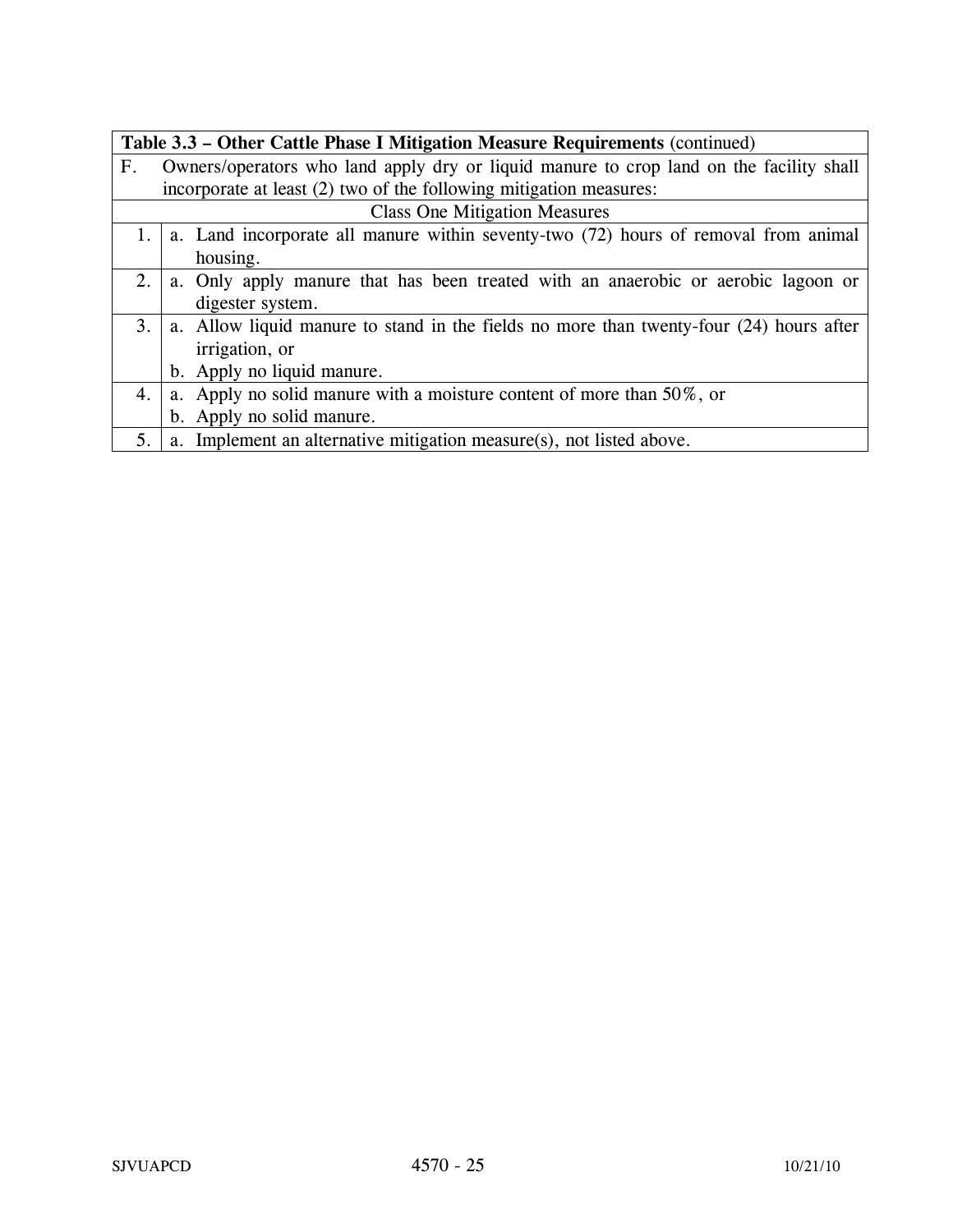5.5.4 Swine CAF: Owners/operators of a Large CAF that is a Swine Facility shall comply with the Phase I requirements in Table 3.4:

|           |    | Table 3.4 - Swine Phase I Mitigation Measure Requirements                                           |
|-----------|----|-----------------------------------------------------------------------------------------------------|
| А.        |    | Owners/operators shall incorporate at least five (5) of the following feed and silage               |
|           |    | mitigation measures:                                                                                |
|           |    | <b>Class One Mitigation Measures</b>                                                                |
| 1.        | a. | Feed according to National Research Council (NRC) guidelines.                                       |
| 2.        | a. | Feed animals probiotics designed to improve digestion according to manufacturer<br>recommendations. |
| 3.        | a. | Feed animals at least 5% cellulose.                                                                 |
| 4.        | a. | Feed animals a casein based diet.                                                                   |
| 5.        | a. | acid-supplemented diet with 2%<br>Feed<br>animals an amino<br>thermal<br>sucrose                    |
|           |    | oligosaccharide caramel.                                                                            |
| 6.        | a. | Feed animals a diet with no more than ten percent $(10\%)$ crude protein with                       |
|           |    | supplemented lysine, threonine, tryptophan, and methionine.                                         |
| 7.        | a. | Feed animals 10 ppm anthraquinone.                                                                  |
| 8.        | a. | Remove spilled from the facility at least once every fourteen (14) days.                            |
| 9.        | a. | Remove uneaten wet feed from the housing within twenty-four (24) hours of a rain                    |
|           |    | event.                                                                                              |
| 10.       | a. | Feed or dispose of rations within forty-eight (48) hour of grinding and mixing rations.             |
| 11.       | a. | Store grain in a weatherproof storage structure from October through May.                           |
| 12.       | a. | Implement an alternative mitigation measure(s), not listed above.                                   |
|           |    |                                                                                                     |
| <b>B.</b> |    | Owners/operators shall incorporate at least five (5) of the following mitigation measures in        |
|           |    | each animal housing unit:                                                                           |
|           |    | <b>Class One Mitigation Measures</b>                                                                |
| 1.        | a. | Clean manure from the housing at least twice every fourteen (14) days.                              |
| 2.        | a. | Manage pens such that the manure depth in the pen does not exceed eighteen (18)                     |
|           |    | inches at any time or point.                                                                        |
| 3.        | a. | Slope the surface of the pens at least $3\%$ where the available space for each animal is           |
|           |    | 400 square feet or less. Slope the surface of the pens at least 1.5% where the available            |
|           |    | space for each animal is more than 400 square feet per animal.                                      |
| 4.        | a. | Install floats on the troughs or use drinkers that do not drip or another method                    |
|           |    | approved by the APCO, ARB, and EPA to ensure that the water in the troughs does                     |
|           |    | not intentionally or unintentionally overflow or spill onto an earthen ground.                      |
|           |    | Continues on the next page                                                                          |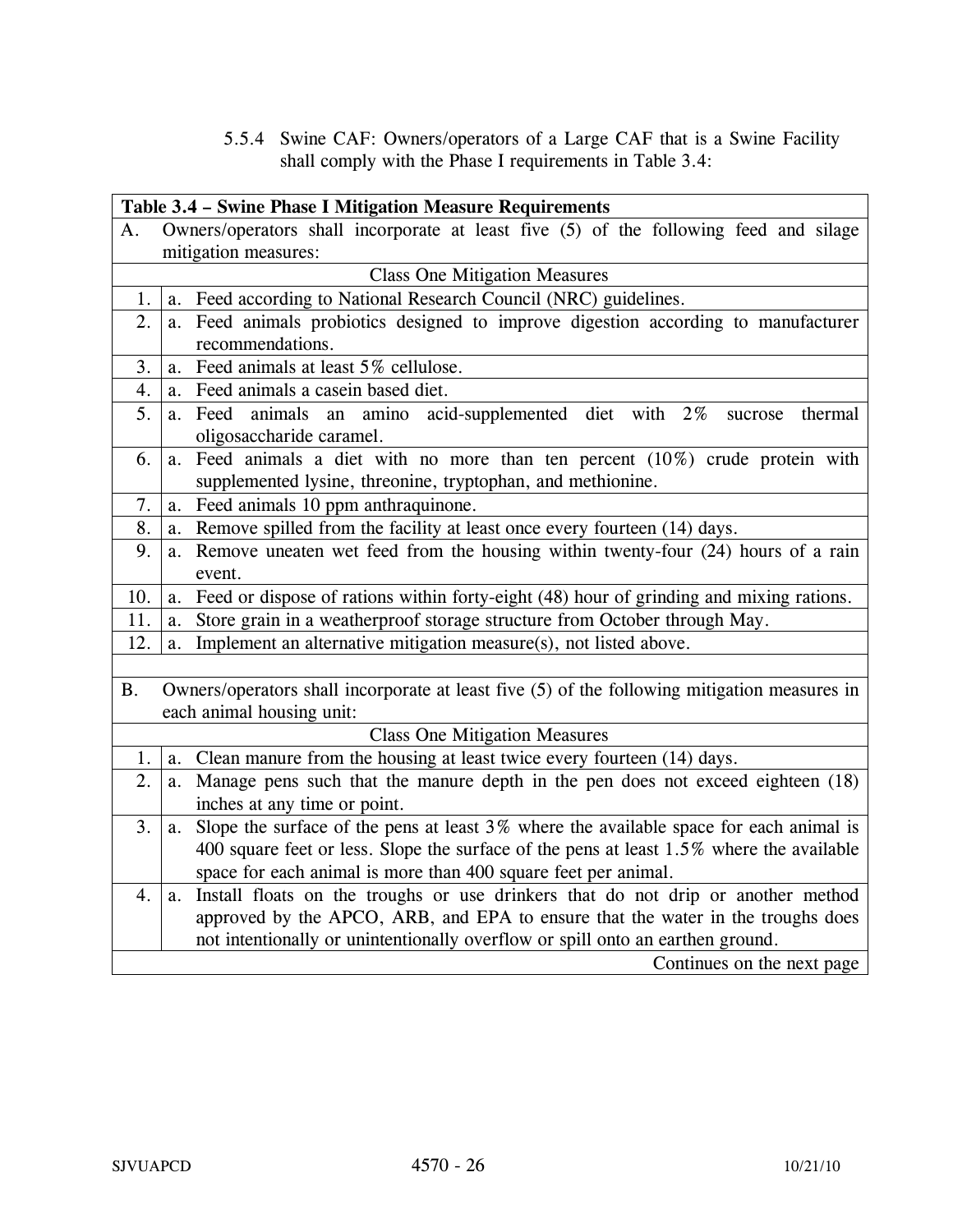|                |                | Table 3.4 - Swine Phase I Mitigation Measure Requirements (continued)                                                                                                         |
|----------------|----------------|-------------------------------------------------------------------------------------------------------------------------------------------------------------------------------|
| 5 <sub>1</sub> |                | a. Inspect water pipes and troughs and repair leaks at least once every fourteen (14)<br>days.                                                                                |
| 6.             |                | a. Use a slatted floor system (slatted floors over deep pits or shallow flush alleys), with<br>daily manure removal.                                                          |
| 7.             | a.             | Implement an alternative mitigation measure(s), not listed above.                                                                                                             |
|                |                | <b>Class Two Mitigation Measures</b>                                                                                                                                          |
| 8.             | a.             | Use lime or a similar absorbent material in the pens according to the manufacturer's<br>recommendations to minimize moisture in the pens.                                     |
| 9.             | a.             | House animals in an enclosure vented to a VOC control device with a combined VOC<br>capture and VOC control efficiency of at least 80%                                        |
| 10.            | a.             | House animals in a tunnel ventilated house with mechanical ventilation.                                                                                                       |
|                |                |                                                                                                                                                                               |
| C.             |                | Owners/operators that handle or store solid manure or separated solids outside the animal<br>housing shall incorporate at least one (1) of the following mitigation measures: |
|                |                | <b>Class One Mitigation Measures</b>                                                                                                                                          |
| 1.             | a.             | Cover dry manure and separated solids outside the pens with a weatherproof covering                                                                                           |
|                |                | from October through May except for times, not to exceed twenty-four (24) hours per                                                                                           |
|                |                | event, when wind events remove the covering.                                                                                                                                  |
| 2.             | a.             | Remove manure from the facility within seventy-two (72) hours of removal from the<br>pens or corrals.                                                                         |
| 3.             | a.             | Use a dry manure handling system, such as stockpiles or solid land application,                                                                                               |
|                |                | instead of a liquid system such as a flush system.                                                                                                                            |
| 4.             | a.             | Implement an alternative mitigation measure(s), not listed above.                                                                                                             |
|                |                | <b>Class Two Mitigation Measures</b>                                                                                                                                          |
| 5.             | a.             | Compost manure removed from pens with an aerated static pile vented to a VOC<br>control device with an overall VOC capture and VOC control efficiency of at least<br>80%.     |
| 6.             | a.             | Store all removed manure in an enclosure vented to a VOC control device with an<br>overall VOC capture and VOC control efficiency of at least 80%.                            |
| 7.             | a <sub>1</sub> | Send at least 51% of the manure removed from site to a digester with a VOC control                                                                                            |
|                |                | device with an overall VOC capture and VOC control efficiency of at least 80%<br>control efficiency.                                                                          |
|                |                | Continues on the next page                                                                                                                                                    |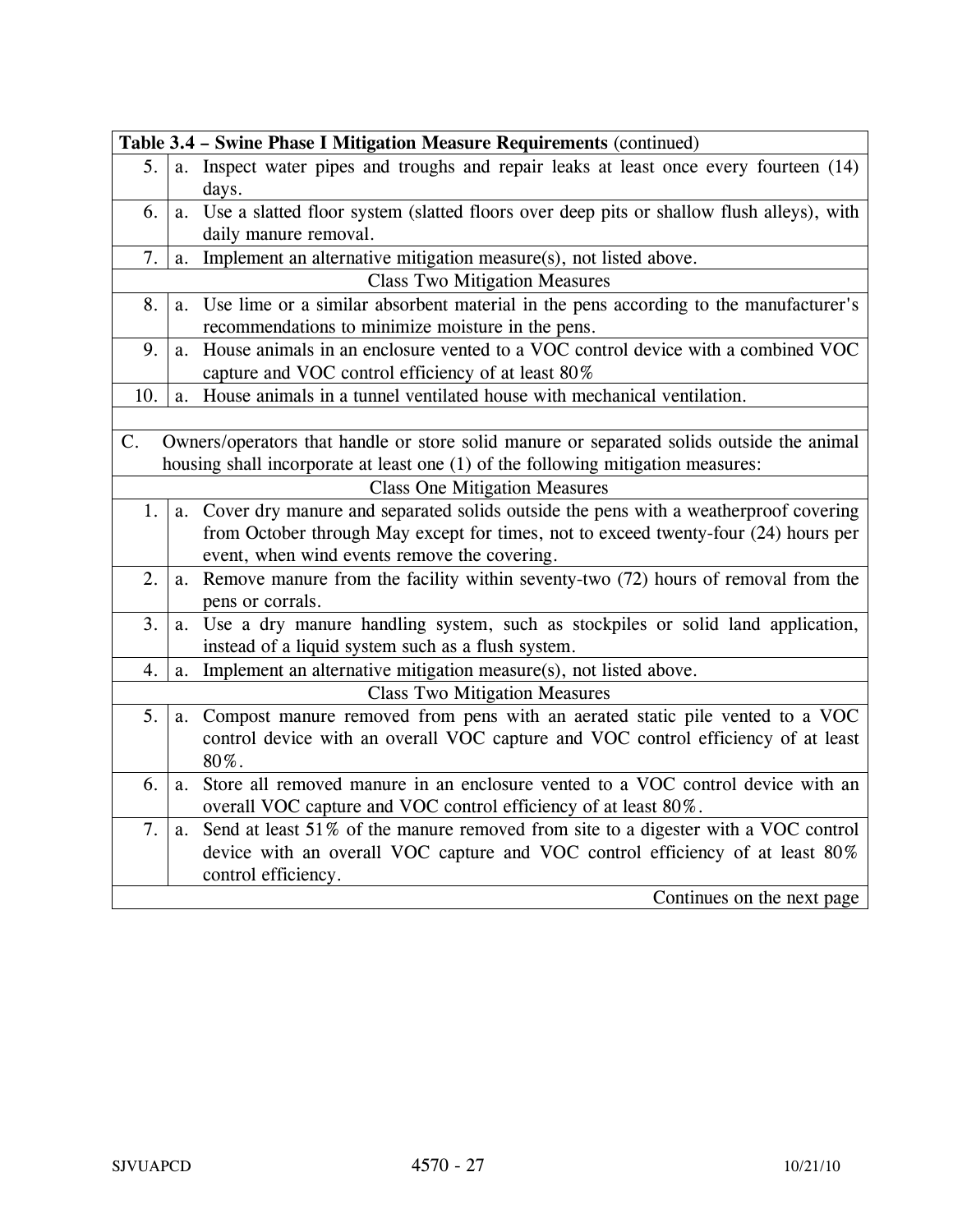|    | Table 3.4 - Swine Phase I Mitigation Measure Requirements (continued)                                                                   |
|----|-----------------------------------------------------------------------------------------------------------------------------------------|
| D. | Owners/operators that handle manure in a liquid form shall incorporate at least one (1) of                                              |
|    | the following mitigation measures:                                                                                                      |
|    | <b>Class One Mitigation Measures</b>                                                                                                    |
| 1. | a. Manage the facility such that there are no lagoons, as defined in Section 3.35, at the<br>facility.                                  |
| 2. | a. Use phototropic lagoon, or                                                                                                           |
|    | b. Use an anaerobic treatment lagoon.                                                                                                   |
| 3. | a. Remove solids from the waste system with a solid separator system, prior to the waste<br>entering the lagoon.                        |
| 4. | Maintain lagoon pH between 6.5 and 7.5.<br>a.                                                                                           |
| 5. | Implement an alternative mitigation measure(s), not listed above.<br>a.                                                                 |
|    | <b>Class Two Mitigation Measures</b>                                                                                                    |
| 6. | a. Use an aerobic lagoon, or                                                                                                            |
|    | b. Use a mechanically aerated lagoon.                                                                                                   |
| 7. | a. Maintain organic loading in the lagoon that is less than 3.5 mg (dry weight)/mL, or<br>total volatile solids is less than 3.5 mg/mL. |
| 8. | Use additional non-standard equipment or chemicals on the solid separator system,<br>a.                                                 |
|    | such as roller or screw presses or chemical coagulants and flocculants, that increase                                                   |
|    | the percent of solid separation achieved by the separator and that is approved by the                                                   |
|    | APCO, ARB, and EPA.                                                                                                                     |
| 9. | a. Cover the lagoon and vent to a VOC control device with an overall VOC capture and                                                    |
|    | VOC control efficiency of at least 80%.                                                                                                 |
|    |                                                                                                                                         |
| Ε. | Owners/operators who land apply dry or liquid manure to crop land on the facility shall                                                 |
|    | incorporate at least (2) two of the following mitigation measures:                                                                      |
|    | <b>Class One Mitigation Measures</b>                                                                                                    |
| 1. | a. Land incorporate all solid manure within seventy-two (72) hours of removal from                                                      |
|    | animal housing, or                                                                                                                      |
| 2. | a. Only apply manure that has been treated with an anaerobic or aerobic lagoon or                                                       |
|    | digester system.                                                                                                                        |
| 3. | a. Allow liquid manure to stand in the fields no more than twenty-four (24) hours after                                                 |
|    | irrigation, or                                                                                                                          |
|    | b. Apply no liquid manure.                                                                                                              |
| 4. | a. Apply no solid manure with a moisture content of more than 50%, or                                                                   |
|    | b. Apply no solid manure.                                                                                                               |
| 5. | a. Implement an alternative mitigation measure(s), not listed above.                                                                    |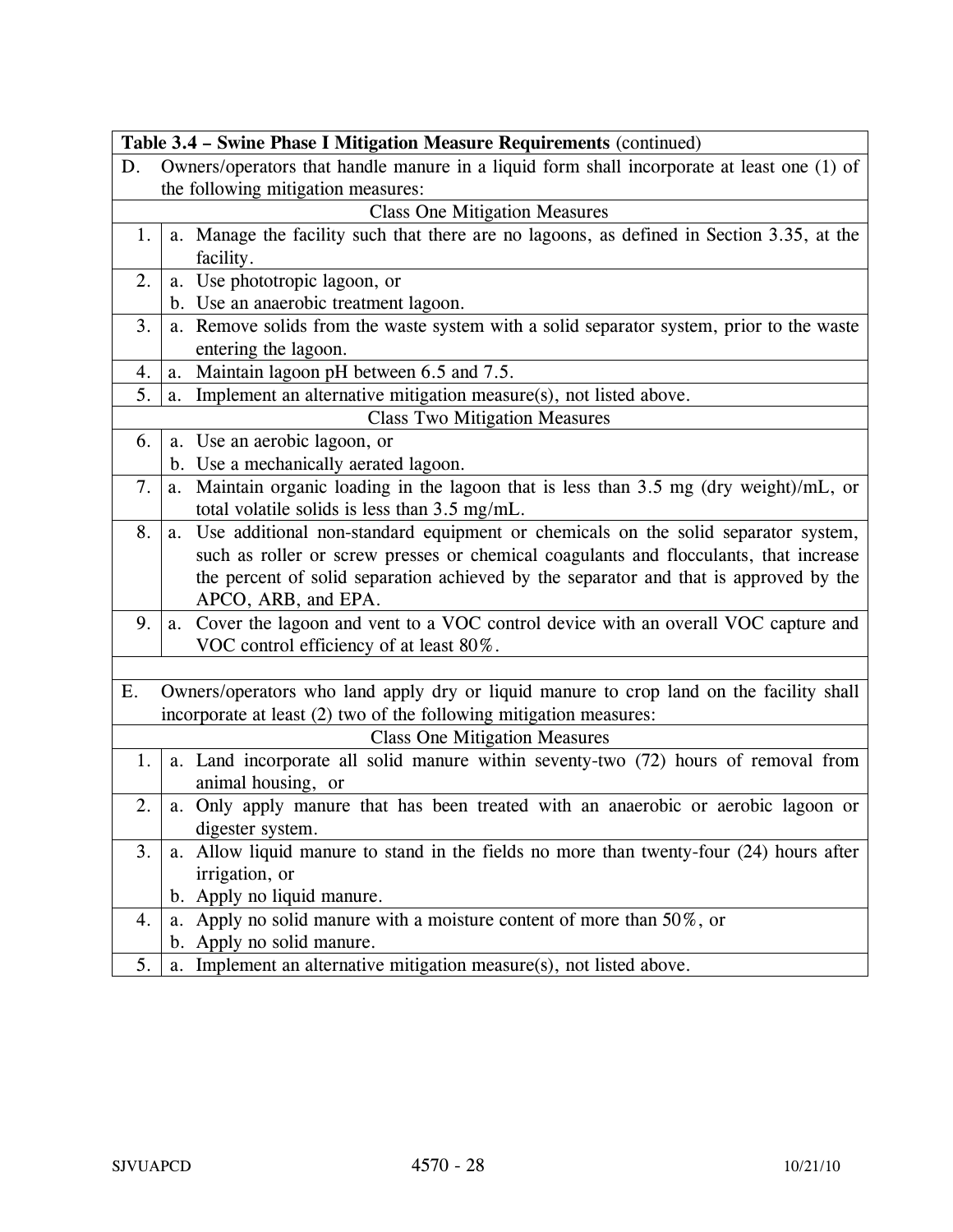5.5.5 Poultry CAF: Owners/operators of a large CAF that is a Poultry Facility shall comply with the Phase I requirements in Table 3.5:

|           |    | Table 3.5 - Poultry Phase I Mitigation Measure Requirements                                            |
|-----------|----|--------------------------------------------------------------------------------------------------------|
| А.        |    | Owners/operators shall incorporate at least five (5) of the following feed mitigation                  |
|           |    | measures:                                                                                              |
|           |    | <b>Class One Mitigation Measures</b>                                                                   |
| 1.        | a. | Feed according to NRC guidelines.                                                                      |
| 2.        | a. | Feed animals probiotics designed to improve digestion according to manufacturer<br>recommendations, or |
| 3.        | a. | Feed animals an amino acid-supplemented diet to meet their nutrient requirements, or                   |
| 4.        | a. | Feed animals feed additives such as amylase, xylanase, and protease, designed to                       |
|           |    | maximize digestive efficiency according to manufacturer recommendations.                               |
| 5.        | a. | Remove spilled feed from housing at least once every seven (7) days.                                   |
| 6.        | a. | Enclose grain in a weatherproof storage structure from October through May.                            |
| 7.        | a. | Feed or dispose of feed within forty-eight (48) hour of grinding and mixing feed.                      |
| 8.        | a. | Use feed additives designed to reduce feed decomposition or oxidization (the process                   |
|           |    | were one or more electrons are removed from a molecule).                                               |
| 9.        | a. | Remove uneaten wet feed from the housing within twenty-four (24) hours of a rain                       |
|           |    | event.                                                                                                 |
| 10.       | a. | Implement an alternative mitigation measure(s), not listed above.                                      |
|           |    |                                                                                                        |
| <b>B.</b> |    | Each poultry house shall incorporate at least four (4) of the following mitigation measures:           |
|           |    | <b>Class One Mitigation Measures</b>                                                                   |
| 1.        | a. | Remove caked manure/litter at least once every fourteen (14) days.                                     |
| 2.        | a. | Clean under poultry cages at least once every fourteen (14) days.                                      |
| 3.        | a. | Use poultry litter additives designed to reduce air emissions or moisture content in                   |
|           |    | litter, such as aluminum sulfate or sodium bisulfate, according to manufacturer                        |
|           |    | recommendations.                                                                                       |
| 4.        | a. | Use a dry housing cleaning method at all times, except when a wet cleaning method is                   |
|           |    | required for animal health or biosecurity issues.                                                      |
| 5.        | a. | Use drinkers that do not drip.                                                                         |
| 6.        | a. | Adjust the height, volume, and location of drinkers at least once every fourteen (14)                  |
|           |    | days.                                                                                                  |
| 7.        | a. | Use no foggers in the house.                                                                           |
|           |    | Continues on the next page                                                                             |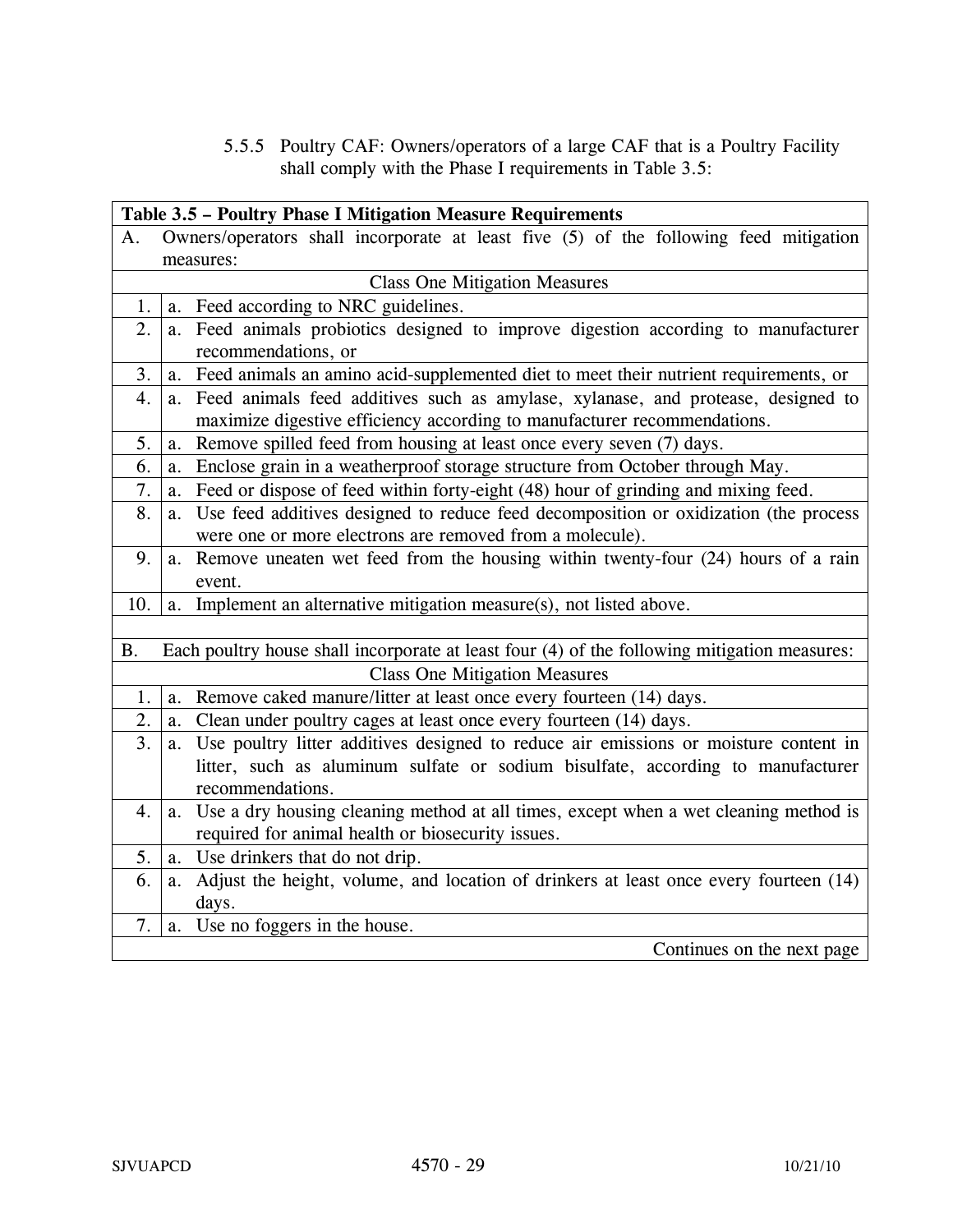|     |    | Table 3.5 - Poultry Phase I Mitigation Measure Requirements (continued)                                                                                                                                                                                |
|-----|----|--------------------------------------------------------------------------------------------------------------------------------------------------------------------------------------------------------------------------------------------------------|
| 8.  | a. | Only use fogger systems designed, operated and maintained according to manufacturer<br>recommendations that provide water droplets with an average size of 50 microns or<br>less.                                                                      |
| 9.  | a. | Slope the surface of the house at least 3% where the available space for each animal is<br>400 square feet or less. Slope the surface of the house at least 1.5% where the<br>available space for each animal is more than 400 square feet per animal. |
| 10. | a. | Install mounds or berms up gradient to prevent the runoff of stormwater into pens<br>(only an option for animals allowed to freely move between indoor housing structures<br>and outdoor pens).                                                        |
| 11. | a. | Inspect water pipes and drinkers and repair leaks at least once every fourteen (14)<br>days.                                                                                                                                                           |
| 12. | a. | Maintain the roof structure and manage roof runoff in accordance with the applicable<br>standards in NRCS Field Office Technical Guide Code 558 or other applicable<br>standards approved by the APCO, ARB, and EPA                                    |
| 13. | a. | Implement an alternative mitigation measure(s), not listed above.                                                                                                                                                                                      |
|     |    | <b>Class Two Mitigation Measures</b>                                                                                                                                                                                                                   |
| 14. | a. | Vent housing to a VOC control device with an overall VOC capture and VOC control<br>efficiency of at least 80%.                                                                                                                                        |
| 15. | a. | Use a belt litter removal system that dries the litter.                                                                                                                                                                                                |
| 16. | a. | House animals in a tunnel ventilated houses with mechanical ventilation.                                                                                                                                                                               |
| 17. | a. | Use a litter drying system, such as a flat bed drying system.                                                                                                                                                                                          |
|     |    |                                                                                                                                                                                                                                                        |
| C.  |    | Owners/operators that handle or store solid manure/litter or separated solids outside the                                                                                                                                                              |
|     |    | animal housing shall incorporate at least one (1) of the following mitigation measures:                                                                                                                                                                |
|     |    | <b>Class One Mitigation Measures</b>                                                                                                                                                                                                                   |
| 1.  |    | a. Remove all manure/litter from the facility within seventy-two (72) hours of removal                                                                                                                                                                 |
|     |    | from housing, or                                                                                                                                                                                                                                       |
|     |    | b. Send all manure/litter to a lagoon within seventy-two (72) hours of removal from                                                                                                                                                                    |
|     |    | housing.                                                                                                                                                                                                                                               |
|     |    | Cover manure/litter outside the housing with a weatherproof covering from October                                                                                                                                                                      |
|     |    | through May, except for times, not to exceed twenty-four (24) hours per event, when                                                                                                                                                                    |
|     |    | wind events remove the covering.                                                                                                                                                                                                                       |
| 3.  | a. | Use a solid manure/litter handling system in housing, such as stockpiles, solid land                                                                                                                                                                   |
|     |    | application, or a thin bed manure/litter drying system, instead of a liquid system such                                                                                                                                                                |
|     |    | as flushing, manure/litter storage ponds, or manure/litter treatment lagoons.                                                                                                                                                                          |
| 4.  | a. | Implement an alternative mitigation measure(s), not listed above.                                                                                                                                                                                      |
|     |    | Continues on the next page                                                                                                                                                                                                                             |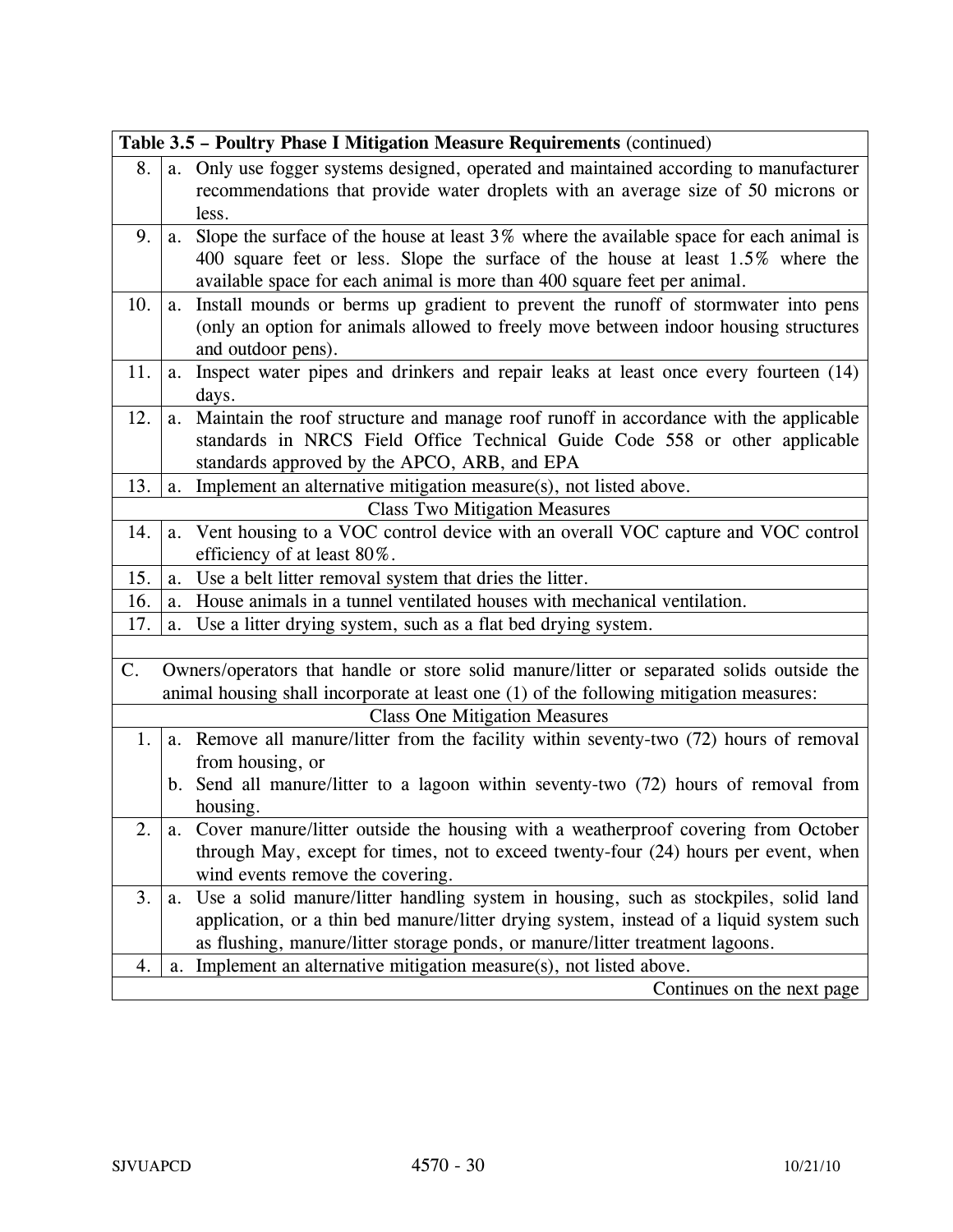|    | Table 3.5 - Poultry Phase I Mitigation Measure Requirements (continued)                                                                                                                                                                                                                  |
|----|------------------------------------------------------------------------------------------------------------------------------------------------------------------------------------------------------------------------------------------------------------------------------------------|
|    | <b>Class Two Mitigation Measures</b>                                                                                                                                                                                                                                                     |
| 5. | Send at least 51% of the manure/litter removed from site to a digester, with a VOC<br>a.<br>control device with an overall VOC capture and VOC control efficiency of at least<br>80%.                                                                                                    |
| 6. | Compost manure/litter removed from the housing with an aerated static pile vented to<br>a.<br>a VOC control device with an overall VOC capture and VOC control efficiency of at<br>least 80%.                                                                                            |
|    |                                                                                                                                                                                                                                                                                          |
| D. | Owners/operators that handle manure/litter in a liquid form shall incorporate at least one<br>(1) of the following mitigation measures:                                                                                                                                                  |
|    | <b>Class One Mitigation Measures</b>                                                                                                                                                                                                                                                     |
| 1. | a. Manage the facility such that there are no lagoons, as defined in Section 3.35, at the<br>facility.                                                                                                                                                                                   |
| 2. | a. Use phototropic lagoon, or                                                                                                                                                                                                                                                            |
|    | b. Use an anaerobic treatment lagoon.                                                                                                                                                                                                                                                    |
| 3. | a. Remove solids from the waste system with a solid separator system, prior to the waste                                                                                                                                                                                                 |
|    | entering the lagoon.                                                                                                                                                                                                                                                                     |
| 4. | Maintain lagoon pH between 6.5 and 7.5.<br>a.                                                                                                                                                                                                                                            |
| 5. | a. Implement an alternative mitigation measure(s), not listed above.                                                                                                                                                                                                                     |
|    | <b>Class Two Mitigation Measures</b>                                                                                                                                                                                                                                                     |
| 6. | a. Use an aerobic lagoon, or                                                                                                                                                                                                                                                             |
|    | b. Use a mechanically aerated lagoon.                                                                                                                                                                                                                                                    |
| 7. | a. Maintain organic loading in the lagoon that is less than 3.5 mg (dry weight)/mL, or<br>total volatile solids is less than 3.5 mg/mL.                                                                                                                                                  |
| 8. | a. Use additional non-standard equipment or chemicals on the solid separator system,<br>such as roller or screw presses or chemical coagulants and flocculants, that increase<br>the percent of solid separation achieved by the separator and is approved by the<br>APCO, ARB, and EPA. |
| 9. | Cover the lagoon or storage pond and vent to a VOC control device with an overall<br>a.<br>VOC capture and VOC control efficiency of at least 80%.                                                                                                                                       |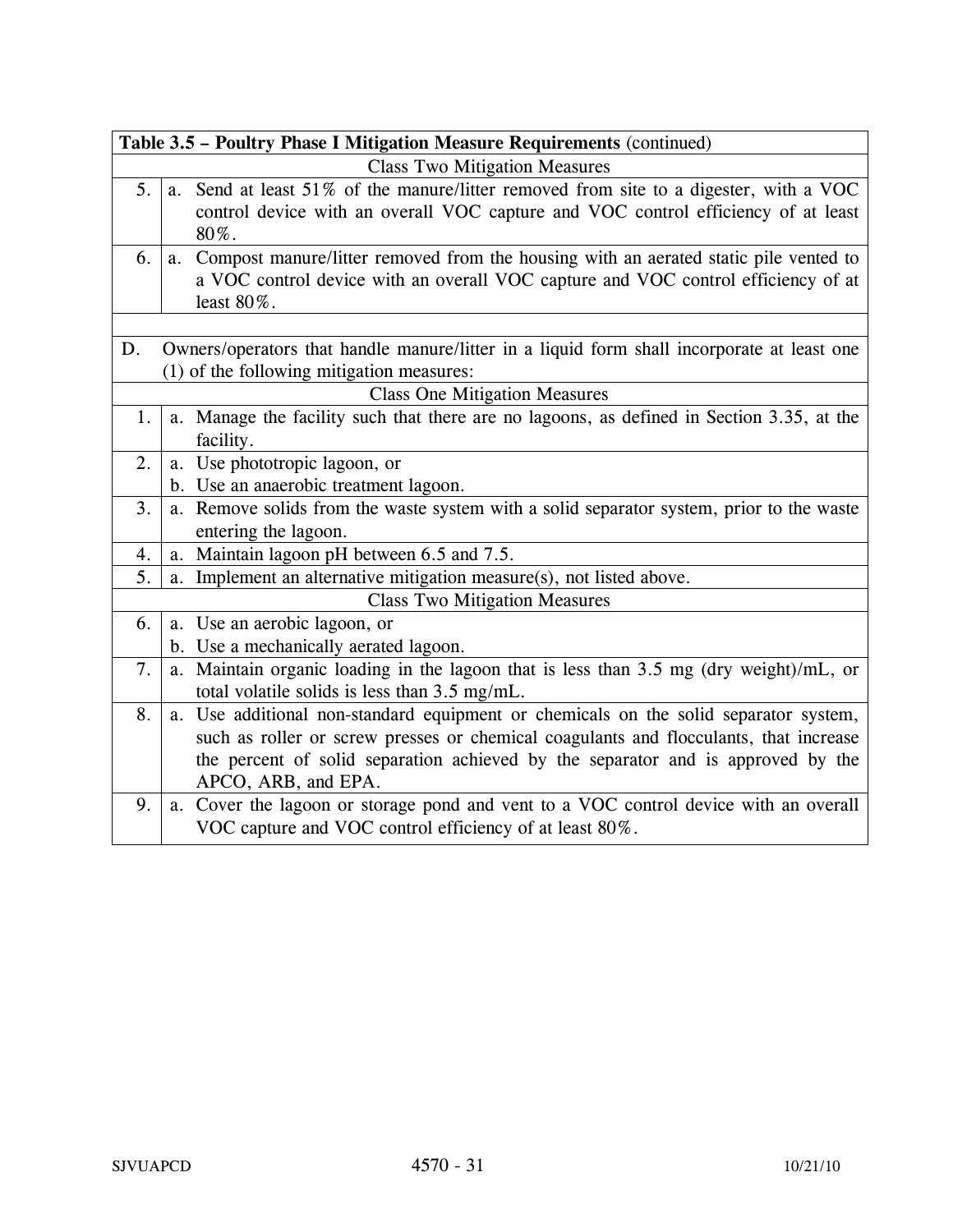- 5.6 Phase II Mitigation Measures: Owners/operators of CAFs subject to the regulatory threshold in Table 2 shall comply with all applicable Phase II Mitigation Measures in accordance with the compliance schedule in Section 8.0.
	- 5.6.1 Dairy CAF: An owner/operator of a medium or large Dairy CAF shall comply with the Phase II mitigation measures in Table 4.1.

|           | Table 4.1 - Dairy CAF Phase II Mitigation Measure Requirements                              |
|-----------|---------------------------------------------------------------------------------------------|
| A.        | Feed:                                                                                       |
|           | An owner/operator of a dairy CAF shall implement mitigation measures 1, 2, 3, and 4         |
|           | and at least one (1) additional mitigation measure:                                         |
| 1.        | Feed according to National Research Council (NRC) guidelines.                               |
| 2.        | Push feed so that it is within three (3) feet of feedlane fence within two hours of putting |
|           | out the feed or use a feed trough or other feeding structure designed to maintain feed      |
|           | within reach of the cows.                                                                   |
| 3.        | Begin feeding total mixed rations within two (2) hours of grinding and mixing rations.      |
| 4.        | Store grain in a weatherproof storage structure or under a weatherproof covering from       |
|           | October through May.                                                                        |
| 5.        | Feed steam-flaked, dry rolled, cracked or ground corn or other steam-flaked, dry rolled,    |
|           | cracked or ground cereal grains.                                                            |
| 6.        | Remove uneaten wet feed from feed bunks within twenty-four (24) hours after the end of      |
|           | a rain event.                                                                               |
| 7.        | For total mixed rations that contain at least 30% by weight of silage, feed animals total   |
|           | mixed rations that contain at least 45% moisture.                                           |
| 8.        | Implement an alternative mitigation measure(s), not listed above.                           |
|           |                                                                                             |
| <b>B.</b> | Silage:                                                                                     |
|           | An owner/operator of a dairy CAF that feeds silage shall implement at least one (1) of the  |
|           | following silage mitigation measures:                                                       |
| 1.        | Operators selecting this option must choose mitigation measure 1a plus one (1) from         |
|           | mitigation measures 1b, 1c, 1d plus two (2) from mitigation measures 1e, 1f, 1g:            |
|           |                                                                                             |
|           | Cover the surface of silage piles, except for the area where feed is being removed<br>a.    |
|           | from the pile, with a plastic tarp that is at least five $(5)$ mils thick $(0.005$ inches), |
|           | multiple plastic tarps with a cumulative thickness of at least 5 mils (0.005 inches), or    |
|           | an oxygen barrier film covered with a UV resistant material, within seventy-two (72)        |
|           | hours of last delivery of material to the pile.                                             |
|           | Continues on the next page                                                                  |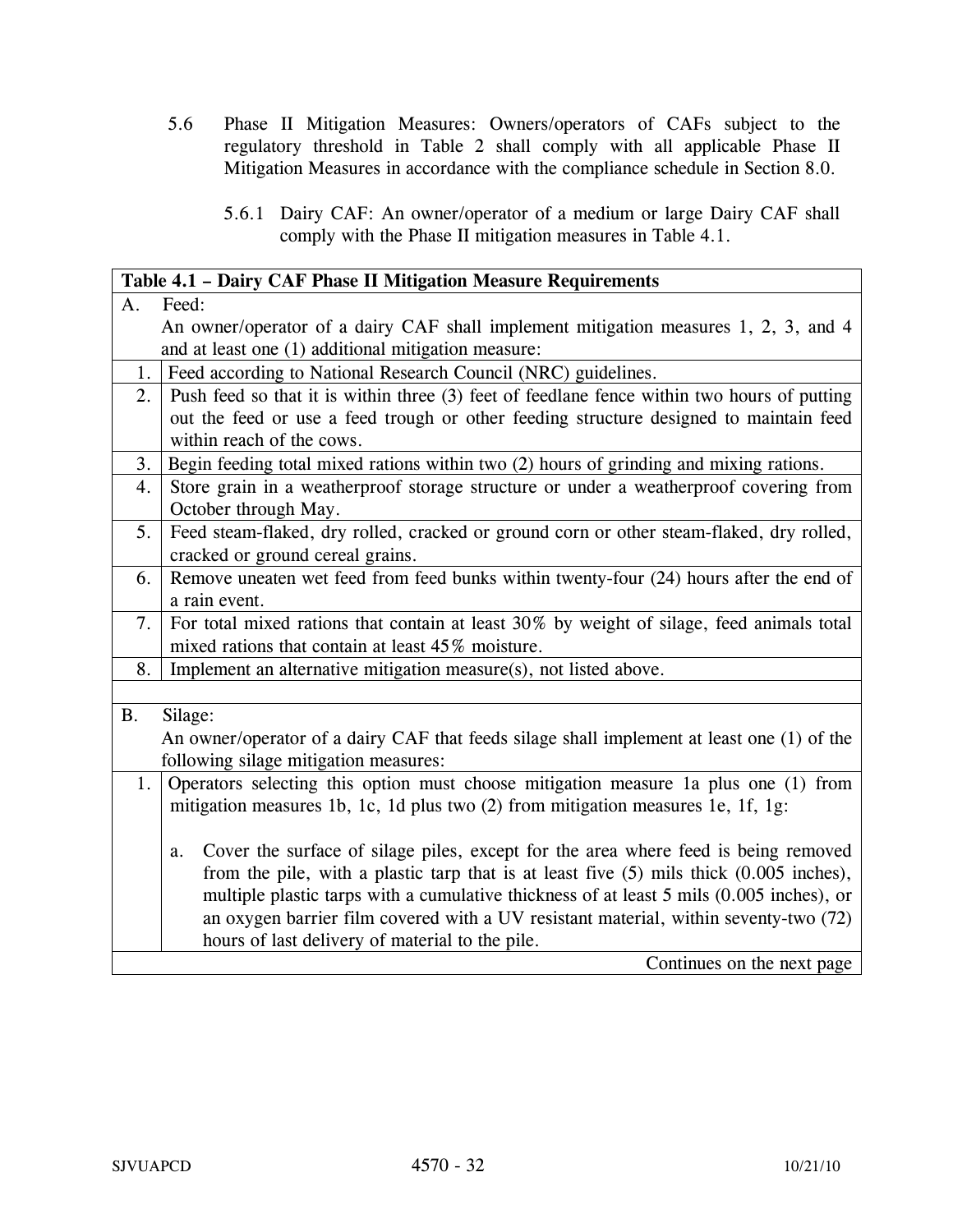## **Table 4.1 – Dairy CAF Phase II Mitigation Measure Requirements** (continued)

Choose one of the following:

- b. Build silage piles such that the average bulk density of silage piles is at least 44 lb/cu ft for corn silage and 40 lb/cu ft for other silage types, as measured in accordance with Section 7.11; or
- c. When creating a silage pile, adjust filling parameters to assure a calculated average bulk density of at least 44 lb/cu ft for corn silage and at least 40 lb/cu ft for other silage types, using a spreadsheet approved by the District; or
- d. Incorporate all of the following practices when creating silage piles:
	- i. Harvest silage crop at  $\geq 65\%$  moisture for corn; and  $\geq 60\%$  moisture for alfalfa/ grass and other silage crops; and

| Folici opening, as applicable, for the crop being harvested. |                        |                               |  |
|--------------------------------------------------------------|------------------------|-------------------------------|--|
| <b>Crop Harvested</b>                                        | <b>TLC</b><br>(inches) | <b>Roller Opening</b><br>(mm) |  |
| Corn with no processing                                      | $\leq 1/2$ in          | N/A                           |  |
| Processed Corn $\leq$ 35% dry matter                         | $\leq$ 3/4 in          | $1 - 4$ mm                    |  |

Alfalfa/Grass  $\vert \leq 1.0$  in  $\vert$  N/A

Wheat/Cereal Grains/Other  $\vert \leq 1/2$  in  $\vert$  N/A

ii. Incorporate the following parameters for Theoretical Length of Chop (TLC) and roller opening, as applicable, for the crop being harvested.

iii. Manage silage material delivery such that no more than six (6) inches of material are un-compacted on top of the pile.

Choose two of the following:

- e. Manage exposed silage (select one of the following):
	- i. Manage silage piles such that only one silage pile has an uncovered face and the uncovered face has a total exposed surface area of less than 2,150 square feet; or
	- ii. Manage multiple uncovered silage piles such that the total exposed surface area of all uncovered silage piles is less than 4,300 square feet.

Continues on the next page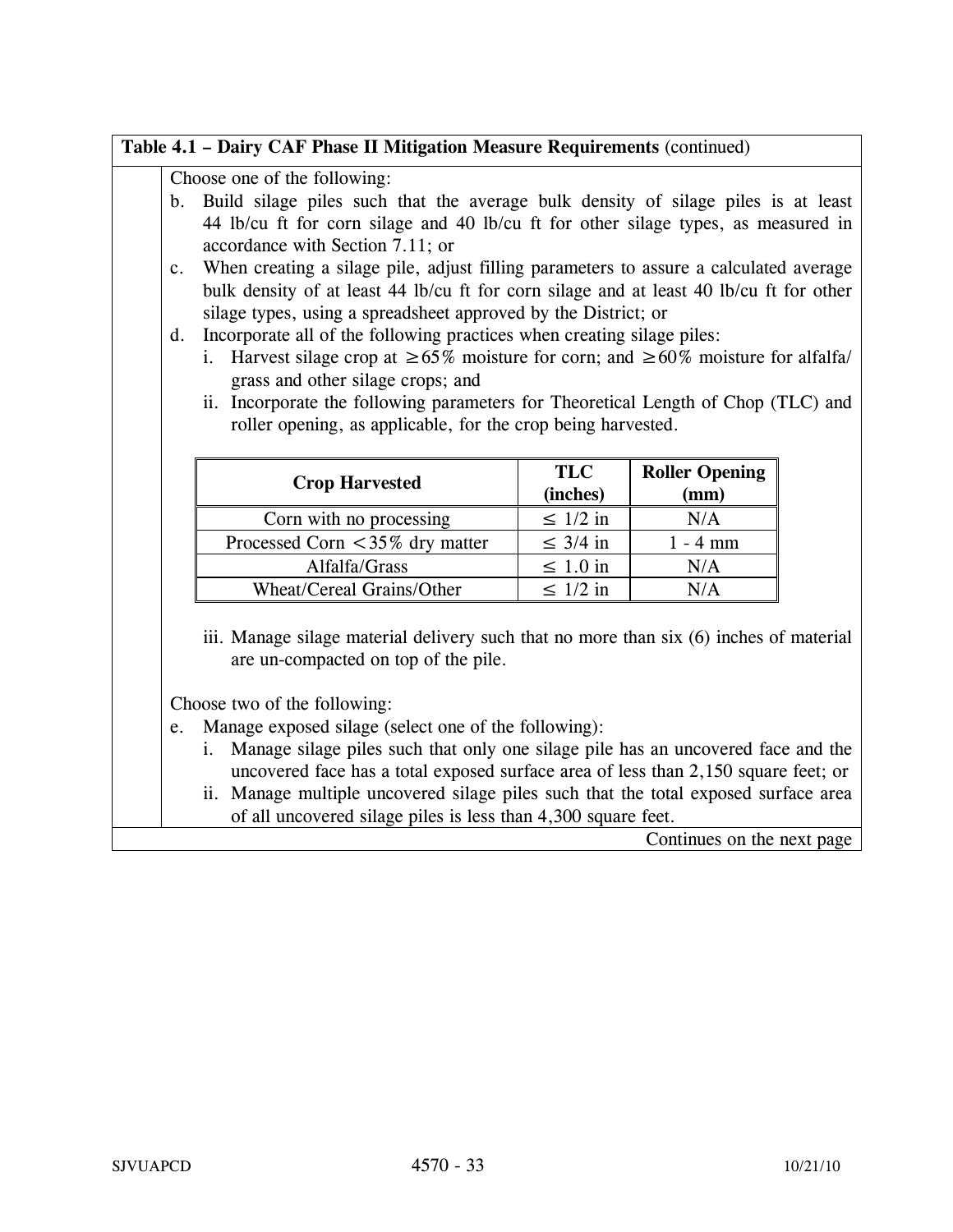| Table 4.1 - Dairy CAF Phase II Mitigation Measure Requirements (continued)                        |  |  |
|---------------------------------------------------------------------------------------------------|--|--|
| Maintain silage working face (select one of the following):<br>f.                                 |  |  |
| i. Use a shaver/facer to remove silage from the silage pile; or                                   |  |  |
| ii. Maintain a smooth vertical surface on the working face of the silage pile.                    |  |  |
| Silage Additives (select one of the following):<br>g.                                             |  |  |
| Inoculate silage with homolactic lactic acid bacteria in accordance with<br>i.                    |  |  |
| manufacturer recommendations to achieve a concentration of at least 100,000                       |  |  |
| colony forming units per gram of wet forage; or                                                   |  |  |
| ii. Apply propionic acid, benzoic acid, sorbic acid, sodium benzoate, or potassium                |  |  |
| sorbate at a rate specified by the manufacturer to reduce yeast counts when                       |  |  |
| forming silage pile; or                                                                           |  |  |
| iii. Apply other additives at specified rates that have been demonstrated to reduce               |  |  |
| alcohol concentrations in silage and/or VOC emissions from silage and have been                   |  |  |
| approved by the District and EPA.                                                                 |  |  |
| 2.<br>Utilize a sealed feed storage system (e.g., Ag-Bag) for silage.                             |  |  |
| Implement an alternative mitigation measure(s), not listed above.<br>3.                           |  |  |
|                                                                                                   |  |  |
| <b>Milking Parlor:</b><br>C.                                                                      |  |  |
| An owner/operator of a dairy CAF shall implement at least one (1) of the following                |  |  |
| mitigation measures in each milking parlor:                                                       |  |  |
| Flush or hose milking parlor immediately prior to, immediately after, or during each<br>1.        |  |  |
| milking.                                                                                          |  |  |
| Implement an alternative mitigation measure(s), not listed above.<br>2.                           |  |  |
|                                                                                                   |  |  |
| Freestall Barn:<br>D.                                                                             |  |  |
| An owner/operator of a dairy CAF that houses animals in freestalls shall implement                |  |  |
| mitigation measures 1 and 2 and at least one (1) additional mitigation measure in each            |  |  |
| freestall barn:                                                                                   |  |  |
| Pave feedlanes, where present, for a width of at least eight (8) feet along the corral side<br>1. |  |  |
| of the feedlane fence for milk and dry cows and at least six (6) feet along the corral side       |  |  |
| of the feedlane for heifers.                                                                      |  |  |
| 2.<br>Choose one of the following:                                                                |  |  |
| Flush, scrape, or vacuum freestall flush lanes immediately prior to, immediately<br>a.            |  |  |
| after, or during each milking; or                                                                 |  |  |
| Flush or scrape freestall flush lanes at least three (3) times per day.<br>$\mathbf b$ .          |  |  |
| Use non-manure-based bedding and non-separated solids based bedding for at least 90%<br>3.        |  |  |
| of the bedding material, by weight, for freestalls (e.g. rubber mats, almond shells, sand,        |  |  |
| or waterbeds).                                                                                    |  |  |
| Continues on the next page                                                                        |  |  |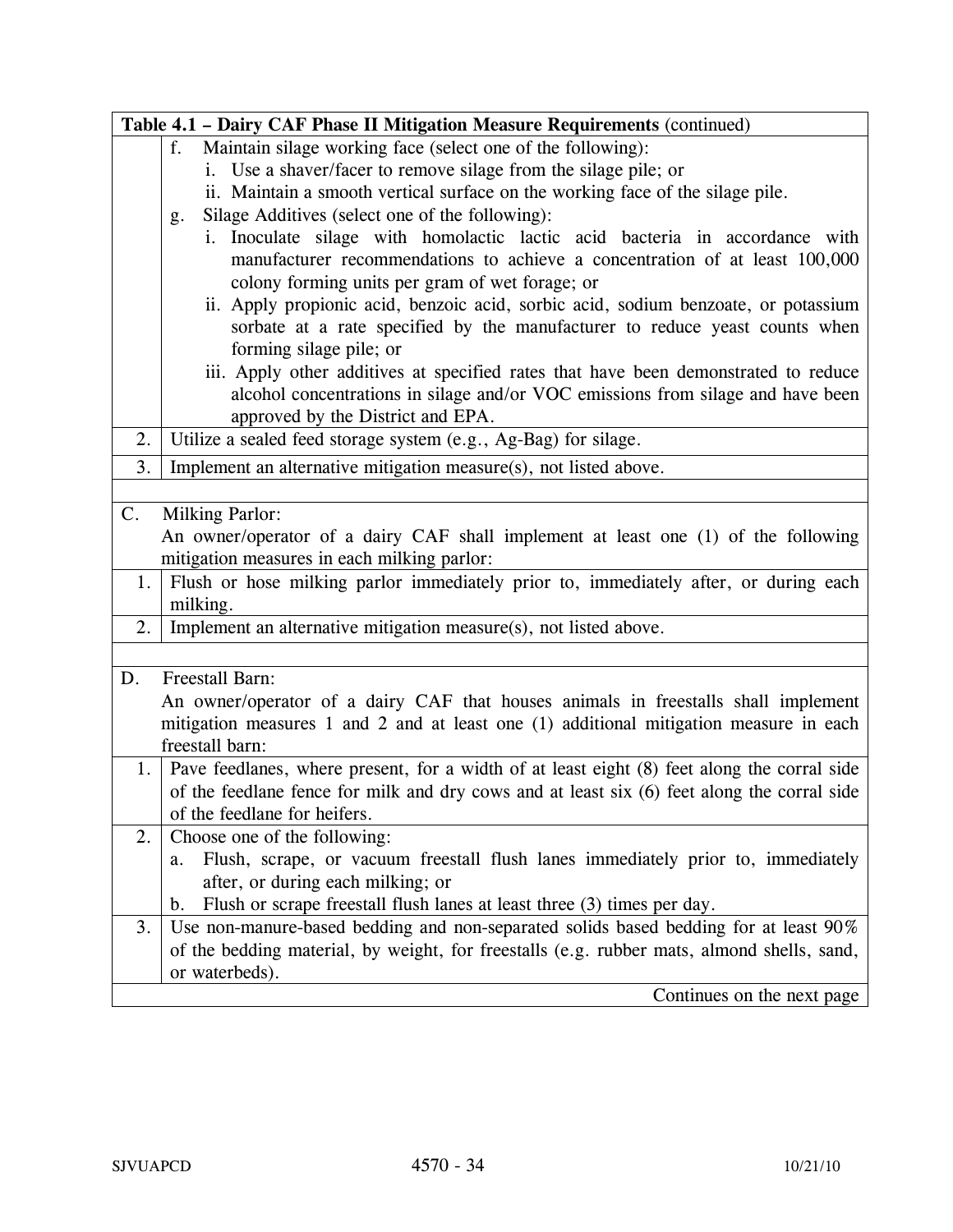|     | Table 4.1 - Dairy CAF Phase II Mitigation Measure Requirements (continued)                            |
|-----|-------------------------------------------------------------------------------------------------------|
| 4.  | For a large dairy CAF, remove manure that is not dry from individual cow freestall beds               |
|     | or rake, harrow, scrape, or grade freestall bedding at least once every seven (7) days.               |
|     |                                                                                                       |
|     | For a medium dairy CAF, remove manure that is not dry from individual cow freestall                   |
|     | beds or rake, harrow, scrape, or grade freestall bedding at least once every fourteen (14)            |
|     | days.                                                                                                 |
| 5.  | Have no animals in exercise pens or corrals at any time.                                              |
| 6.  | Implement an alternative mitigation measure(s), not listed above.                                     |
|     |                                                                                                       |
| Ε.  | Corrals:                                                                                              |
|     | An owner/operator of a dairy CAF that houses animals in corrals shall implement                       |
|     | mitigation measures $1, 2, 3, 4, 5$ , and 6 and at least one (1) additional mitigation measure        |
|     | in each corral where animals have been housed in the last thirty (30) days:                           |
| 1.  | Pave feedlanes, where present, for a width of at least 8 feet along the corral side of the            |
|     | feedlane fence for milk and dry cows and at least 6 feet along the corral side of the                 |
|     | feedlane for heifers.-                                                                                |
| 2.1 | Choose one of the following:                                                                          |
|     | Clean manure from corrals at least four $(4)$ times per year with at least sixty $(60)$<br>a.         |
|     | days between cleaning; or                                                                             |
|     | Clean corrals at least once between April and July and at least once between<br>$\mathbf b$ .         |
|     | September and December.-                                                                              |
| 3.  | Choose one of the following:                                                                          |
|     | Scrape, vacuum, or flush concrete lanes in corrals at least once every day for mature<br>a.           |
|     | cows and every seven (7) days for support stock; or                                                   |
|     | Clean concrete lanes such that the depth of manure does not exceed twelve<br>$\mathbf{b}$ .           |
|     | (12) inches at any point or time.                                                                     |
| 4.  | Inspect water pipes and troughs and repair leaks at least once every seven (7) days.                  |
| 5.  | Choose one of the following:                                                                          |
|     | Slope the surface of the corrals at least 3% where the available space for each<br>a.                 |
|     | animal is 400 square feet or less. Slope the surface of the corrals at least 1.5%                     |
|     | where the available space for each animal is more than 400 square feet per animal; or                 |
|     | Maintain corrals to ensure proper drainage preventing water from standing more than<br>$\mathbf{b}$ . |
|     | forty-eight (48) hours; or                                                                            |
|     | Harrow, rake, or scrape corrals sufficiently to maintain a dry surface.<br>c.                         |
| 6.  | If the CAF has shade structures, they must choose one of the following:                               |
|     | Install shade structures such that they are constructed with a light permeable roofing<br>a.          |
|     | material; or                                                                                          |
|     | Install all shade structures uphill of any slope in the corral; or<br>$\mathbf b$ .                   |
|     | Clean manure from under corral shades at least once every fourteen (14) days, when<br>c.              |
|     | weather permits access into the corral; or                                                            |
|     | Install shade structure so that the structure has a North/South orientation.<br>d.                    |
|     | Continues on the next page                                                                            |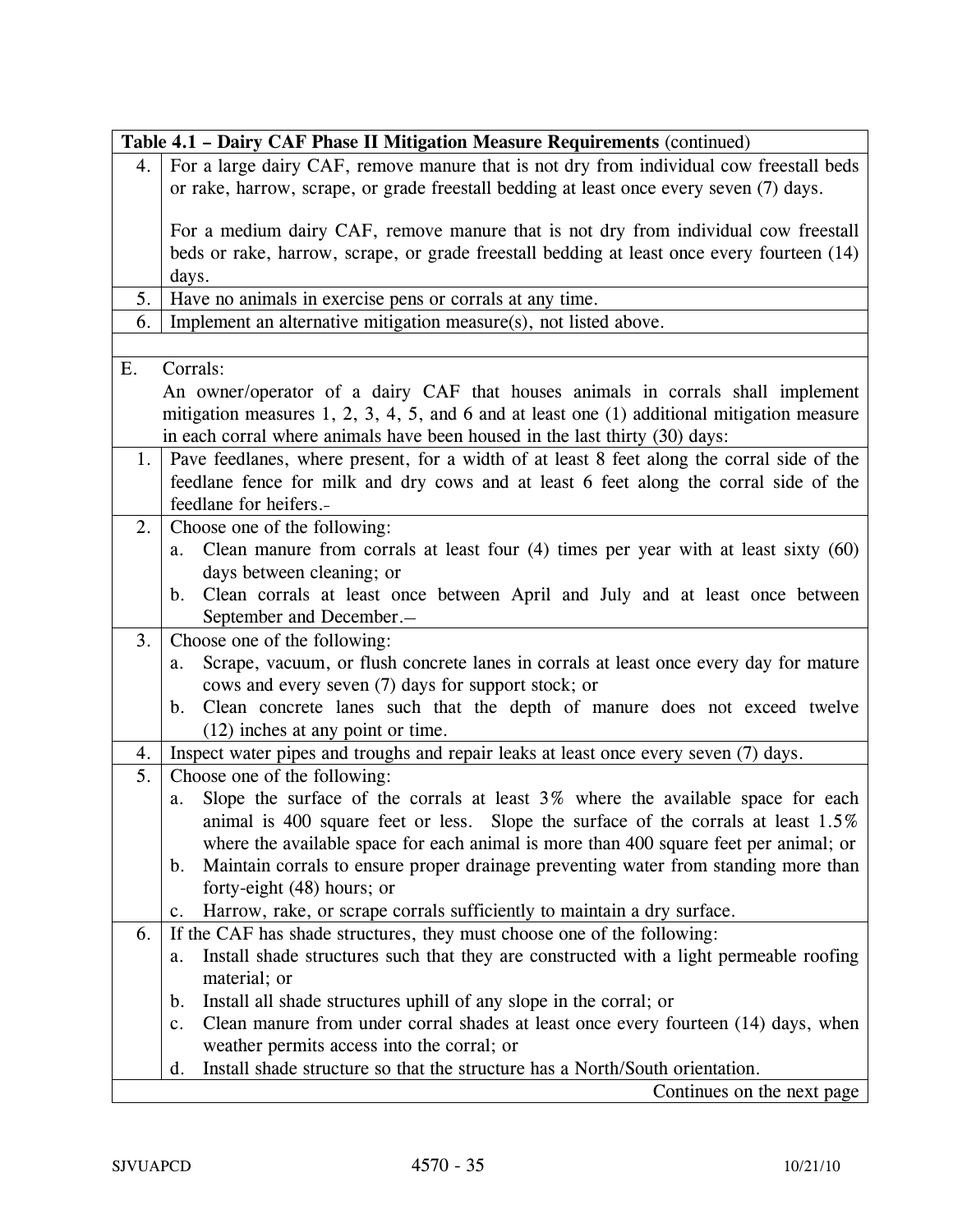|                | Table 4.1 - Dairy CAF Phase II Mitigation Measure Requirements (continued)               |
|----------------|------------------------------------------------------------------------------------------|
| 7.             | Manage corrals such that the manure depth in the corral does not exceed twelve (12)      |
|                | inches at any time or point, except for in-corral mounding. Manure depth may exceed 12   |
|                | inches when corrals become inaccessible due to rain events. The facility must resume     |
|                | management of the manure depth of 12 inches or lower immediately upon the corral         |
|                | becoming accessible.                                                                     |
| 8.             | Knockdown fence line manure build-up prior to it exceeding a height of twelve (12)       |
|                | inches at any time or point. Manure depth may exceed 12 inches when corrals become       |
|                | inaccessible due to rain events. The facility must resume management of the manure       |
|                | depth of 12 inches or lower immediately upon the corral becoming accessible.             |
| 9.1            | Choose one of the following:                                                             |
|                | Use lime or a similar absorbent material in the corrals according to the<br>a.           |
|                | manufacturer's recommendation; or                                                        |
|                | Apply thymol to the feedlot soil in accordance with the manufacturer's<br>b.             |
|                | recommendation.                                                                          |
| 10.            | Implement an alternative mitigation measure(s), not listed above.                        |
|                |                                                                                          |
| F <sub>1</sub> | Solid Manure/Separated Solids:                                                           |
|                | Owners/operators of a large dairy CAF that handle or store solid manure or separated     |
|                | solids outside the animal housing shall implement at least one (1) of the following      |
|                | mitigation measures:                                                                     |
|                | 1. Within seventy-two (72) hours of removal from housing, either:                        |
|                | a. Remove dry manure from the facility; or                                               |
|                | b. Cover dry manure outside the housing with a weatherproof covering from October        |
|                | through May, except for times when wind events remove the covering, not to exceed        |
|                | twenty-four (24) hours per event.                                                        |
| 2.1            | Within seventy-two (72) hours of removal from the drying process, either:                |
|                | a. Remove separated solids from the facility; or                                         |
|                | b. Cover separated solids outside the housing with a weatherproof covering from October  |
|                | through May, except for times when wind events remove the covering, not to exceed        |
|                | twenty-four (24) hours per event.                                                        |
| 3.             | Implement an alternative mitigation measure(s), not listed above.                        |
|                |                                                                                          |
| G.             | Liquid Manure:                                                                           |
|                | An owner/operator of a dairy CAF that handles manure in a liquid form shall implement at |
|                | least one (1) of the following mitigation measures:                                      |
| 1.             | Use a phototropic lagoon.                                                                |
| 2.             | Use an anaerobic treatment lagoon designed in accordance with NRCS Guideline No.         |
|                | 359.                                                                                     |
| 3.             | Remove solids from the waste system with a solid separator system, prior to the waste    |
|                | entering the lagoon.                                                                     |
| 4.             | Maintain lagoon pH between 6.5 and 7.5.                                                  |
| 5.             | Implement an alternative mitigation measure(s), not listed above.                        |
|                | Continues on the next page                                                               |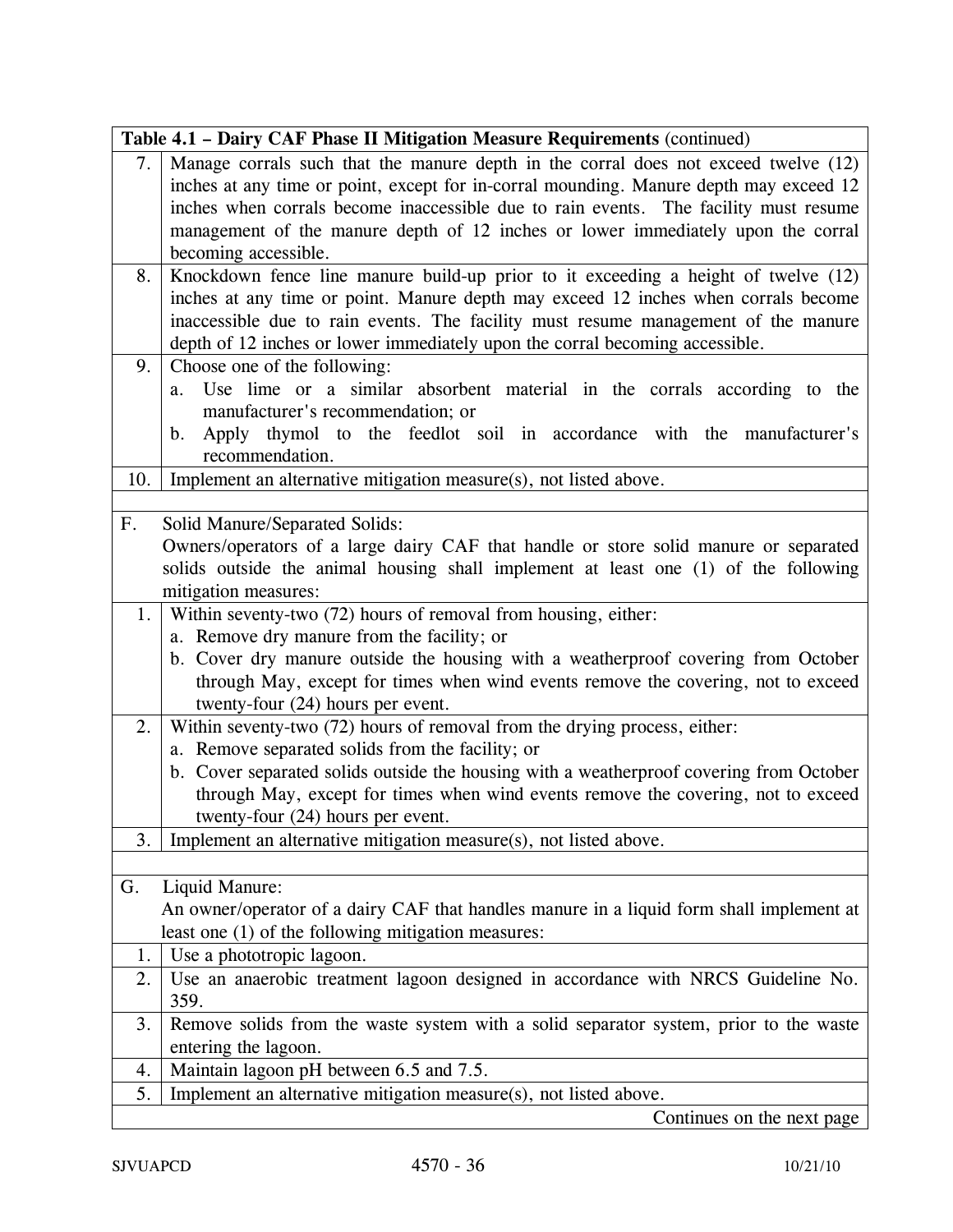|    | Table 4.1 - Dairy CAF Phase II Mitigation Measure Requirements (continued) |                                                                                       |  |
|----|----------------------------------------------------------------------------|---------------------------------------------------------------------------------------|--|
| Η. | Land Application:                                                          |                                                                                       |  |
|    |                                                                            | An owner/operator of a dairy CAF who land applies manure to crop land on the facility |  |
|    |                                                                            | shall implement the following applicable mitigation measures:                         |  |
| 1. | If the CAF applies solid manure, choose one of the following:              |                                                                                       |  |
|    | a.                                                                         | Incorporate all solid manure within seventy-two (72) hours of land application; or    |  |
|    | $\mathbf{b}$ .                                                             | Only apply solid manure that has been treated with an anaerobic treatment lagoon,     |  |
|    |                                                                            | aerobic lagoon, or digester system; or                                                |  |
|    | c.                                                                         | Apply no solid manure with a moisture content of more than $50\%$ ; or                |  |
|    | d.                                                                         | Implement an alternative mitigation measure(s), not listed above.                     |  |
|    |                                                                            | 2. If the CAF applies liquid manure, choose one of the following:                     |  |
|    | a.                                                                         | Only apply liquid manure that has been treated with an anaerobic treatment lagoon,    |  |
|    |                                                                            | aerobic lagoon, or digester system; or                                                |  |
|    | $b_{\cdot}$                                                                | Allow liquid manure to stand in the fields for no more than twenty-four (24) hours    |  |
|    |                                                                            | after irrigation; or                                                                  |  |
|    | c.                                                                         | Apply liquid/slurry manure via injection with drag hose or similar apparatus; or      |  |
|    | d.                                                                         | Implement an alternative mitigation measure(s), not listed above.                     |  |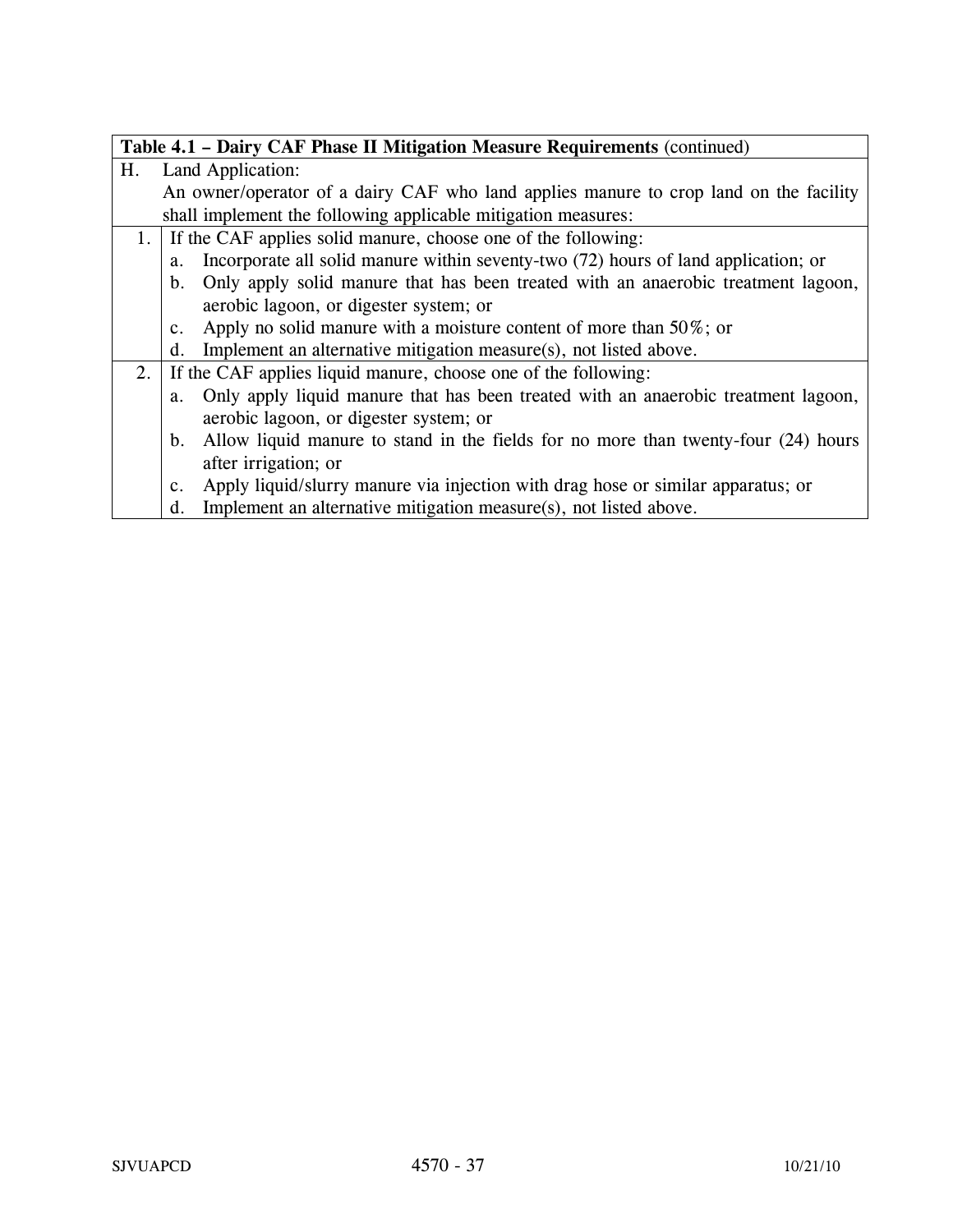5.6.2 Beef Feedlots: Owners/operators of a beef feedlot CAF shall comply with the Phase II mitigation measures in Table 4.2.

|           | Table 4.2 - Beef Feedlot Phase II Mitigation Measure Requirements                           |  |  |
|-----------|---------------------------------------------------------------------------------------------|--|--|
| A.        | Feed:                                                                                       |  |  |
|           | An owner/operator of a beef feedlot CAF shall implement at least two (2) of the following   |  |  |
|           | feed mitigation measures:                                                                   |  |  |
| 1.        | Feed according to National Research Council (NRC) guidelines.                               |  |  |
| 2.        | Feed steam-flaked, dry rolled, cracked or ground corn or other steam-flaked, dry rolled,    |  |  |
|           | cracked or ground cereal grains.                                                            |  |  |
| 3.        | Remove uneaten wet feed from feed bunks within twenty-four (24) hours after the end of      |  |  |
|           | a rain event.                                                                               |  |  |
| 4.        | Implement an alternative mitigation measure(s), not listed above.                           |  |  |
|           |                                                                                             |  |  |
| <b>B.</b> | Silage:                                                                                     |  |  |
|           | An owner/operator of a beef feedlot CAF that feeds silage shall implement at least one (1)  |  |  |
|           | of the following silage mitigation measures:                                                |  |  |
| 1.        | Operators selecting this option must choose mitigation measure 1a plus one (1) from         |  |  |
|           | mitigation measures 1b, 1c, 1d plus two (2) from mitigation measures 1e, 1f, 1g:            |  |  |
|           |                                                                                             |  |  |
|           | Cover the surface of silage piles, except for the area where feed is being removed<br>a.    |  |  |
|           | from the pile, with a plastic tarp that is at least five $(5)$ mils thick $(0.005$ inches), |  |  |
|           | multiple plastic tarps with a cumulative thickness of at least 5 mils (0.005 inches), or    |  |  |
|           | an oxygen barrier film covered with a UV resistant material, within seventy-two (72)        |  |  |
|           | hours of last delivery of material to the pile.                                             |  |  |
|           | Continues on the next page                                                                  |  |  |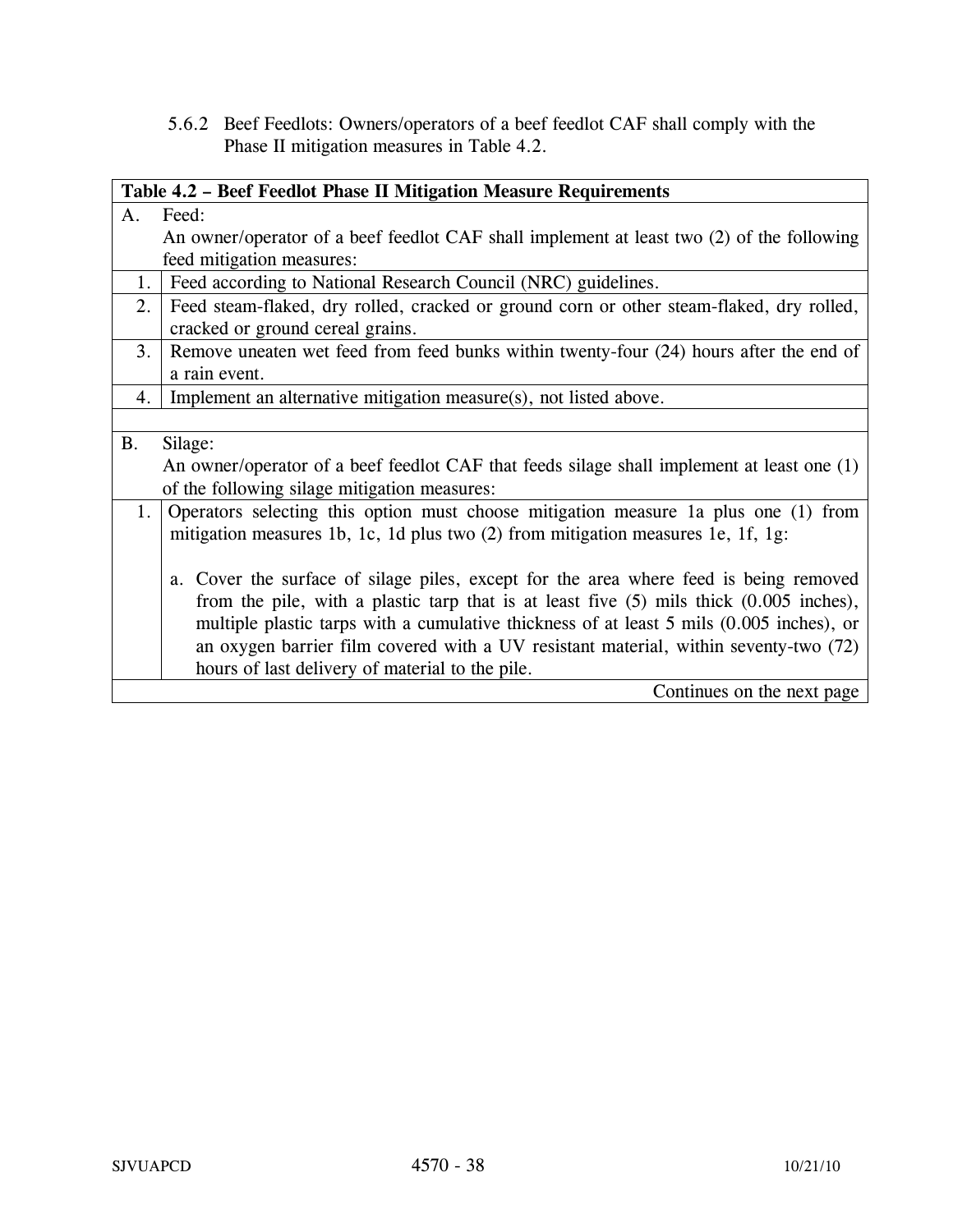# **Table 4.2 – Beef Feedlot Phase II Mitigation Measure Requirements** (continued)

Choose one of the following:

- b. Build silage piles such that the average bulk density of silage piles is at least 44 lb/cu ft for corn silage and 40 lb/cu ft for other silage types, as measured in accordance with Section 7.11; or
- c. When creating a silage pile, adjust filling parameters to assure a calculated average bulk density of at least 44 lb/cu ft for corn silage and at least 40 lb/cu ft for other silage types, using a spreadsheet approved by the District; or
- d. Incorporate all of the following practices when creating silage piles:
	- i. Harvest silage crop at  $\geq 65\%$  moisture for corn; and  $\geq 60\%$  moisture for alfalfa/ grass and other silage crops; and
	- ii. Incorporate the following parameters for Theoretical Length of Chop (TLC) and roller opening, as applicable, for the crop being harvested.

|                                     | <b>TLC</b>    | <b>Roller Opening</b> |
|-------------------------------------|---------------|-----------------------|
| <b>Crop Harvested</b>               | (inches)      | (mm)                  |
| Corn with no processing             | $\leq 1/2$ in | N/A                   |
| Processed Corn $\lt$ 35% dry matter | $\leq$ 3/4 in | $1 - 4$ mm            |
| Alfalfa/Grass                       | $\leq 1.0$ in | N/A                   |
| Wheat/Cereal Grains/Other           | $\leq 1/2$ in | N/A                   |

iii. Manage silage material delivery such that no more than six (6) inches of material are un-compacted on top of the pile.

Choose two of the following:

e. Manage exposed silage (select one of the following):

- i. Manage silage piles such that only one silage pile has an uncovered face and the uncovered face has a total exposed surface area of less than 2,150 square feet; or
- ii. Manage multiple uncovered silage piles such that the total exposed surface area of all uncovered silage piles is less than 4,300 square feet.

Continues on the next page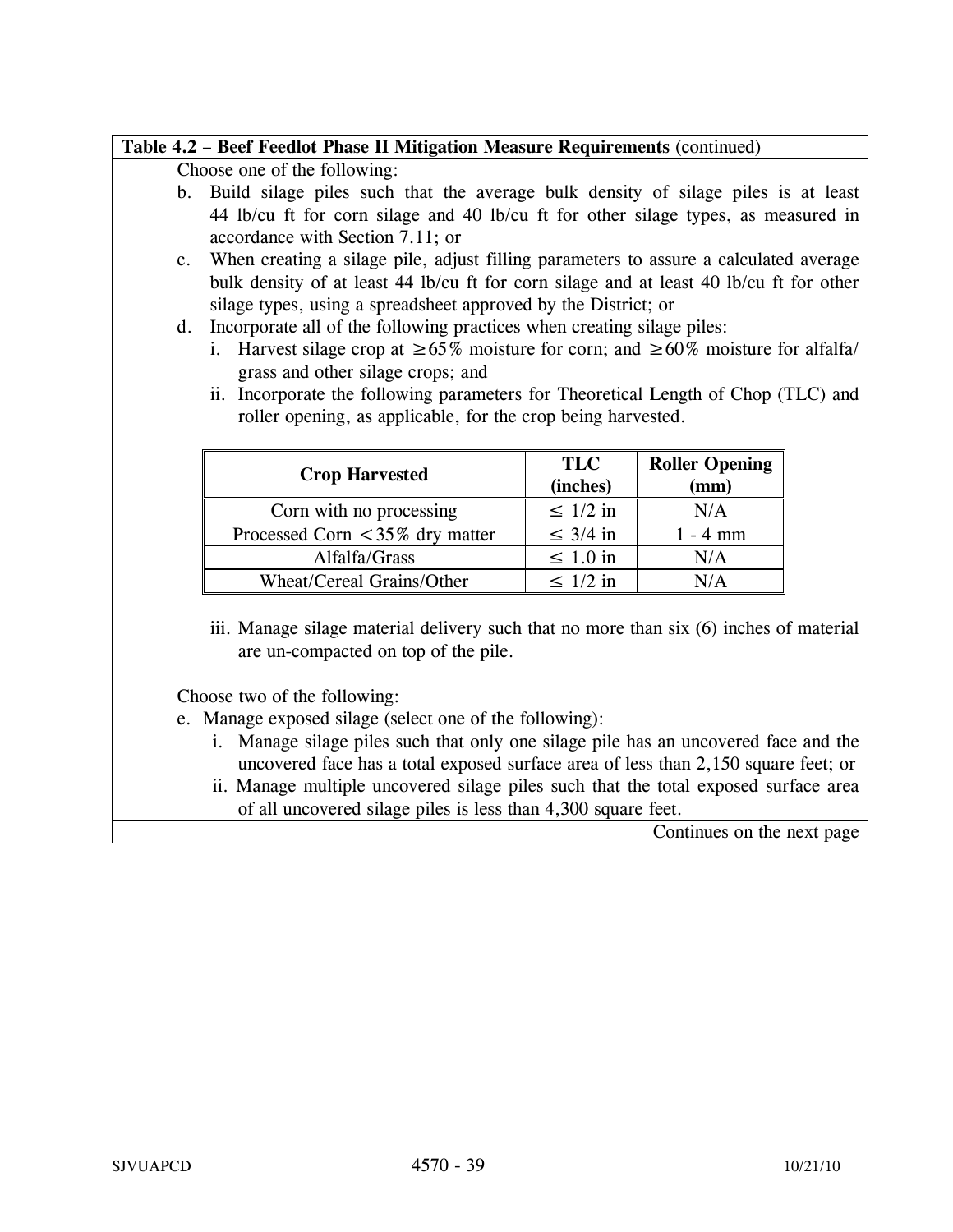|    | Table 4.2 – Beef Feedlot Phase II Mitigation Measure Requirements (continued)                                                                                                                                                                                                                       |  |
|----|-----------------------------------------------------------------------------------------------------------------------------------------------------------------------------------------------------------------------------------------------------------------------------------------------------|--|
|    | f. Maintain silage working face (select one of the following):                                                                                                                                                                                                                                      |  |
|    | i. Use a shaver/facer to remove silage from the silage pile; or                                                                                                                                                                                                                                     |  |
|    | ii. Maintain a smooth vertical surface on the working face of the silage pile.                                                                                                                                                                                                                      |  |
|    | Silage Additives (select one of the following):<br>g.                                                                                                                                                                                                                                               |  |
|    | i. Inoculate silage with homolactic lactic acid bacteria in accordance with<br>manufacturer recommendations to achieve a concentration of at least 100,000<br>colony forming units per gram of wet forage; or<br>ii. Apply propionic acid, benzoic acid, sorbic acid, sodium benzoate, or potassium |  |
|    | sorbate at a rate specified by the manufacturer to reduce yeast counts when                                                                                                                                                                                                                         |  |
|    | forming silage pile; or                                                                                                                                                                                                                                                                             |  |
|    | iii. Apply other additives at specified rates that have been demonstrated to reduce                                                                                                                                                                                                                 |  |
|    | alcohol concentrations in silage and/or VOC emissions from silage and have been                                                                                                                                                                                                                     |  |
|    | approved by the District and EPA.                                                                                                                                                                                                                                                                   |  |
| 2. | Utilize a sealed feed storage system (e.g., Ag-Bag) for silage.                                                                                                                                                                                                                                     |  |
| 3. | Implement an alternative mitigation measure(s), not listed above.                                                                                                                                                                                                                                   |  |
|    |                                                                                                                                                                                                                                                                                                     |  |
| C. | Housing:                                                                                                                                                                                                                                                                                            |  |
|    | An owner/operator of a beef feedlot CAF shall implement mitigation measures 1, 2, 3, and                                                                                                                                                                                                            |  |
|    | 4 and at least one (1) additional mitigation measure in each of the animal housing                                                                                                                                                                                                                  |  |
|    | structures (e.g. each corral, etc.):                                                                                                                                                                                                                                                                |  |
| 1. | Scrape corrals twice a year with at least ninety (90) days between cleanings, excluding the                                                                                                                                                                                                         |  |
|    | removal of in-corral mounds.                                                                                                                                                                                                                                                                        |  |
| 2. | Inspect water pipes and troughs and repair leaks at least once every seven (7) days.                                                                                                                                                                                                                |  |
| 3. | Choose one of the following:                                                                                                                                                                                                                                                                        |  |
|    | Slope the surface of the corrals at least $3\%$ where the available space for each animal<br>a.                                                                                                                                                                                                     |  |
|    | is 400 square feet or less. Slope the surface of the corrals at least 1.5% where the                                                                                                                                                                                                                |  |
|    | available space for each animal is more than 400 square feet per animal.                                                                                                                                                                                                                            |  |
|    | Maintain corrals to ensure proper drainage preventing water from standing more than<br>$\mathbf{b}$ .                                                                                                                                                                                               |  |
|    | forty-eight $(48)$ hours; or                                                                                                                                                                                                                                                                        |  |
|    | Harrow, rake, or scrape corrals sufficiently to maintain a dry surface, unless the<br>c.                                                                                                                                                                                                            |  |
|    | corrals have not held animals in the last thirty (30) days.                                                                                                                                                                                                                                         |  |
| 4. | If the CAF has shade structures, they must choose with one of the following:                                                                                                                                                                                                                        |  |
|    | Install shade structures such that they are constructed with a light permeable roofing<br>a.                                                                                                                                                                                                        |  |
|    | material; or                                                                                                                                                                                                                                                                                        |  |
|    | Install all shade structures uphill of any slope in the corral; or<br>b.                                                                                                                                                                                                                            |  |
|    | Install shade structure so that the structure has a North/South orientation.<br>c.                                                                                                                                                                                                                  |  |
| 5. | Manage corrals and concrete lanes such that the dry manure depth in the pen does not                                                                                                                                                                                                                |  |
|    | exceed twelve (12) inches at any time or point, except for in-corral mounds. Manure                                                                                                                                                                                                                 |  |
|    | depth may exceed twelve (12) inches when corrals become inaccessible due to rain                                                                                                                                                                                                                    |  |
|    | events. The facility must resume management of the manure depth of twelve (12) inches                                                                                                                                                                                                               |  |
|    | or lower immediately upon the corral becoming accessible.                                                                                                                                                                                                                                           |  |
|    | Continues on the next page                                                                                                                                                                                                                                                                          |  |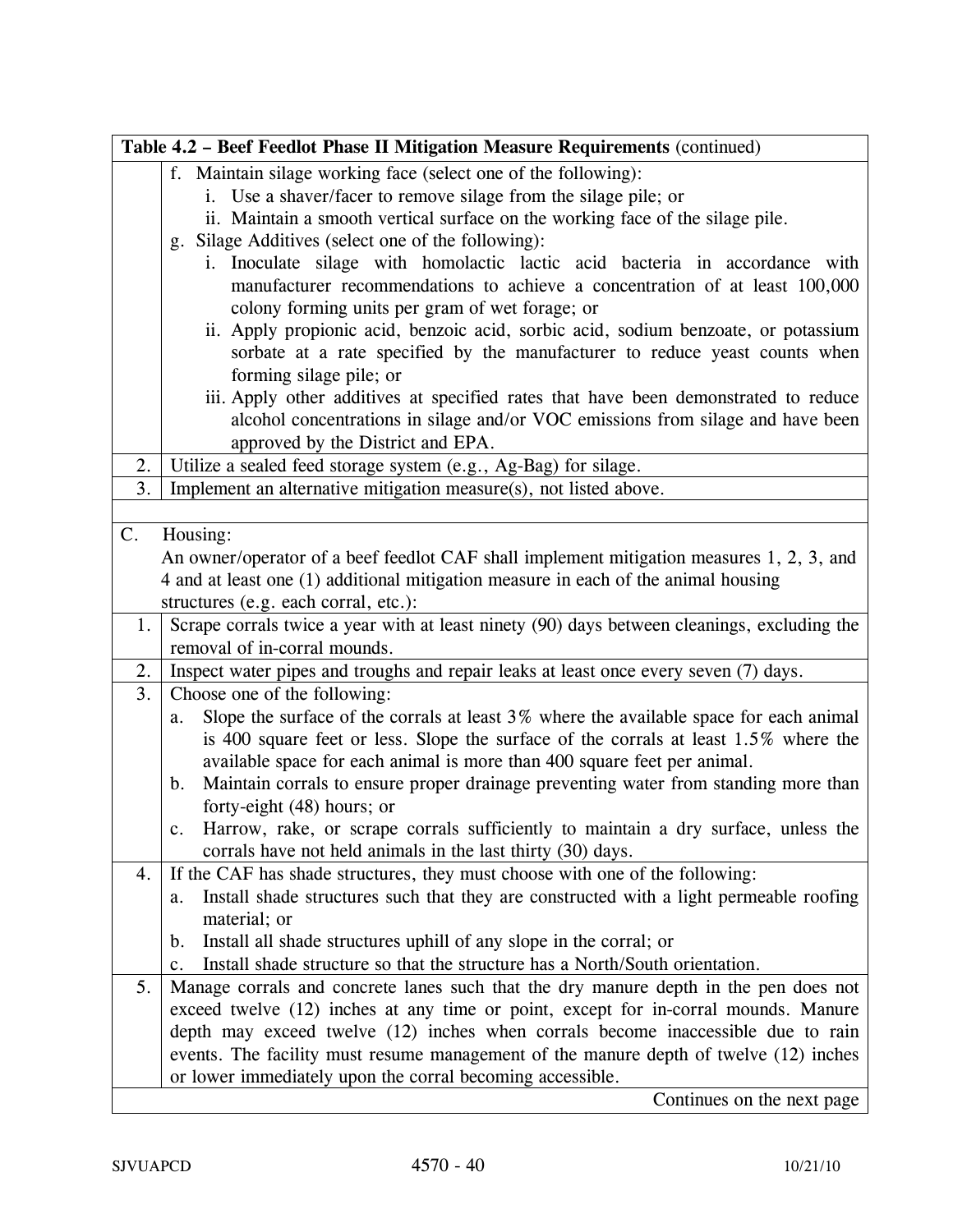| Table 4.2 - Beef Feedlot Phase II Mitigation Measure Requirements (continued)               |
|---------------------------------------------------------------------------------------------|
| Knockdown fence line manure build-up prior to it exceeding a height of twelve (12)<br>6.    |
| inches at any time or point. Manure depth may exceed twelve (12) inches when corrals        |
| become inaccessible due to rain events. The facility must resume management of the          |
| manure depth of twelve (12) inches or lower immediately upon the corral becoming            |
| accessible.                                                                                 |
| Implement an alternative mitigation measure(s), not listed above.<br>7.                     |
|                                                                                             |
| Solid Manure/Separated Solids:<br>D.                                                        |
| An owner/operator of a beef feedlot CAF that handles or stores solid manure or separated    |
| solids outside the animal housing shall implement at least one (1) of the following         |
| mitigation measures:                                                                        |
| Choose one of the following:<br>1.                                                          |
| a. Within 72 hours of removal from animal housing, either remove dry manure from the        |
| facility or, during the months of October through May, cover dry manure pile with a         |
| weatherproof covering, except for times, not to exceed twenty-four (24) hours per           |
| event, when wind events remove the covering.; or                                            |
| b. Manage moisture content of manure to less than 50%.                                      |
| Implement an alternative mitigation measure(s), not listed above.<br>2.                     |
|                                                                                             |
| E.<br>Liquid Manure:                                                                        |
| An owner/operator of a beef feedlot CAF that handles manure in a liquid form shall          |
| implement at least one (1) of the following mitigation measures:                            |
| Use a phototropic lagoon.<br>1.                                                             |
| Use an anaerobic treatment lagoon designed in accordance with NRCS Guideline No.<br>2.      |
| 359.                                                                                        |
| Remove solids from the waste system with a solid separator system, prior to the waste<br>3. |
| entering the lagoon.                                                                        |
| Maintain lagoon pH between 6.5 and 7.5.<br>4.                                               |
| Implement an alternative mitigation measure(s), not listed above.<br>5.                     |
| Continues on the next page                                                                  |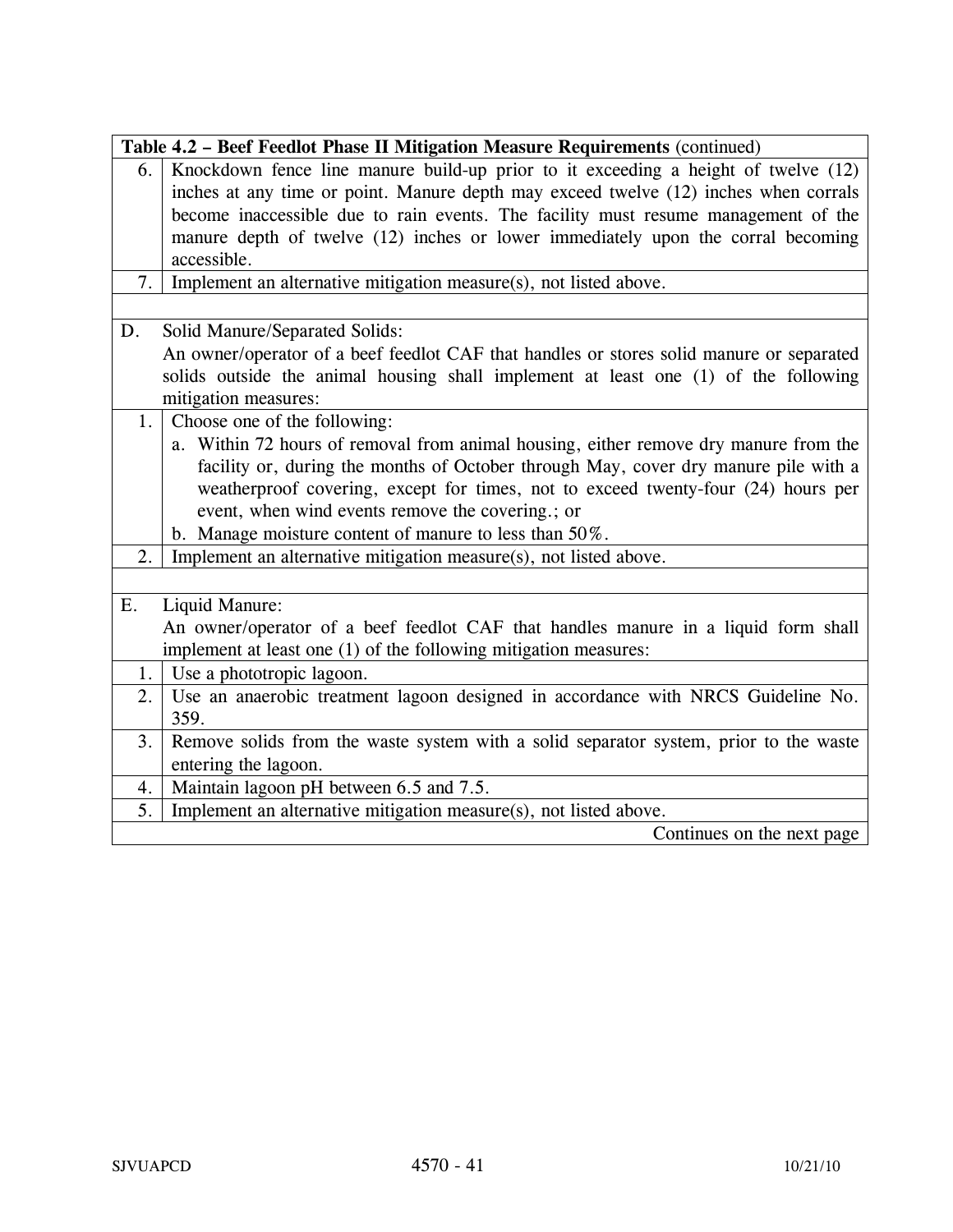|                |                                                                  | Table 4.2 - Beef Feedlot Phase II Mitigation Measure Requirements (continued)         |
|----------------|------------------------------------------------------------------|---------------------------------------------------------------------------------------|
| F <sub>1</sub> |                                                                  | Land Application:                                                                     |
|                |                                                                  | An owner operator of a beef feedlot CAF who land applies manure to crop land on the   |
|                |                                                                  | facility shall implement the following applicable mitigation measures:                |
|                | 1. If the CAF applies solid manure, choose one of the following: |                                                                                       |
|                | a.                                                               | Incorporate all solid manure within seventy-two (72) hours of land application; or    |
|                | $b_{\cdot}$                                                      | Only apply solid manure that has been treated with an anaerobic treatment lagoon,     |
|                |                                                                  | aerobic lagoon, or digester system; or                                                |
|                | $c_{\cdot}$                                                      | Apply no solid manure with a moisture content of more than $50\%$ ; or                |
|                | $d_{\cdot}$                                                      | Implement an alternative mitigation measure(s), not listed above.                     |
|                |                                                                  | 2. If the CAF applies liquid manure, choose one of the following:                     |
|                |                                                                  | a. Only apply liquid manure that has been treated with an anaerobic treatment lagoon, |
|                |                                                                  | aerobic lagoon, or digester system; or                                                |
|                | b.                                                               | Allow liquid manure to stand in the fields for no more than twenty-four (24) hours    |
|                |                                                                  | after irrigation; or                                                                  |
|                | c.                                                               | Apply liquid/slurry manure via injection with drag hose or similar apparatus; or      |
|                | d.                                                               | Implement an alternative mitigation measure(s), not listed above.                     |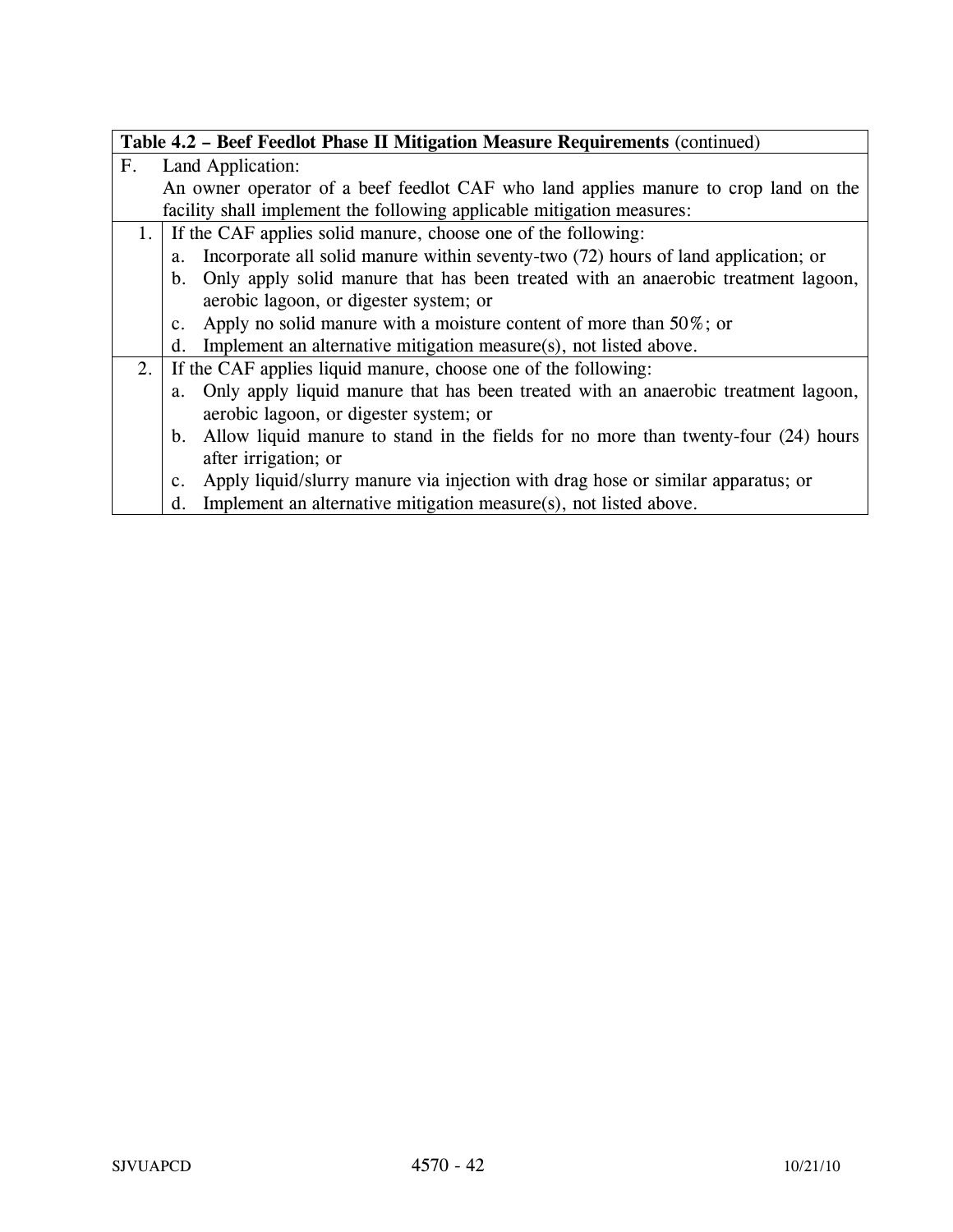5.6.3 Other Cattle CAF: Owners/operators of an other cattle CAF shall comply with the Phase II mitigation measures in Table 4.3.

|           | Table 4.3 – Other Cattle Phase II Mitigation Measure Requirements                           |  |  |
|-----------|---------------------------------------------------------------------------------------------|--|--|
| A.        | Feed:                                                                                       |  |  |
|           | An owner/operator of an other cattle CAF shall implement at least two (2) of the following  |  |  |
|           | feed mitigation measures:                                                                   |  |  |
| 1.        | Feed according to National Research Council (NRC) guidelines.                               |  |  |
| 2.        | Feed steam-flaked, dry rolled, cracked or ground corn or other steam-flaked, dry rolled,    |  |  |
|           | cracked or ground cereal grains.                                                            |  |  |
| 3.        | Remove uneaten wet feed from feed bunks within twenty-four (24) hours after the end of      |  |  |
|           | a rain event.                                                                               |  |  |
| 4.        | Implement an alternative mitigation measure(s), not listed above.                           |  |  |
|           |                                                                                             |  |  |
| <b>B.</b> | Silage:                                                                                     |  |  |
|           | An owner/operator of an other cattle CAF that feeds silage shall implement at least one (1) |  |  |
|           | of the following silage mitigation measures:                                                |  |  |
| 1.        | Operators selecting this option must choose mitigation measure 1a plus one (1) from         |  |  |
|           | mitigation measures 1b, 1c, 1d plus two (2) from mitigation measures 1e, 1f, 1g:            |  |  |
|           |                                                                                             |  |  |
|           | a. Cover the surface of silage piles, except for the area where feed is being removed       |  |  |
|           | from the pile, with a plastic tarp that is at least five $(5)$ mils thick $(0.005$ inches), |  |  |
|           | multiple plastic tarps with a cumulative thickness of at least 5 mils (0.005 inches), or    |  |  |
|           | an oxygen barrier film covered with a UV resistant material, within seventy-two (72)        |  |  |
|           | hours of last delivery of material to the pile.                                             |  |  |
|           | Continues on the next page                                                                  |  |  |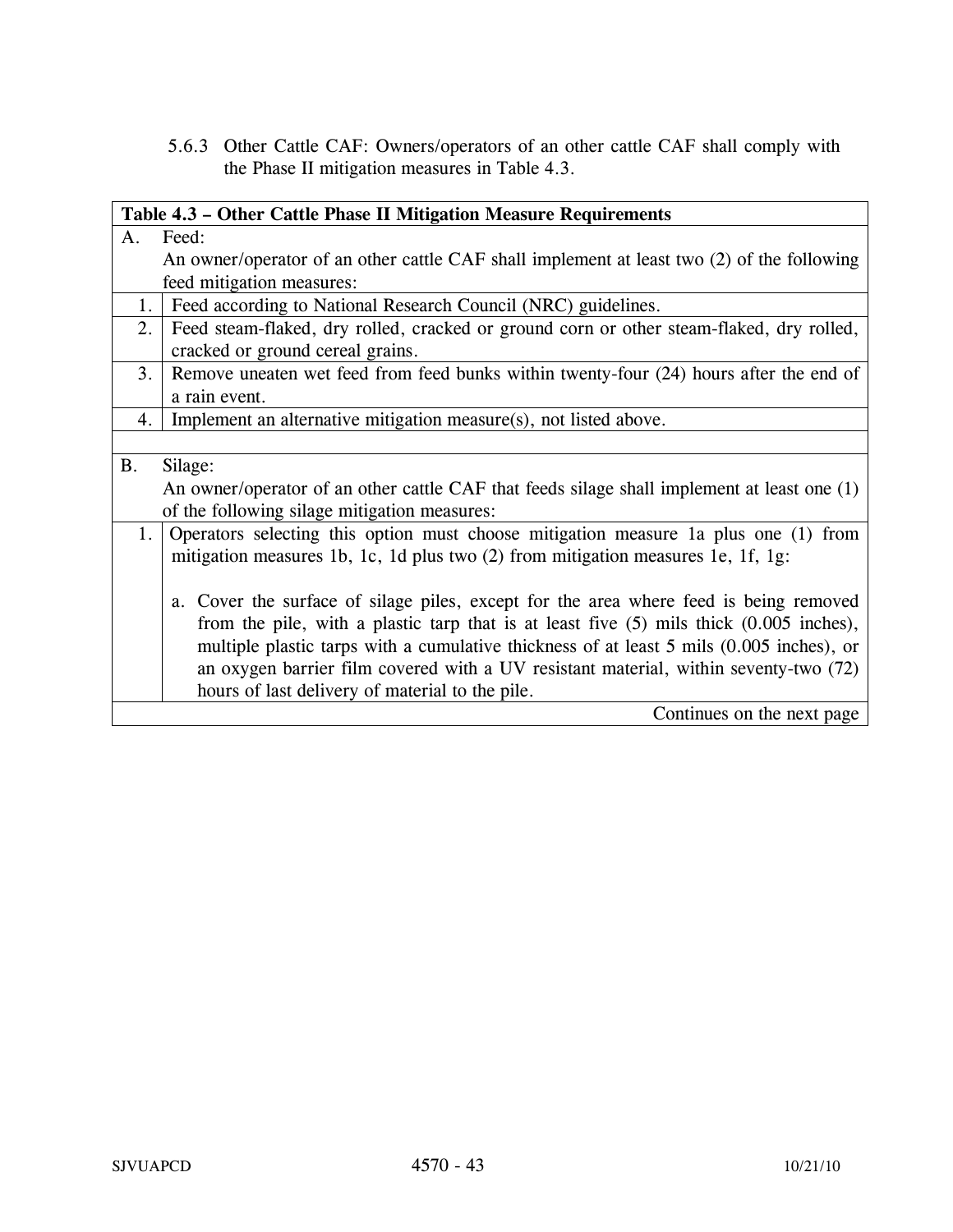# **Table 4.3 – Other Cattle Phase II Mitigation Measure Requirements**

Choose one of the following:

- b. Build silage piles such that the average bulk density of silage piles is at least 44 lb/cu ft for corn silage and 40 lb/cu ft for other silage types as measured in accordance with Section 7.11; or
- c. When creating a silage pile, adjust filling parameters to assure a calculated average bulk density of at least 44 lb/cu ft. for corn silage and at least 40 lb/cu ft for other silage types using a spreadsheet approved by the District; or
- d. Incorporate all of the following practices when creating silage piles:
	- i. Harvest silage crop at  $\geq 65\%$  moisture for corn; and  $\geq 60\%$  moisture for alfalfa/ grass and other silage crops; and
	- ii. Incorporate the following parameters for Theoretical Length of Chop (TLC) and roller opening, as applicable, for the crop being harvested.

| <b>Crop Harvested</b>               | <b>TLC</b><br>(inches) | <b>Roller Opening</b><br>(mm) |
|-------------------------------------|------------------------|-------------------------------|
| Corn with no processing             | $\leq 1/2$ in          | N/A                           |
| Processed Corn $\lt$ 35% dry matter | $\leq$ 3/4 in          | $1 - 4$ mm                    |
| Alfalfa/Grass                       | $\leq 1.0$ in          | N/A                           |
| Wheat/Cereal Grains/Other           | $\leq 1/2$ in          | N/A                           |

 $i$ iii. Manage silage material delivery such that no more than six  $(6)$  inches of material are un-compacted on top of the pile.

Continues on the next page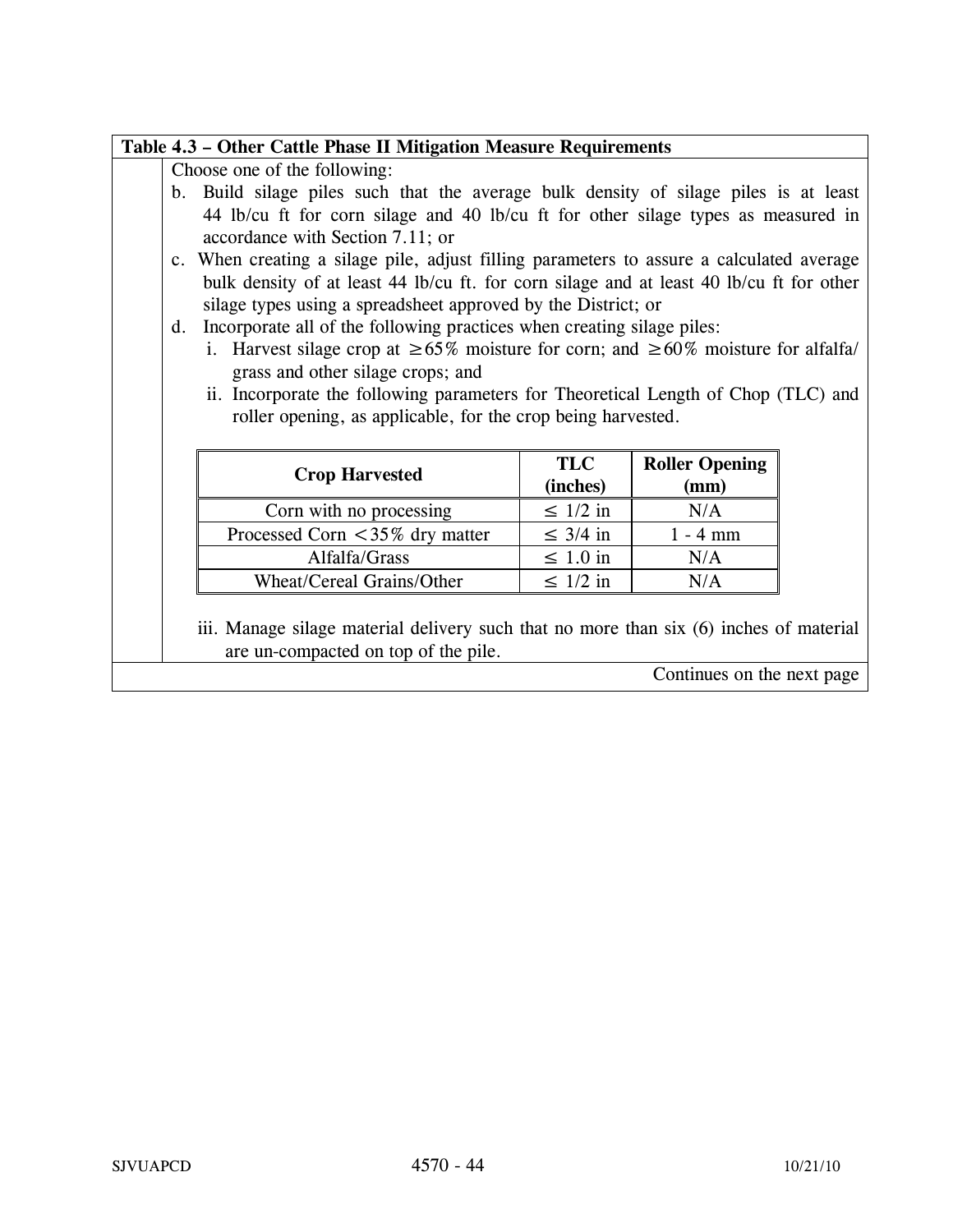|             | Table 4.3 - Other Cattle Phase II Mitigation Measure Requirements (continued)                             |  |  |
|-------------|-----------------------------------------------------------------------------------------------------------|--|--|
|             | Choose one of the following:                                                                              |  |  |
|             | Manage exposed silage (select one of the following):<br>e                                                 |  |  |
|             | Manage silage piles such that only one silage pile has an uncovered face and the<br>i.                    |  |  |
|             | uncovered face has a total exposed surface area of less than 2,150 square feet; or                        |  |  |
|             | Manage multiple uncovered silage piles such that the total exposed surface area of<br>ii.                 |  |  |
|             | all uncovered silage piles is less than 4,300 square feet.                                                |  |  |
|             | Maintain silage working face (select one of the following):<br>f.                                         |  |  |
|             | i. Use a shaver/facer to remove silage from the silage pile; or                                           |  |  |
|             | ii. Maintain a smooth vertical surface on the working face of the silage pile.                            |  |  |
|             | Silage Additives (select one of the following):<br>g.                                                     |  |  |
|             | i. Inoculate silage with homolactic lactic acid bacteria in accordance with                               |  |  |
|             | manufacturer recommendations to achieve a concentration of at least 100,000                               |  |  |
|             | colony forming units per gram of wet forage; or                                                           |  |  |
|             | ii. Apply propionic acid, benzoic acid, sorbic acid, sodium benzoate, or potassium                        |  |  |
|             | sorbate at a rate specified by the manufacturer to reduce yeast counts when                               |  |  |
|             | forming silage pile; or                                                                                   |  |  |
|             | iii. Apply other additives at specified rates that have been demonstrated to reduce                       |  |  |
|             | alcohol concentrations in silage and/or VOC emissions from silage and have been                           |  |  |
|             | approved by the District and EPA.                                                                         |  |  |
| 2.          | Utilize a sealed feed storage system (e.g., Ag-Bag) for silage.                                           |  |  |
| 3.          | Implement an alternative mitigation measure(s), not listed above.                                         |  |  |
|             |                                                                                                           |  |  |
| $C_{\cdot}$ | Freestalls:                                                                                               |  |  |
|             | An owner/operator of an other cattle CAF that houses animals in freestalls shall implement                |  |  |
|             | mitigation measures 1 and 2 and at least one (1) additional mitigation measure in each<br>freestall barn: |  |  |
| 1.          | Vacuum, scrape, or flush freestalls at least once every seven (7) days.                                   |  |  |
| 2.          | Pave feedlanes, where present, for a width of at least six (6) feet along the corral side of              |  |  |
|             | the feedlane.                                                                                             |  |  |
| 3.          | Use non-manure-based bedding and non-separated solids based bedding for at least 90%                      |  |  |
|             | of the bedding material, by weight, for freestalls (e.g. rubber mats, almond shells, sand,                |  |  |
|             | or waterbeds).                                                                                            |  |  |
| 4.          | Remove manure that is not dry from individual cow freestall beds or rake, harrow,                         |  |  |
|             | scrape, or grade bedding in freestalls at least once every seven (7) days.                                |  |  |
| 5.          | Implement an alternative mitigation measure(s), not listed above.                                         |  |  |
|             | Continues on the next page                                                                                |  |  |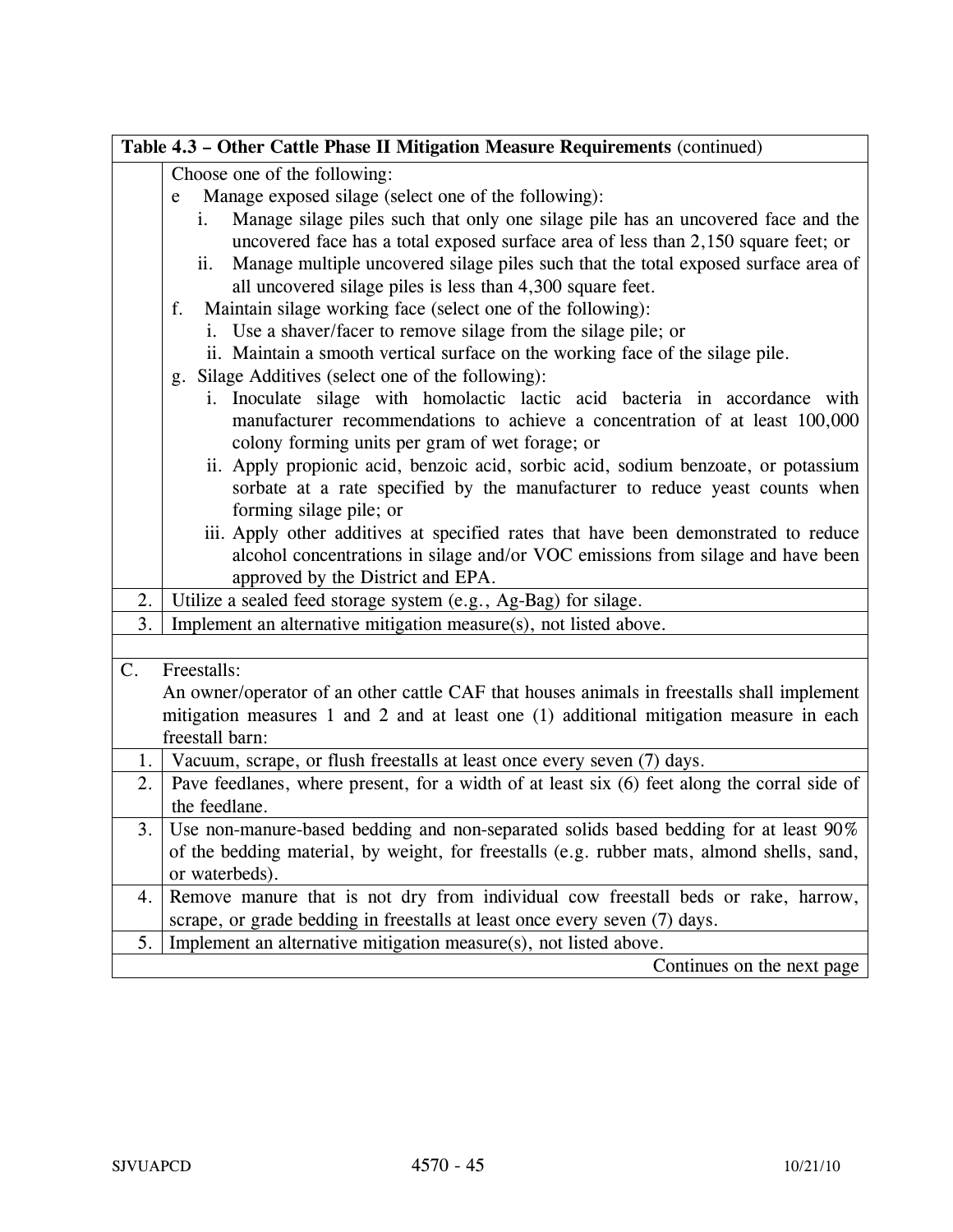|    | Table 4.3 – Other Cattle Phase II Mitigation Measure Requirements (continued)                                                          |
|----|----------------------------------------------------------------------------------------------------------------------------------------|
| D. | Corrals:                                                                                                                               |
|    | An owner/operator of a other cattle CAF that houses animals in corrals shall implement                                                 |
|    | mitigation measures $1, 2, 3, 4$ , and $5$ and at least one $(1)$ additional mitigation measure in                                     |
|    | each corral where animals have been housed in the last thirty (30) days:                                                               |
| 1. | Scrape corrals twice a year with at least 90 days between cleanings, excluding in-corral                                               |
|    | mounds.                                                                                                                                |
| 2. | Choose one of the following:                                                                                                           |
|    | Scrape, vacuum, or flush concrete lanes in corrals at least once every seven (7) days;<br>a.                                           |
|    | <sub>or</sub>                                                                                                                          |
|    | Clean concrete lanes such that the depth of manure does not exceed twelve<br>$\mathbf{b}$ .                                            |
|    | $(12)$ inches at any point or time.                                                                                                    |
| 3. | Inspect water pipes and troughs and repair leaks at least once every seven (7) days.                                                   |
| 4. | Choose one of the following:                                                                                                           |
|    | Slope the surface of the corrals at least 3% where the available space for each animal<br>a.                                           |
|    | is 400 square feet or less. Slope the surface of the corrals at least 1.5% where the                                                   |
|    | available space for each animal is more than 400 square feet per animal.                                                               |
|    | Maintain corrals to ensure proper drainage preventing water from standing more than<br>$\mathbf{b}$ .                                  |
|    | forty-eight (48) hours; or                                                                                                             |
|    | Harrow, rake, or scrape corrals and corrals sufficiently to maintain a dry surface,<br>c.                                              |
|    | unless the corrals have not held animals in the last thirty (30) days.                                                                 |
| 5. | If the CAF has shade structures, they must choose one of the following:                                                                |
|    | Install shade structures such that they are constructed with a light permeable roofing<br>a.                                           |
|    | material; or                                                                                                                           |
|    | Install all shade structures uphill of any slope in the corral; or<br>$\mathbf b$ .                                                    |
|    | Install shade structure so that the structure has a North/South orientation.<br>$c_{\cdot}$                                            |
| 6. | Manage corrals and concrete lanes such that the dry manure depth in the pen does not                                                   |
|    | exceed twelve (12) inches at any time or point, except for in-corral mounds. Manure depth                                              |
|    | may exceed twelve (12) inches when corrals become inaccessible due to rain events. The                                                 |
|    | facility must resume management of the manure depth of twelve (12) inches or lower<br>immediately upon the corral becoming accessible. |
| 7. | Knockdown fence line manure build-up prior to it exceeding a height of twelve (12) inches                                              |
|    | at any time or point. Manure depth may exceed twelve (12) inches when corrals become                                                   |
|    | inaccessible due to rain events. The facility must resume management of the manure depth                                               |
|    | of twelve (12) inches or lower immediately upon the corral becoming accessible.                                                        |
| 8. | Choose one of the following:                                                                                                           |
|    | Use lime or a similar absorbent material in the corrals according to the manufacturer's<br>a.                                          |
|    | recommendation; or                                                                                                                     |
|    | Apply thymol to the feedlot soil in accordance with the manufacturer's<br>b.                                                           |
|    | recommendation.                                                                                                                        |
| 9. | Implement an alternative mitigation measure(s), not listed above.                                                                      |
|    | Continues on the next page                                                                                                             |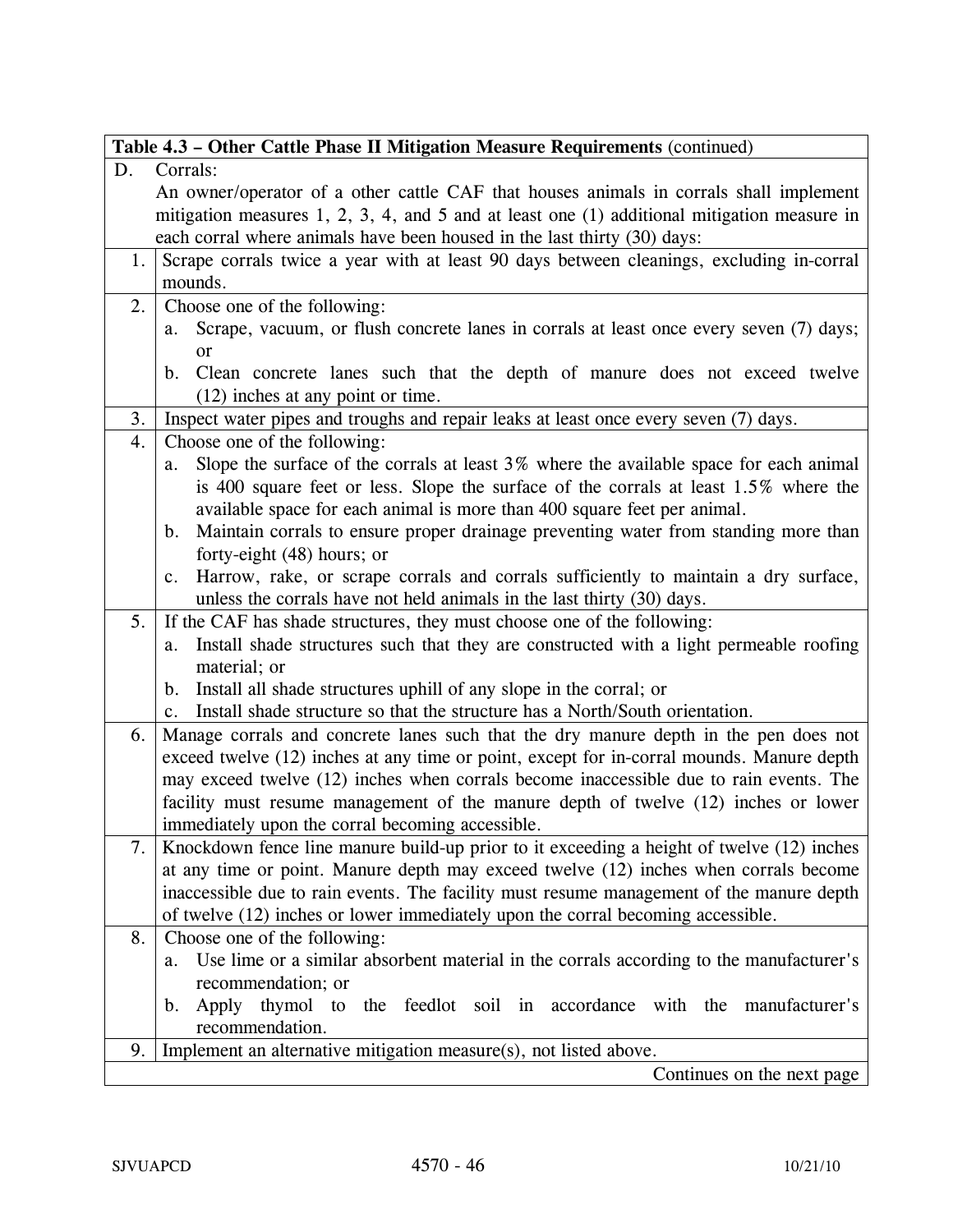|                | Table 4.3 - Other Cattle Phase II Mitigation Measure Requirements (continued)                                                                                                                                                                                                                                                                                                                                                                                                                                                                                                                                                                                                                                                                                                                                                                                                                                                                                                                                                                         |
|----------------|-------------------------------------------------------------------------------------------------------------------------------------------------------------------------------------------------------------------------------------------------------------------------------------------------------------------------------------------------------------------------------------------------------------------------------------------------------------------------------------------------------------------------------------------------------------------------------------------------------------------------------------------------------------------------------------------------------------------------------------------------------------------------------------------------------------------------------------------------------------------------------------------------------------------------------------------------------------------------------------------------------------------------------------------------------|
| Ε.             | Solid Manure/Separated Solids:                                                                                                                                                                                                                                                                                                                                                                                                                                                                                                                                                                                                                                                                                                                                                                                                                                                                                                                                                                                                                        |
|                | An owner operator of an other cattle CAF that handles or stores solid manure or separated                                                                                                                                                                                                                                                                                                                                                                                                                                                                                                                                                                                                                                                                                                                                                                                                                                                                                                                                                             |
|                | solids outside the animal housing shall implement at least one (1) of the following                                                                                                                                                                                                                                                                                                                                                                                                                                                                                                                                                                                                                                                                                                                                                                                                                                                                                                                                                                   |
|                | mitigation measures:                                                                                                                                                                                                                                                                                                                                                                                                                                                                                                                                                                                                                                                                                                                                                                                                                                                                                                                                                                                                                                  |
| 1.             | Within seventy-two (72) hours of removal from housing, either:                                                                                                                                                                                                                                                                                                                                                                                                                                                                                                                                                                                                                                                                                                                                                                                                                                                                                                                                                                                        |
|                | Remove dry manure from the facility; or<br>a.                                                                                                                                                                                                                                                                                                                                                                                                                                                                                                                                                                                                                                                                                                                                                                                                                                                                                                                                                                                                         |
|                | b. Cover dry manure outside the housing with a weatherproof covering from October                                                                                                                                                                                                                                                                                                                                                                                                                                                                                                                                                                                                                                                                                                                                                                                                                                                                                                                                                                     |
|                | through May, except for times when wind events remove the covering, not to exceed                                                                                                                                                                                                                                                                                                                                                                                                                                                                                                                                                                                                                                                                                                                                                                                                                                                                                                                                                                     |
|                | twenty-four (24) hours per event.                                                                                                                                                                                                                                                                                                                                                                                                                                                                                                                                                                                                                                                                                                                                                                                                                                                                                                                                                                                                                     |
| 2.             | Within seventy-two (72) hours of removal from the drying process, either:                                                                                                                                                                                                                                                                                                                                                                                                                                                                                                                                                                                                                                                                                                                                                                                                                                                                                                                                                                             |
|                | Remove separated solids from the facility; or<br>a.                                                                                                                                                                                                                                                                                                                                                                                                                                                                                                                                                                                                                                                                                                                                                                                                                                                                                                                                                                                                   |
|                | b. Cover separated solids outside the housing with a weatherproof covering from October                                                                                                                                                                                                                                                                                                                                                                                                                                                                                                                                                                                                                                                                                                                                                                                                                                                                                                                                                               |
|                | through May, except for times when wind events remove the covering, not to exceed                                                                                                                                                                                                                                                                                                                                                                                                                                                                                                                                                                                                                                                                                                                                                                                                                                                                                                                                                                     |
|                | twenty-four (24) hours per event.                                                                                                                                                                                                                                                                                                                                                                                                                                                                                                                                                                                                                                                                                                                                                                                                                                                                                                                                                                                                                     |
| 3.             | Implement an alternative mitigation measure(s), not listed above.                                                                                                                                                                                                                                                                                                                                                                                                                                                                                                                                                                                                                                                                                                                                                                                                                                                                                                                                                                                     |
|                |                                                                                                                                                                                                                                                                                                                                                                                                                                                                                                                                                                                                                                                                                                                                                                                                                                                                                                                                                                                                                                                       |
| F <sub>r</sub> | Liquid Manure:                                                                                                                                                                                                                                                                                                                                                                                                                                                                                                                                                                                                                                                                                                                                                                                                                                                                                                                                                                                                                                        |
|                | An owner/operator of an other cattle CAF that handles manure in a liquid form shall                                                                                                                                                                                                                                                                                                                                                                                                                                                                                                                                                                                                                                                                                                                                                                                                                                                                                                                                                                   |
|                | implement at least one (1) of the following mitigation measures:                                                                                                                                                                                                                                                                                                                                                                                                                                                                                                                                                                                                                                                                                                                                                                                                                                                                                                                                                                                      |
| 1.             | Use a phototropic lagoon.                                                                                                                                                                                                                                                                                                                                                                                                                                                                                                                                                                                                                                                                                                                                                                                                                                                                                                                                                                                                                             |
| 2.             | Use an anaerobic treatment lagoon designed in accordance with NRCS Guideline No. 359.                                                                                                                                                                                                                                                                                                                                                                                                                                                                                                                                                                                                                                                                                                                                                                                                                                                                                                                                                                 |
| 3.             | Remove solids from the waste system with a solid separator separation system.                                                                                                                                                                                                                                                                                                                                                                                                                                                                                                                                                                                                                                                                                                                                                                                                                                                                                                                                                                         |
| 4.             | Maintain lagoon pH between 6.5 and 7.5.                                                                                                                                                                                                                                                                                                                                                                                                                                                                                                                                                                                                                                                                                                                                                                                                                                                                                                                                                                                                               |
| 5.             | Implement an alternative mitigation measure(s), not listed above.                                                                                                                                                                                                                                                                                                                                                                                                                                                                                                                                                                                                                                                                                                                                                                                                                                                                                                                                                                                     |
| G.             | Land Application:                                                                                                                                                                                                                                                                                                                                                                                                                                                                                                                                                                                                                                                                                                                                                                                                                                                                                                                                                                                                                                     |
|                | An owner/operator of an other cattle CAF who land applies manure to crop land on the                                                                                                                                                                                                                                                                                                                                                                                                                                                                                                                                                                                                                                                                                                                                                                                                                                                                                                                                                                  |
|                |                                                                                                                                                                                                                                                                                                                                                                                                                                                                                                                                                                                                                                                                                                                                                                                                                                                                                                                                                                                                                                                       |
|                |                                                                                                                                                                                                                                                                                                                                                                                                                                                                                                                                                                                                                                                                                                                                                                                                                                                                                                                                                                                                                                                       |
|                |                                                                                                                                                                                                                                                                                                                                                                                                                                                                                                                                                                                                                                                                                                                                                                                                                                                                                                                                                                                                                                                       |
|                |                                                                                                                                                                                                                                                                                                                                                                                                                                                                                                                                                                                                                                                                                                                                                                                                                                                                                                                                                                                                                                                       |
|                |                                                                                                                                                                                                                                                                                                                                                                                                                                                                                                                                                                                                                                                                                                                                                                                                                                                                                                                                                                                                                                                       |
|                |                                                                                                                                                                                                                                                                                                                                                                                                                                                                                                                                                                                                                                                                                                                                                                                                                                                                                                                                                                                                                                                       |
|                |                                                                                                                                                                                                                                                                                                                                                                                                                                                                                                                                                                                                                                                                                                                                                                                                                                                                                                                                                                                                                                                       |
|                |                                                                                                                                                                                                                                                                                                                                                                                                                                                                                                                                                                                                                                                                                                                                                                                                                                                                                                                                                                                                                                                       |
|                |                                                                                                                                                                                                                                                                                                                                                                                                                                                                                                                                                                                                                                                                                                                                                                                                                                                                                                                                                                                                                                                       |
|                |                                                                                                                                                                                                                                                                                                                                                                                                                                                                                                                                                                                                                                                                                                                                                                                                                                                                                                                                                                                                                                                       |
|                |                                                                                                                                                                                                                                                                                                                                                                                                                                                                                                                                                                                                                                                                                                                                                                                                                                                                                                                                                                                                                                                       |
|                |                                                                                                                                                                                                                                                                                                                                                                                                                                                                                                                                                                                                                                                                                                                                                                                                                                                                                                                                                                                                                                                       |
|                |                                                                                                                                                                                                                                                                                                                                                                                                                                                                                                                                                                                                                                                                                                                                                                                                                                                                                                                                                                                                                                                       |
|                |                                                                                                                                                                                                                                                                                                                                                                                                                                                                                                                                                                                                                                                                                                                                                                                                                                                                                                                                                                                                                                                       |
| 1.<br>2.       | facility shall implement the following applicable mitigation measures:<br>If the CAF applies solid manure, choose one of the following:<br>a. Incorporate all solid manure within seventy-two (72) hours of land application; or<br>b. Only apply solid manure that has been treated with an anaerobic treatment lagoon,<br>aerobic lagoon, or digester system; or<br>Apply no solid manure with a moisture content of more than $50\%$ ; or<br>c.<br>Implement an alternative mitigation measure(s), not listed above.<br>d.<br>If the CAF applies liquid manure, choose one of the following:<br>Only apply liquid manure that has been treated with an anaerobic treatment lagoon,<br>a.<br>aerobic lagoon, or digester system; or<br>Allow liquid manure to stand in the fields for no more than twenty-four (24) hours<br>$\mathbf b$ .<br>after irrigation; or<br>Apply liquid/slurry manure via injection with drag hose or similar apparatus; or<br>$\mathbf{c}$ .<br>Implement an alternative mitigation measure(s), not listed above.<br>d. |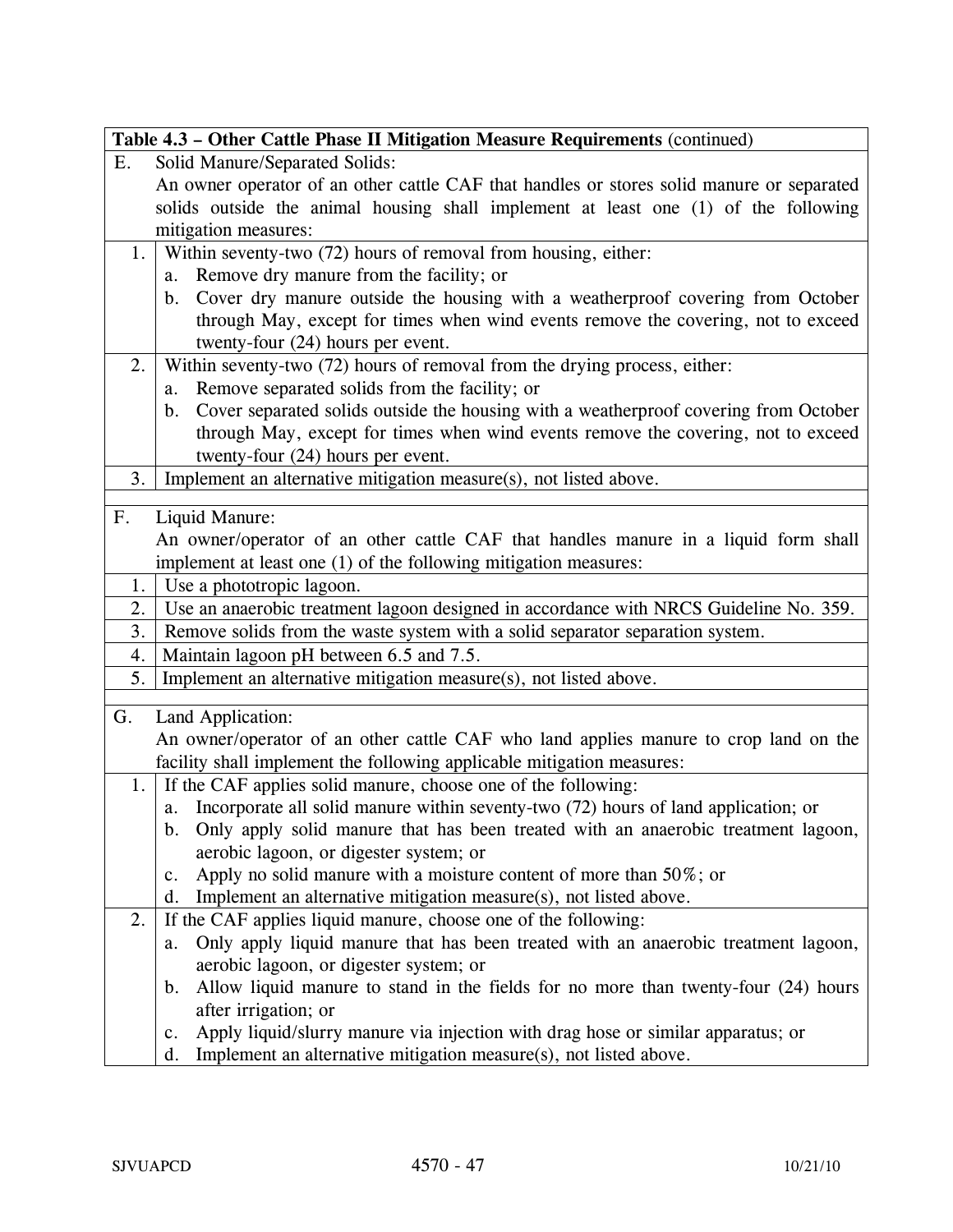5.6.4 Swine CAF: An owner/operator of a swine CAF shall comply with the Phase II mitigation measures in Table 4.4.

|                                                     | Table 4.4 - Swine Phase II Mitigation Measure Requirements                                                          |  |
|-----------------------------------------------------|---------------------------------------------------------------------------------------------------------------------|--|
| A.                                                  | Feed:                                                                                                               |  |
|                                                     | Owners/operators of a swine CAF shall implement at least two (2) of the following feed                              |  |
|                                                     | mitigation measures:                                                                                                |  |
| 1.                                                  | Use grain with an average particle size diameter between 300-800 microns.                                           |  |
| 2.                                                  | Utilize phase feeding and split-sex feeding programs to more closely match the nutrient<br>requirements of animals. |  |
| 3.                                                  | Implement an alternative mitigation measure(s), not listed above.                                                   |  |
|                                                     |                                                                                                                     |  |
| <b>B.</b>                                           | Housing:                                                                                                            |  |
|                                                     | Owners/operators of a swine CAF shall implement at least three (3) of the following                                 |  |
|                                                     | mitigation measures in each animal housing unit:                                                                    |  |
|                                                     | 1. Use a slatted floor system (slatted floors over deep pits or shallow flush alleys), with daily                   |  |
|                                                     | manure removal for shallow flush alleys and weekly removal from deep pits.                                          |  |
| 2.                                                  | Manage pens such that the manure depth in the pen does not exceed twelve (12) inches at                             |  |
|                                                     | any time or point.                                                                                                  |  |
| 3.                                                  | Inspect water pipes and troughs and repair leaks at least once every seven (7) days.                                |  |
| 4.                                                  | Implement an alternative mitigation measure(s), not listed above.                                                   |  |
|                                                     |                                                                                                                     |  |
| C.                                                  | Liquid Manure:                                                                                                      |  |
|                                                     | Owners/operators of a swine CAF that handle manure in a liquid form shall implement at                              |  |
| least one (1) of the following mitigation measures: |                                                                                                                     |  |
| 1.                                                  | Use a phototropic lagoon.                                                                                           |  |
| 2.                                                  | Use an anaerobic treatment lagoon designed in accordance with NRCS Guideline No. 359.                               |  |
| 3.                                                  | Maintain lagoon pH between 6.5 and 7.5.                                                                             |  |
| 4.                                                  | Implement an alternative mitigation measure(s), not listed above.                                                   |  |
|                                                     |                                                                                                                     |  |
| D.                                                  | Land Application:                                                                                                   |  |
|                                                     | Owners/operators of a swine CAF who land apply liquid manure to crop land on the facility                           |  |
|                                                     | shall implement one (1) of the following mitigation measures:                                                       |  |
| 1.                                                  | Allow liquid manure to stand in the fields for no more than twenty-four (24) hours after<br>irrigation.             |  |
| 2.                                                  | Implement an alternative mitigation measure(s), not listed above.                                                   |  |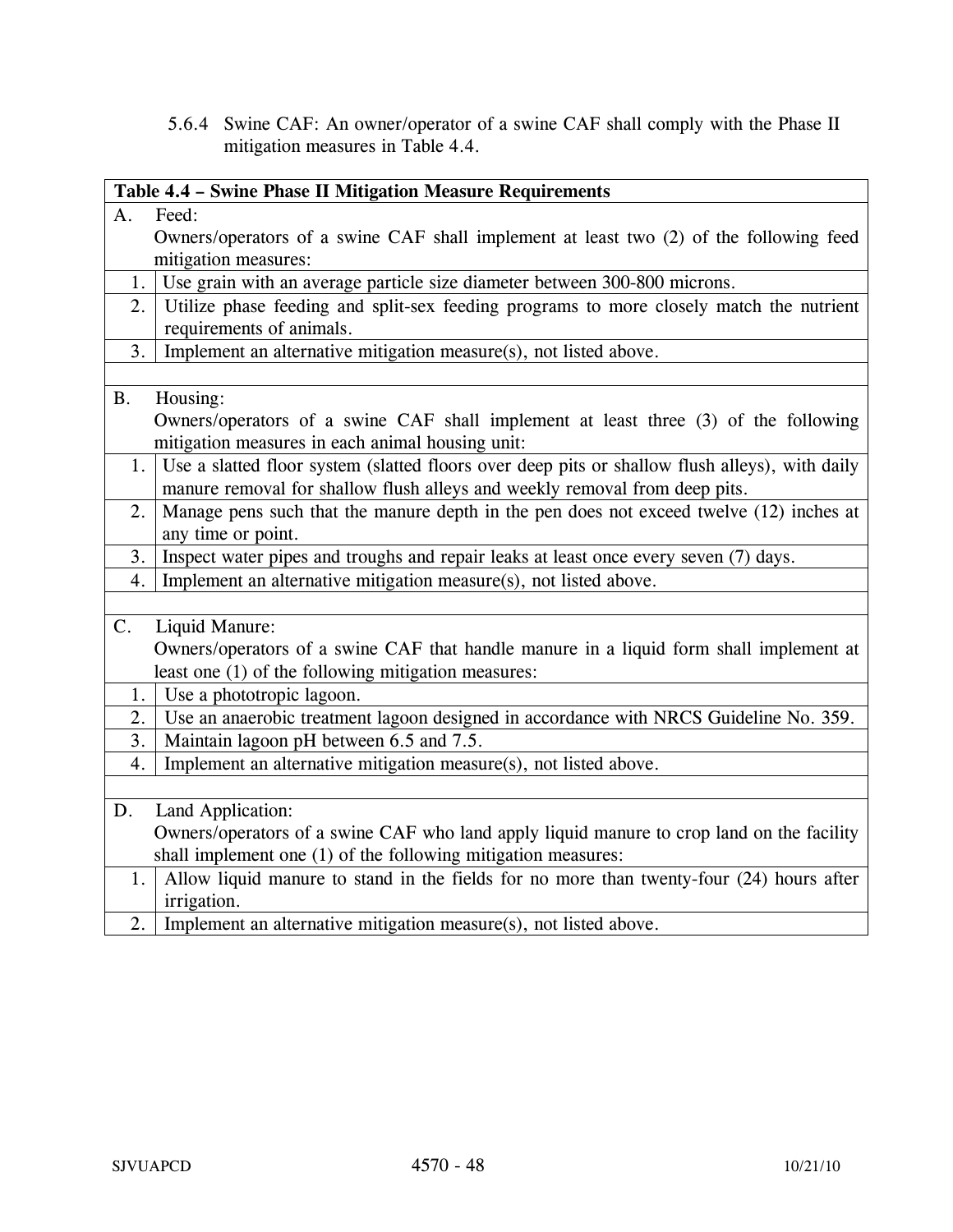5.6.5 Layer CAF: An owner/operator of a layer CAF shall comply with the Phase II mitigation measures in Table 4.5.

| Table 4.5 - Layer Phase II Mitigation Measure Requirements                                   |  |  |
|----------------------------------------------------------------------------------------------|--|--|
| A.<br>Feed:                                                                                  |  |  |
| Owners/operators of a layer CAF shall implement at least one (1) of the following feed       |  |  |
| mitigation measures:                                                                         |  |  |
| Choose one of the following:<br>1.                                                           |  |  |
| Feed according to NRC guidelines; or<br>a.                                                   |  |  |
| Feed animals probiotics designed to improve digestion according to manufacturer<br>b.        |  |  |
| recommendations; or                                                                          |  |  |
| Feed animals an amino acid supplemented diet to meet their nutrient requirements; or<br>c.   |  |  |
| Feed animals feed additives such as amylase, xylanase, and protease, designed to<br>d.       |  |  |
| maximize digestive efficiency according to manufacturer recommendations.                     |  |  |
| Implement an alternative mitigation measure(s), not listed above.<br>2.                      |  |  |
|                                                                                              |  |  |
| Housing:<br><b>B.</b>                                                                        |  |  |
| Owners/operators of a layer CAF shall implement at least two (2) of the following housing    |  |  |
| mitigation measures:                                                                         |  |  |
| Use drinkers that do not drip continuously.<br>1.                                            |  |  |
| Inspect water pipes and drinkers and repair leaks daily.<br>2.                               |  |  |
| 3.<br>Implement an alternative mitigation measure(s), not listed above.                      |  |  |
|                                                                                              |  |  |
| Solid Manure/Separated Solids:<br>C.                                                         |  |  |
| Owners/operators of a layer CAF that handle or store solid litter/manure or separated solids |  |  |
| outside the animal housing shall implement at least one (1) of the following mitigation      |  |  |
| measures:                                                                                    |  |  |
| Within seventy-two (72) hours of removal from housing, either:<br>1.                         |  |  |
| Remove all litter/manure from the facility; or<br>a.                                         |  |  |
| Cover litter/manure outside the housing with a weatherproof covering from October<br>b.      |  |  |
| through May, except for times when wind events remove the covering, not to exceed            |  |  |
| twenty-four (24) hours per event.                                                            |  |  |
| Implement an alternative mitigation measure(s), not listed above.<br>2.                      |  |  |
|                                                                                              |  |  |
| Liquid Manure:<br>D.                                                                         |  |  |
| Owners/operators of a layer CAF that handle manure in a liquid form shall implement at       |  |  |
| least one (1) of the following mitigation measures:                                          |  |  |
| Use a phototropic lagoon.<br>1.                                                              |  |  |
| Use an anaerobic treatment lagoon designed in accordance with NRCS Guideline No. 359.<br>2.  |  |  |
| Maintain lagoon pH between 6.5 and 7.5.<br>3.                                                |  |  |
| Implement an alternative mitigation measure(s), not listed above.<br>4.                      |  |  |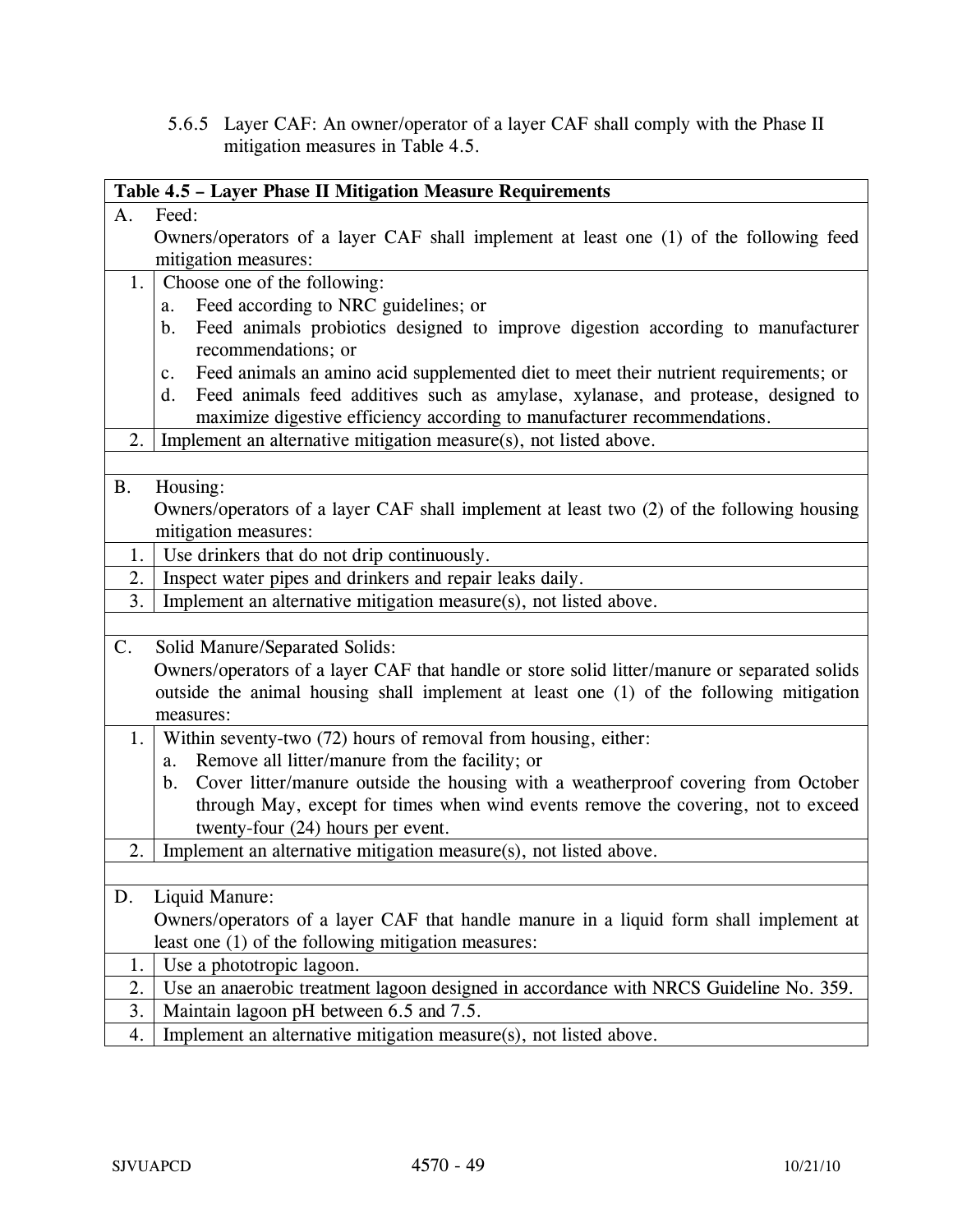5.6.6 Broiler, Duck, or Turkey CAF: An owner/operator of a chicken broiler, duck, or turkey CAF shall comply with the Phase II mitigation measures in Table 4.6.

| Table 4.6 - Broiler, Duck, or Turkey Phase II Mitigation Measure Requirements |                                                                                                        |  |
|-------------------------------------------------------------------------------|--------------------------------------------------------------------------------------------------------|--|
| A.                                                                            | Feed:                                                                                                  |  |
|                                                                               | Owners/operators of a broiler, duck, or turkey CAF shall implement at least one (1) of the             |  |
|                                                                               | following feed mitigation measures:                                                                    |  |
| 1.                                                                            | Choose one of the following:                                                                           |  |
|                                                                               | Feed according to NRC guidelines; or<br>a.                                                             |  |
|                                                                               | Feed animals probiotics designed to improve digestion according to manufacturer<br>b.                  |  |
|                                                                               | recommendations; or                                                                                    |  |
|                                                                               | Feed animals an amino acid supplemented diet to meet their nutrient requirements; or<br>$\mathbf{c}$ . |  |
|                                                                               | Feed animals feed additives such as amylase, xylanase, and protease, designed to<br>d.                 |  |
|                                                                               | maximize digestive efficiency according to manufacturer recommendations.                               |  |
| 2.                                                                            | Implement an alternative mitigation measure(s), not listed above.                                      |  |
|                                                                               |                                                                                                        |  |
| <b>B.</b>                                                                     | Housing:                                                                                               |  |
|                                                                               | Owners/operators of a broiler or duck CAF shall implement at least four (4) of the                     |  |
|                                                                               | following housing mitigation measures:                                                                 |  |
|                                                                               |                                                                                                        |  |
|                                                                               | Owners/operators of a turkey CAF shall implement at least five (5) of the following housing            |  |
|                                                                               | mitigation measures:                                                                                   |  |
| 1.                                                                            | Use a dry housing cleaning method at all times, except when a wet cleaning method is                   |  |
|                                                                               | required for animal health or biosecurity issues, pursuant to Section 5.4.                             |  |
| 2.                                                                            | Use drinkers that do not drip continuously.                                                            |  |
| 3.                                                                            | Inspect drinkers at least once every seven (7) days and adjust the height, volume, and                 |  |
|                                                                               | location of drinkers if necessary.                                                                     |  |
| 4.                                                                            | Inspect water pipes and drinkers and repair leaks daily.                                               |  |
| 5.                                                                            | If the facility houses turkeys in pens, install mounds or berms up gradient to prevent the             |  |
|                                                                               | runoff of storm water into pens.                                                                       |  |
| 6.                                                                            | Implement an alternative mitigation measure(s), not listed above.                                      |  |
|                                                                               | Continues on the next page                                                                             |  |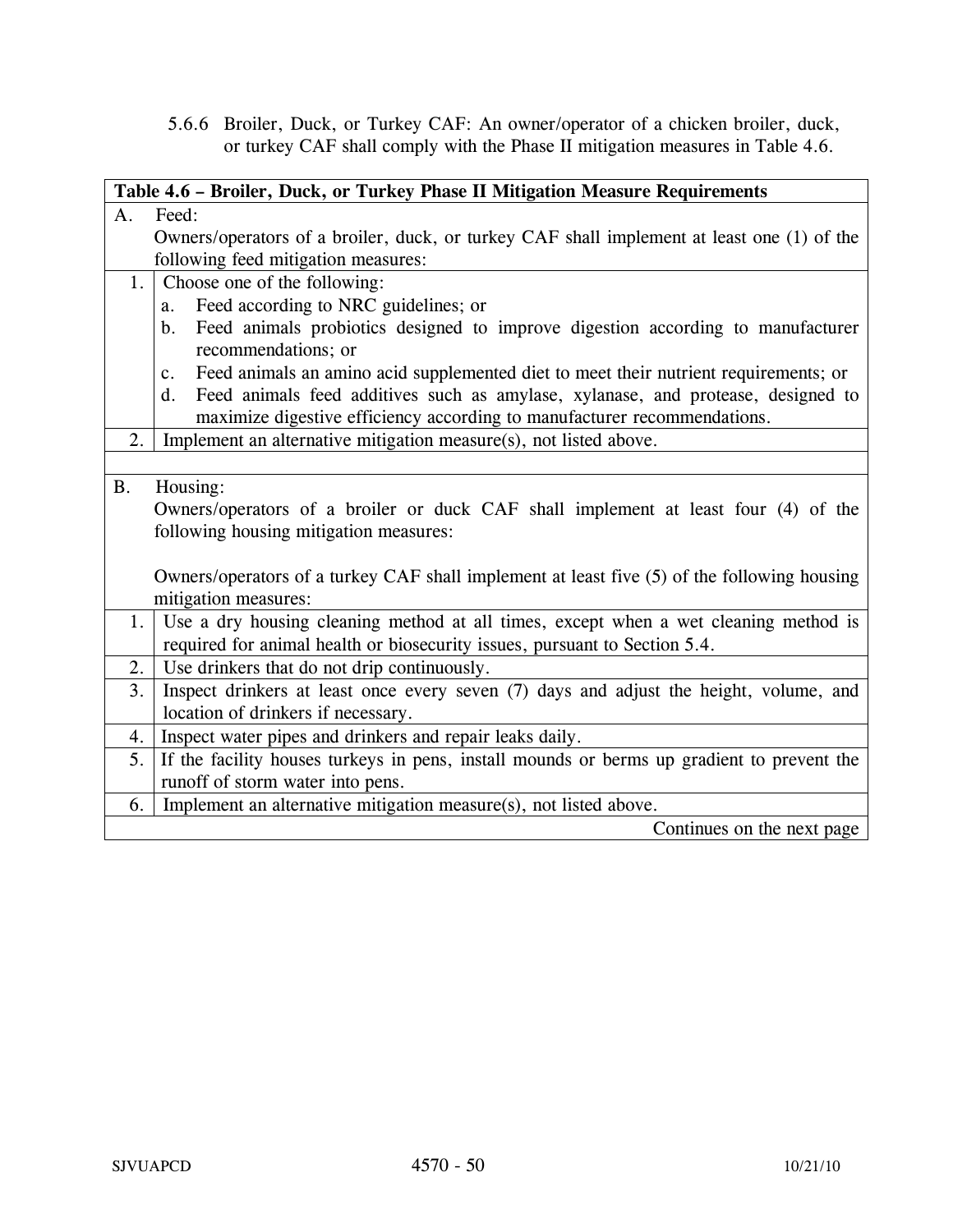| Table 4.6 - Broiler, Duck, or Turkey Phase II Mitigation Measure Requirements (continued) |                                                                                               |  |
|-------------------------------------------------------------------------------------------|-----------------------------------------------------------------------------------------------|--|
| $\mathbf{C}$ .                                                                            | Solid Manure/Separated Solids:                                                                |  |
|                                                                                           | Owners/operators of a broiler, duck, or turkey CAF that handles or stores solid               |  |
|                                                                                           | litter/manure or separated solids outside the animal housing shall implement at least one (1) |  |
|                                                                                           | of the following mitigation measures:                                                         |  |
| 1.                                                                                        | Within seventy-two (72) hours of removal from housing, either:                                |  |
|                                                                                           | a. Remove all litter/manure from the facility; or                                             |  |
|                                                                                           | b. Cover litter/manure outside the housing with a weatherproof covering from October          |  |
|                                                                                           | through May, except for times when wind events remove the covering, not to exceed             |  |
|                                                                                           | twenty-four (24) hours per event.                                                             |  |
| 2.                                                                                        | Implement an alternative mitigation measure(s), not listed above.                             |  |
|                                                                                           |                                                                                               |  |
| D.                                                                                        | Liquid Manure:                                                                                |  |
|                                                                                           | Owners/operators of a broiler, duck, or turkey CAF that handles manure in a liquid form       |  |
|                                                                                           | shall implement at least one (1) of the following mitigation measures:                        |  |
| 1.                                                                                        | Use a phototropic lagoon.                                                                     |  |
| 2.                                                                                        | Use an anaerobic treatment lagoon designed in accordance with NRCS Guideline No. 359.         |  |
| 3.                                                                                        | Maintain lagoon pH between 6.5 and 7.5.                                                       |  |
| 4.                                                                                        | Implement an alternative mitigation measure(s), not listed above.                             |  |

### 6.0 Monitoring Requirements

Owners/operators shall comply with the requirements of Section 6.1 when implementing all applicable Phase II Mitigation Measures in Section 5.6.

6.1 Lagoon Monitoring

Owners/operators using a mitigation measure for a lagoon in their approved emission mitigation plan shall monitor the lagoon for the required parameter(s), as determined by the APCO and EPA, at least once every calendar quarter, with at least 30 days between monitoring tests.

### 7.0 Administrative Requirements

7.1 Records for Exempt CAFs

An owner/operator claiming exemption pursuant to Section 4.0 shall maintain records on a quarterly basis of the number and type of animals and production group at the facility. Examples of records that may be used to show proof of exemption include, but are not limited to, Dairy Herd Improvement Association records and animal inventories maintained for financial purposes.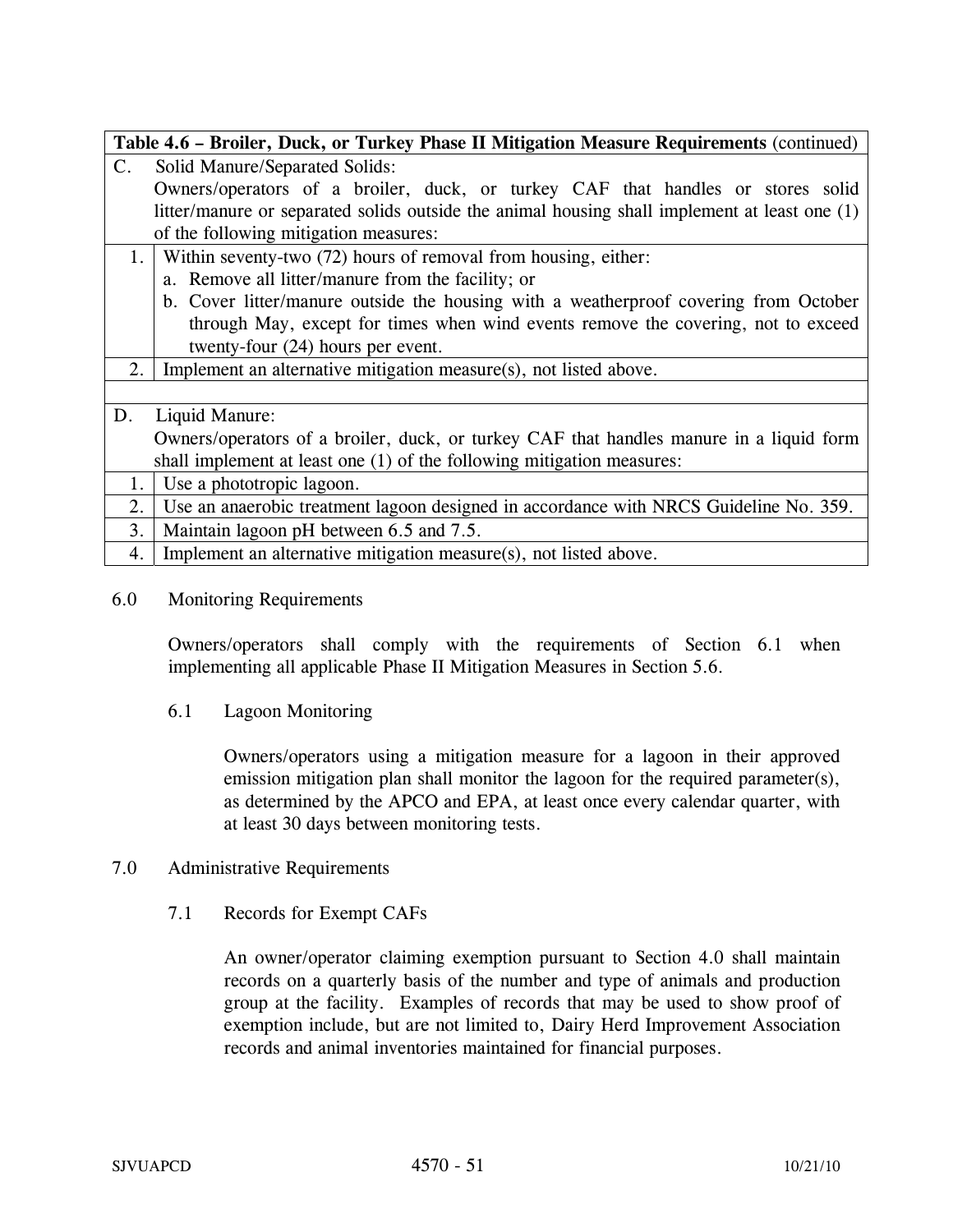- 7.2 General Records for CAFs Subject to Section 5.0 Requirements
	- 7.2.1 Permits: Owners/operators shall maintain copies of all facility permits.
	- 7.2.2 Number of Animals: Owner/operators shall maintain records of the number of animals of each species and production group at the facility on a quarterly basis. Examples of records that may be used include, but are not limited to, Dairy Herd Improvement Association records and animal inventories done for financial purposes.
	- 7.2.3 Owner/operators shall maintain records sufficient to demonstrate compliance with all applicable mitigation measures.
- 7.3. Records for Feed and Silage Mitigation Measures
	- 7.3.1 Feed Content/Feed Additive: Records of feed content, formulation, and quantity of feed additive utilized, sufficient to verify compliance with approved feed content and feed additive mitigation measures. Records may include laboratory test results and other test results.
	- 7.3.2 Feed Processing: Records sufficient to verify that feed was given to animals (for example, put in feed bunks) or disposed of within the time allowed by the approved mitigation measure.
	- 7.3.3 Feed Removal: Records demonstrating that feed is removed within the specified time period.
	- 7.3.4 Feed Storage: Records demonstrating that feed was kept in weatherproof storage for the required period. Records for feed storage shall be required when implementing the Phase II mitigation measures.
	- 7.3.5 Feed Moisture Content: Records for annual testing to determine moisture content of mixed ration food that contains at least 30% by weight of silage. Records for feed moisture content shall be required when implementing the Phase II mitigation measures.
	- 7.3.6 Silage Covers: Records demonstrating that silage was covered, including the thickness of the cover, in compliance with any silage mitigation measures chosen. Examples of records that show compliance include, but are not limited to, invoices demonstrating that silage covers were installed and maintained at the facility, cover thickness, records demonstrating the thickness of the silage cover, and maintenance records for repair or replacement of damaged covers.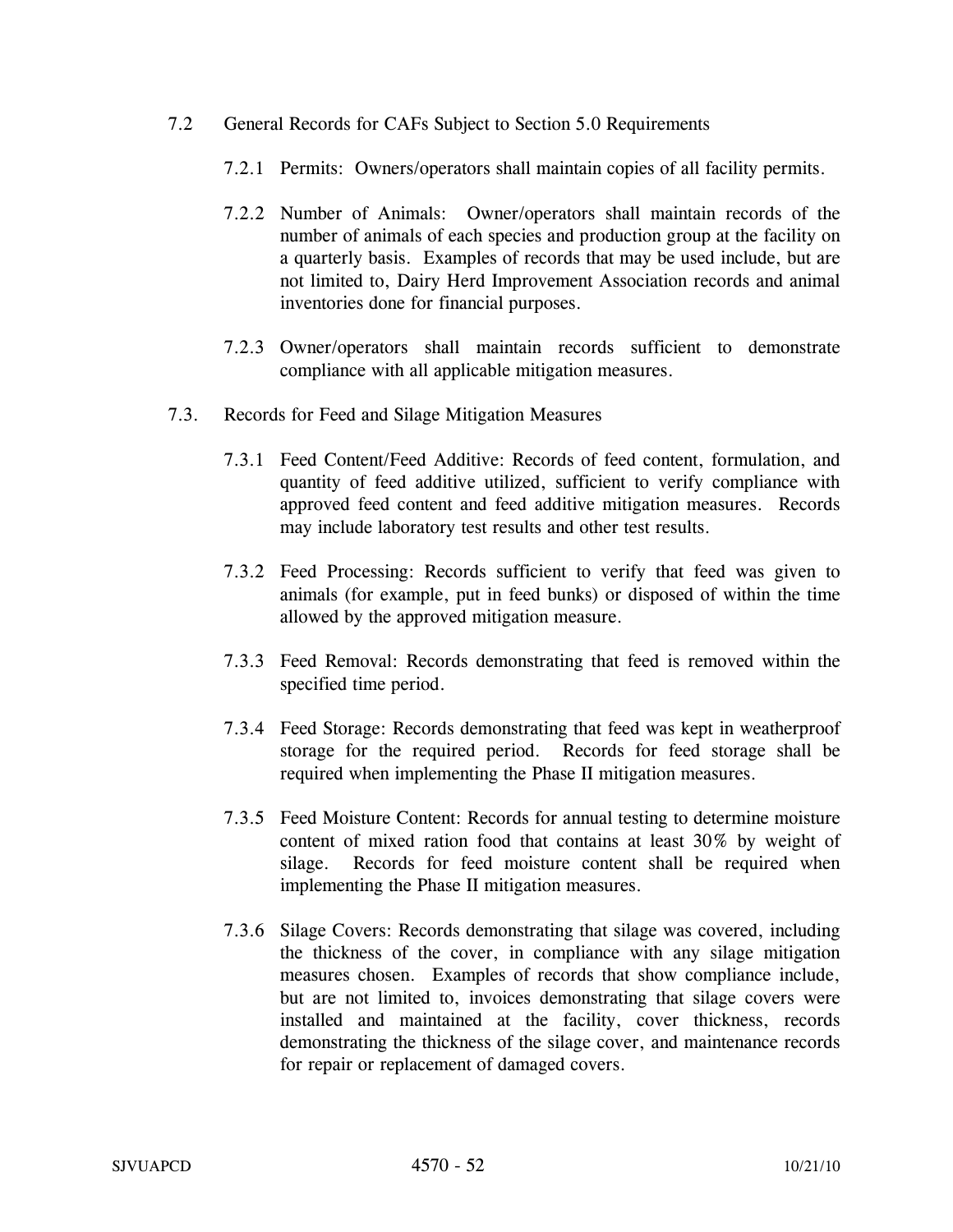- 7.3.7 Silage Pile Bulk Density at Pile Formation: Records of required practices used to ensure adequate bulk density of silage piles and/or measured bulk density of silage piles. Records for silage bulk density shall be required when implementing the Phase II mitigation measures.
- 7.3.8 Silage Pile Formation: Records demonstrating that silage piles were formed in compliance with any silage mitigation measures chosen. Examples of records that show compliance include, but are not limited to, moisture content of silage pile material, records of the length of cut for the crop being harvested, records of silage material delivery date, records that there are no more than six inches of material un-compacted on top of the pile of silage piles. Records for silage pile formation shall be required when implementing the Phase II mitigation measures.
- 7.3.9 Silage Leachate: Records demonstrating that the leachate was collected either by an active or passive system and the system was maintained in a manner approved by the APCO and EPA. Examples of records that show compliance include, but are not limited to, design specification for the system and a maintenance checklist for inspections and repairs.
- 7.3.10 Exposed Silage: Records demonstrating that silage piles are managed such that exposed surface area is in compliance with any silage mitigation measures chosen. Records for exposed silage shall be required when implementing the Phase II mitigation measures.
- 7.3.11 Silage Inoculation: Records demonstrating silage inoculation with either homolactic lactic acid bacteria, propionic acid, benzoic acid, sorbic acid sodium benzoate, or potassium sorbate. Records shall include rate specified by manufacturer and rate applied by operator/owner, date of inoculation and date of silage pile formation completion. Records for silage inoculation shall be required when implementing the Phase II mitigation measures.
- 7.3.12 VOC Emission Control Systems: Source test results, monitoring/inspection logs and maintenance logs.
- 7.3.13 Weatherproof Coverings: Records verifying that any covers used are installed, used, and maintained in accordance with manufacturer recommendations and any applicable standard approved by the APCO and EPA. For covers removed by wind events, an estimate of when the cover was removed and documentation of when the cover was replaced.
- 7.3.14 Alternative Feed or Silage Mitigation Measures: Records sufficient to verify compliance with each approved alternative mitigation measure to the satisfaction of the APCO and EPA.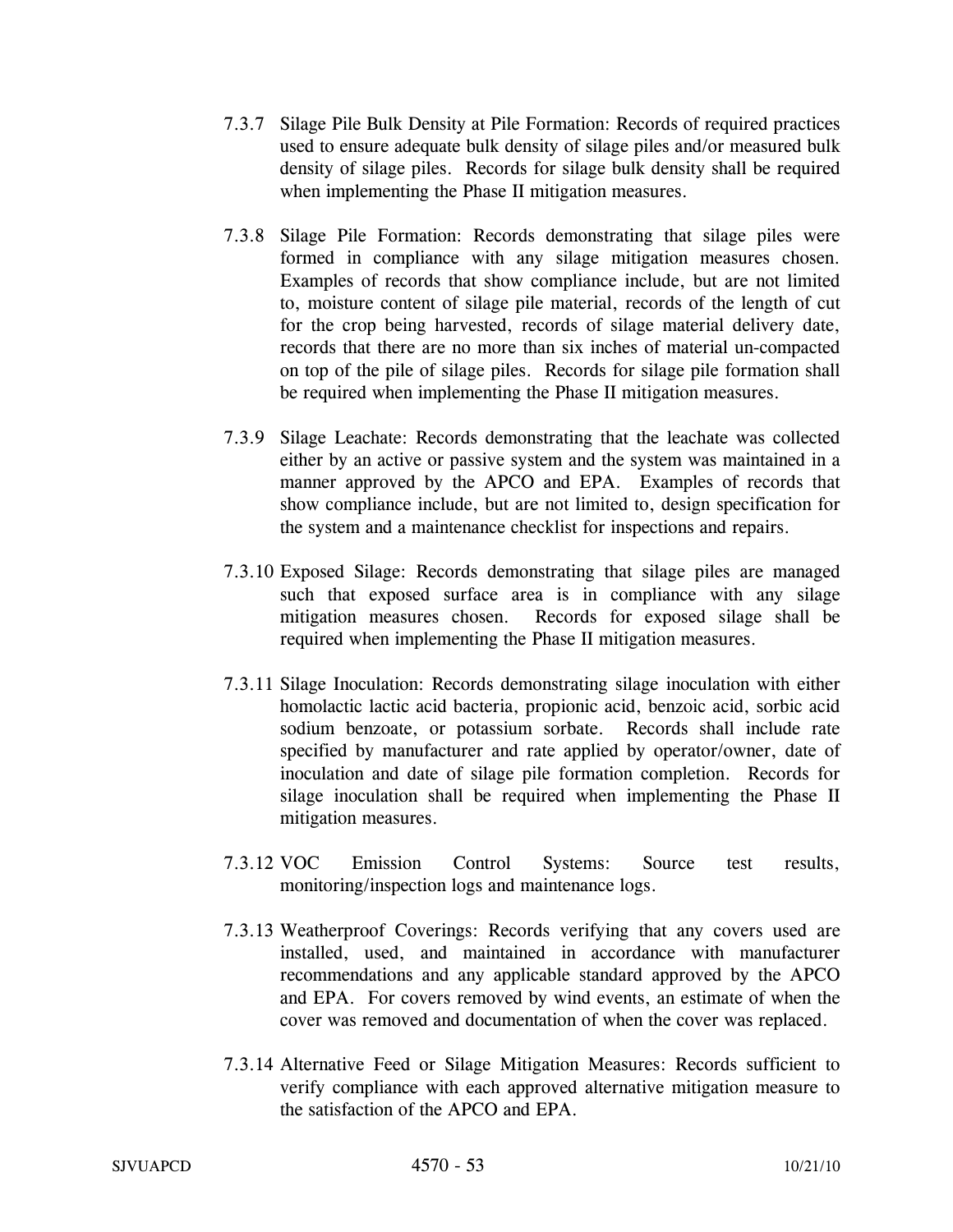7.4 Records for Milking Parlor Mitigation Measures

Records verifying that the milking parlor was flushed or hosed immediately prior to, immediately after, or during each milking.

- 7.5 Records for Freestall/Corral/Animal Housing
	- 7.5.1 Bedding Material: Records of the material(s) used for animal bedding, including the percentage of non-manure. Records for bedding material shall be required when implementing the Phase II mitigation measures.
	- 7.5.2 Clean/Scrape/Flush/Vacuum: Records sufficient to demonstrate that the removal of manure/bedding was performed as required in the approved mitigation measure. This may be a log when owners/operators initial that they performed all applicable practices.
	- 7.5.3 Depth of Manure: Records demonstrating the measurement of the manure depth and measures taken to remove material greater than the amount allowed by the mitigation measure.
	- 7.5.4 Foggers: Records, such as design specifications, demonstrating that foggers used to comply with rule requirements meet the required standards.
	- 7.5.5 Lime, Thymol, and Eugenol: Records of the quantity of material applied and the area over which it was applied. Owners/operators shall also maintain manufacturer's product application recommendations to demonstrate compliance with the recommendations.
	- 7.5.6 Litter Additives: Records, including a copy of the manufacturer's recommendations, which demonstrate litter additives used to comply with rule requirements are administered in accordance with manufacturer's specifications.
	- 7.5.7 Roof Structure/Runoff: Records such as design specifications and maintenance logs demonstrating that any roof runoff structures used to comply with rule are in compliance with applicable standards in NRCS Field Office Technical Guide Code 558 or other applicable standards approved by the APCO and EPA.
	- 7.5.8 Shade Structures: Records, such as design specifications, demonstrating that any shade structures used to comply with rule requirements meet the required standards.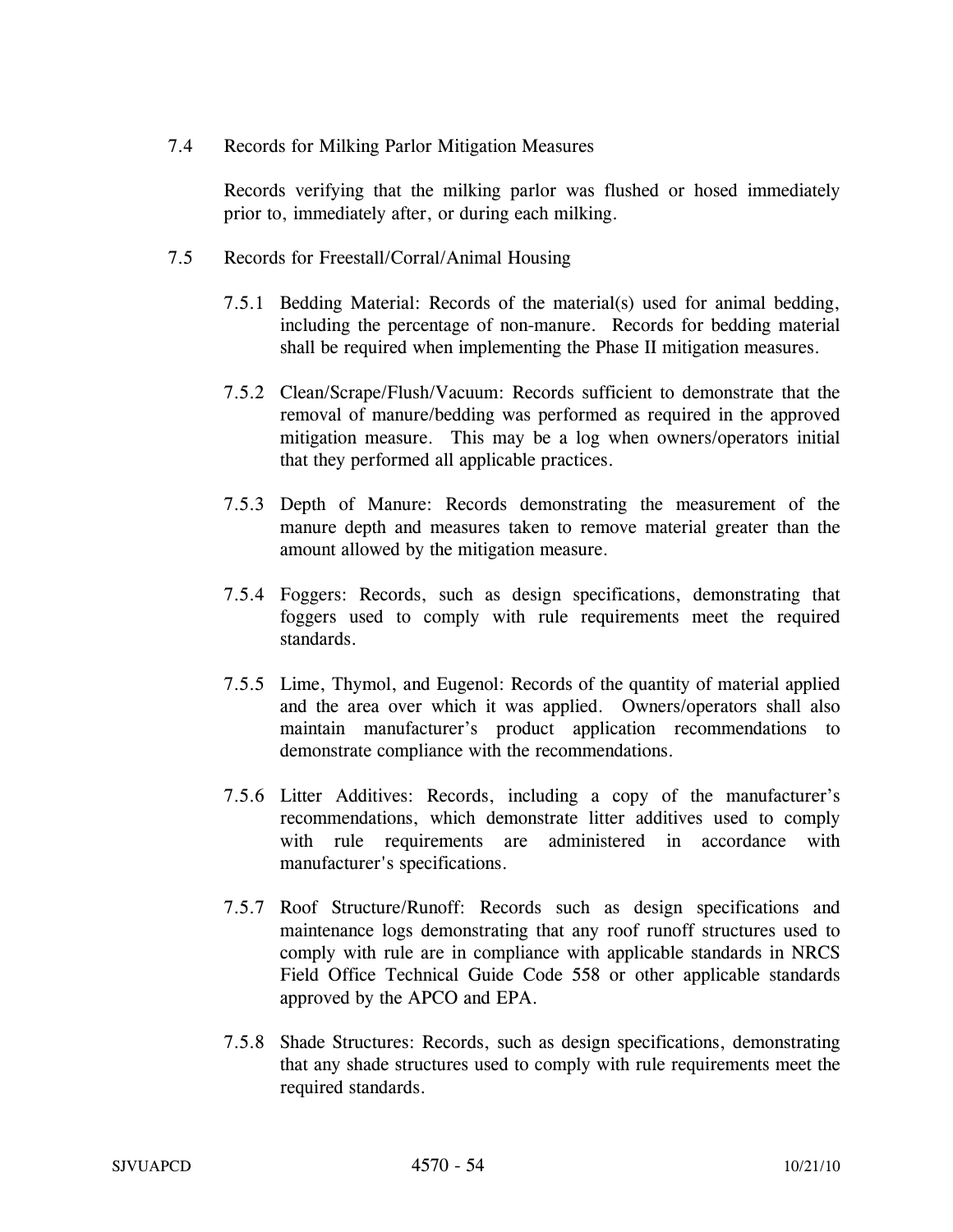- 7.5.9 Slope/Drainage: Records sufficient to verify that harrowing and sloping of corrals used to comply with rule requirements are implemented as required in the rule.
- 7.5.10 Vacuum/Land Apply Cattle Waste: Records showing time of vacuuming and time of land application of the vacuumed solids.
- 7.5.11 VOC Emission Control Systems: Source test results, monitoring/inspection logs and maintenance logs.
- 7.5.12 Water Pipes, Drinkers, and Water Troughs: Records of inspections performed and repairs completed.
- 7.5.13 Wet Feed Removal: Records verifying that animal housing was inspected for wet feed after a rain event/inspection and that the wet feed was removed.
- 7.5.14 Alternative Freestall/Corral/Animal Housing Mitigation Measure: Records that demonstrate compliance with each approved alternative mitigation measure to the satisfaction of the APCO and EPA.
- 7.6 Records for Solid Manure/Separated Solids Outside of Animal Housing
	- 7.6.1 Aerated Static Pile: Records of monitoring/inspection logs and maintenance logs.
	- 7.6.2 Removal of Manure/Separated Solids: Records sufficient to verify when the waste was removed from freestall/corral/animal housing and when the waste was either removed from the facility or land incorporated.
	- 7.6.3 Storage of Manure/Separated Solids in an Aerobic/Anaerobic Digester
		- 7.6.3.1 Records, such as design specifications and maintenance logs, demonstrating that any aerobic/anaerobic digesters used to comply with rule requirements meets the standards in NRCS Field Office Technical Guide Code 366 or 365 or other applicable standards approved by the APCO and EPA.
		- 7.6.3.2 Records of the quantity of manure/separated solids, as needed, to comply with the approved Phase II mitigation measure.
	- 7.6.4 VOC Emission Control Systems: Source test results, monitoring/inspection logs and maintenance logs.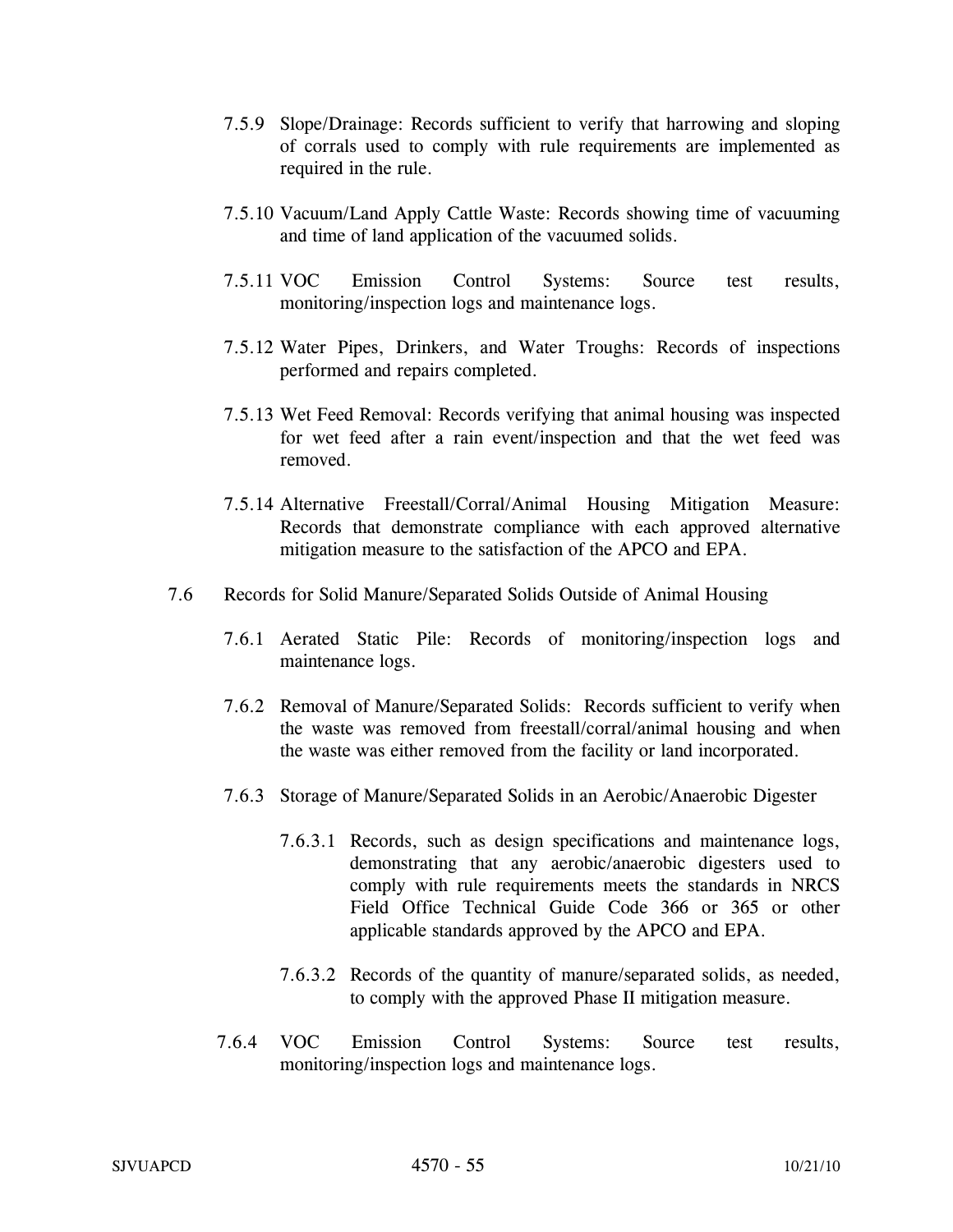- 7.6.5 Weatherproof Coverings: Records verifying that any covers used are installed, used, and maintained in accordance with manufacturer recommendations and any applicable standard approved by the APCO and EPA. For covers removed by wind events, an estimate of when the cover was removed and documentation of when the manure/separated solid piles were re-covered.
- 7.6.6 Alternative Solid Manure/Separated Solids Mitigation Measure: Records that demonstrate compliance with each approved alternative mitigation measure to the satisfaction of the APCO and EPA.
- 7.7 Records for Liquid Manure
	- 7.7.1 Lagoons
		- 7.7.1.1 Test results of the approved monitoring parameter and records of measures taken to bring the parameter within specified limits.
		- 7.7.1.2 Design specifications demonstrating that the lagoon meets the requirements listed in the NRCS Field Office Technical Guide for the lagoon type or other applicable standards approved by the APCO and EPA.
	- 7.7.2 Solids Separator System
		- 7.7.2.1 Records, such as design specifications and maintenance logs, demonstrating that the solids separator system meets the approved mitigation measure specifications and is operated and maintained as recommended by the manufacturer.
		- 7.7.2.2 Non-Standard Chemicals: Record the quantity of material used. Owners/operators shall also maintain manufacturer's product usage recommendations to demonstrate compliance with the manufacturer's recommendations.
		- 7.7.2.3 Non-Standard Equipment for Solid Separator System: Records, such as design specifications and maintenance logs, demonstrating that the solids separator equipment meets the approved mitigation measure specifications and is operated and maintained as recommended by the manufacturer.
	- 7.7.3 VOC Emission Control Systems, including biofilters and other VOC emission control systems: Source test results, monitoring/inspection logs and maintenance logs.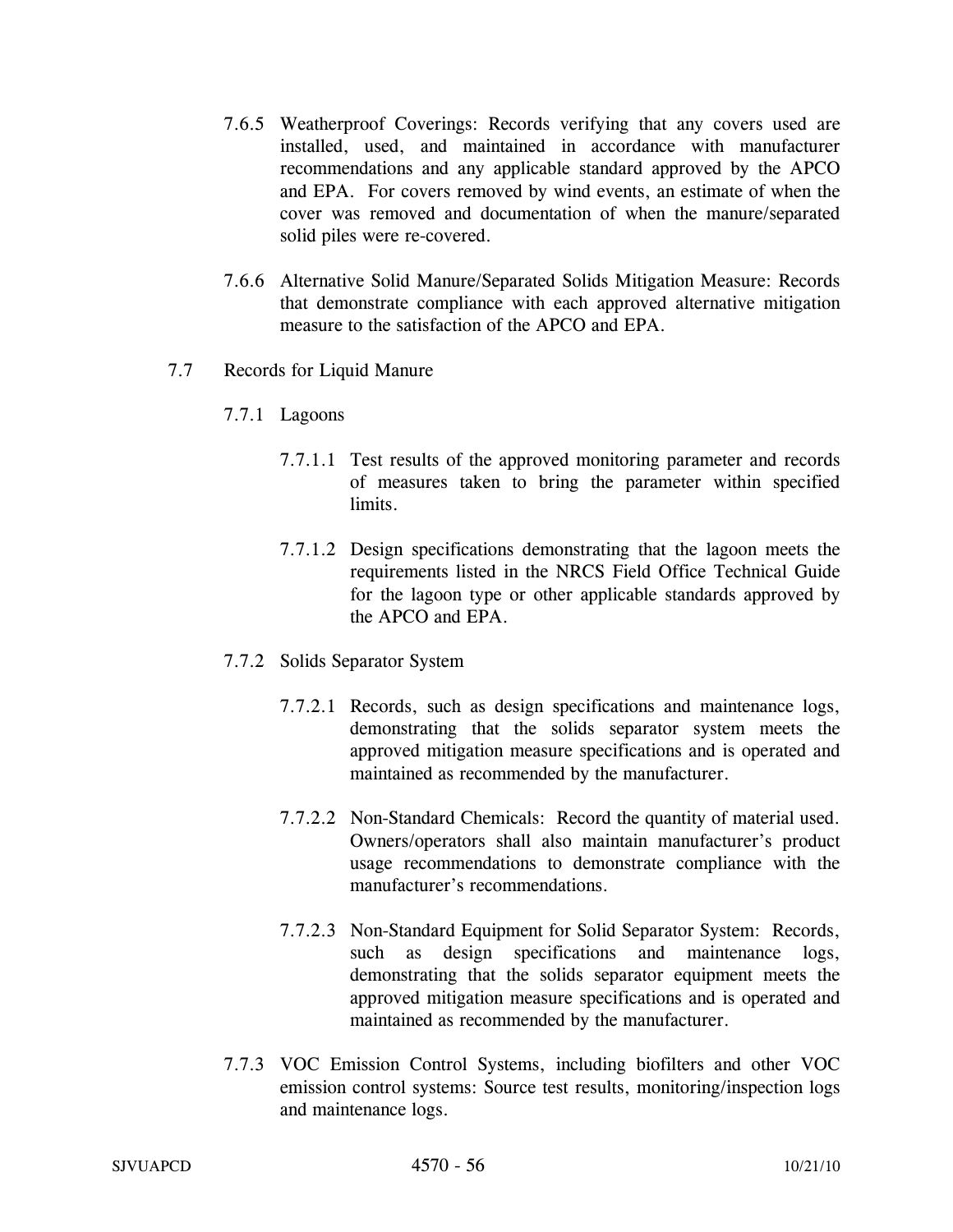- 7.7.4 Alternative Liquid Manure Mitigation Measures: Records that demonstrate compliance with the approved alternative mitigation measure, to the satisfaction of the APCO and EPA.
- 7.8 Records for Land Application of Manure
	- 7.8.1 Time to Incorporate Manure: Records indicating the time the manure was applied and when the waste was incorporated into the soil.
	- 7.8.2 Lagoon-Treated or Digester-Treated Manure: Records that demonstrate that the applied manure came from an aerobic lagoon, an anaerobic treatment lagoon or a digester system.
	- 7.8.3 Liquid Waste Standing in Field: Records that demonstrate that liquid manure does not remain in the field for longer than twenty-four (24) hours after application.
	- 7.8.4 Moisture Content of Solid Manure: Records of the moisture content of applied solid manure.
- 7.9 Records Retention

Owners/operators of a CAF subject to the requirements of Section 5.0 shall keep and maintain the required in Sections 7.1 through 7.8.4, as applicable, for a minimum of five (5) years and the records shall be made available to the APCO and EPA upon request.

- 7.10 Source Testing Requirements
	- 7.10.1 Owners/operators shall conduct an initial source test of all VOC control devices and aerated static piles used to comply with rule requirements not later than six (6) months after the date of installation, and at least once every twelve (12) months thereafter unless the APCO, ARB, and EPA determines more frequent testing is required to demonstrate compliance with rule requirements.
	- 7.10.2 Owners/operators using phototropic lagoons as a mitigation measure in their emission mitigation plan shall test lagoons for bacteria concentration, bacteriochlorophyll concentration, or a surrogate parameter determined by the APCO, ARB, and EPA not later than six (6) months after the date of issuance of the permit, and least once every twelve (12) months thereafter unless the APCO, ARB, and EPA determines more frequent testing is required to demonstrate compliance with rule requirements.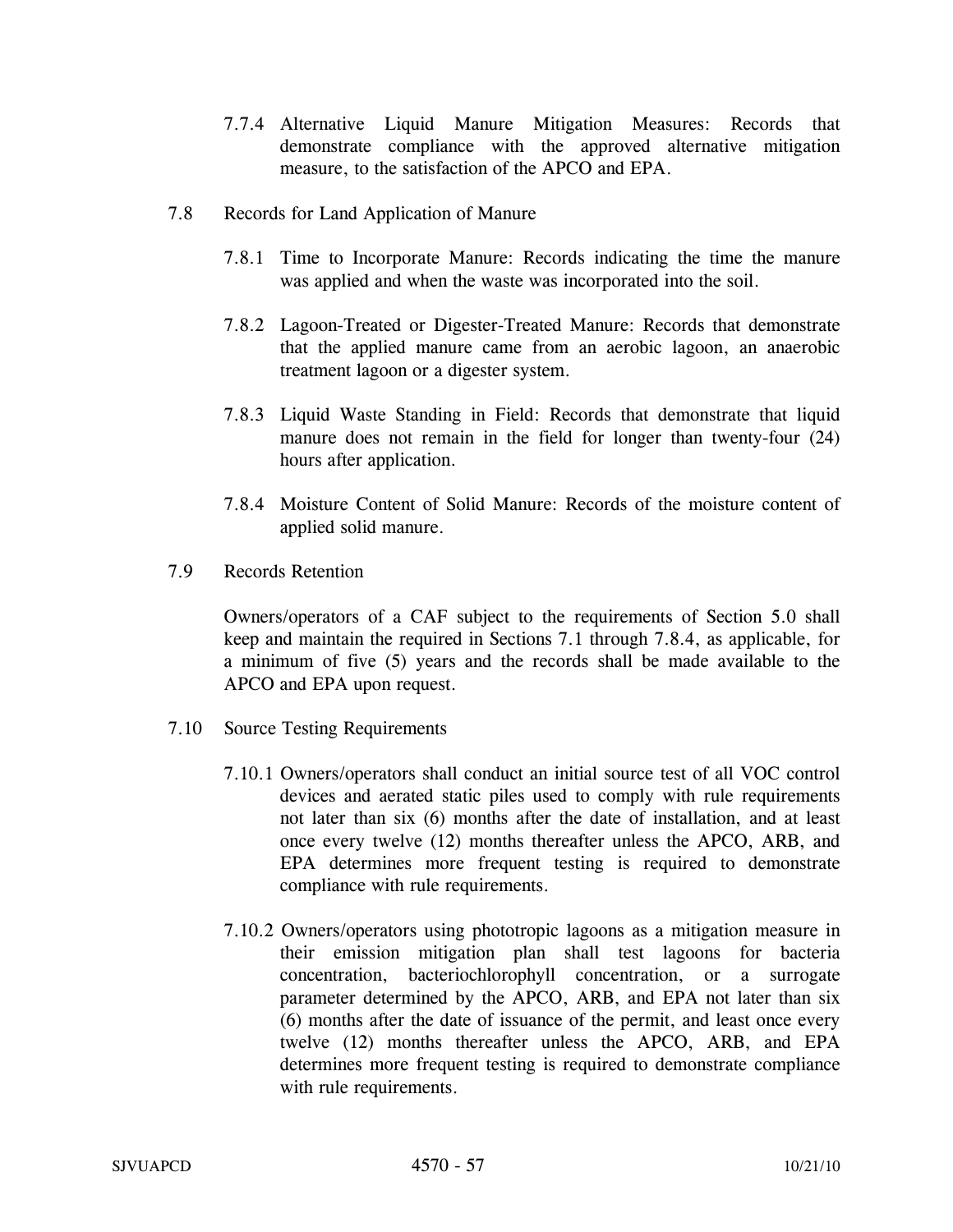- 7.10.3 Owners/operators using aerobic lagoons as a mitigation measure in their emission mitigation plan shall test lagoons for dissolved oxygen content not later than six (6) months after the date of issuance of the permit, and at least once every twelve (12) months thereafter, unless the APCO, ARB, and EPA determines more frequent testing is required to demonstrate compliance with rule requirements.
- 7.10.4 Owners/operators using mechanically aerated lagoons as a mitigation measure in their emission mitigation plan shall test lagoons for biological oxygen demand within six (6) months after the date of issuance of the permit, and at least once every twelve (12) months thereafter, unless the APCO, ARB, and EPA determines more frequent testing is required to demonstrate compliance with rule requirements.
- 7.10.5 Owners/operators using lagoon pH as a mitigation measure in their emission mitigation plan shall test lagoons for pH within six (6) months after the date of issuance of the permit, and at least once every twelve (12) months thereafter, unless the APCO, ARB, and EPA determines more frequent testing is required to demonstrate compliance with rule requirements.
- 7.10.6 Owners/operators shall test any other parameters determined necessary by the APCO, ARB, and EPA to demonstrate compliance with rule requirements as frequently as determined necessary by the APCO, ARB, and EPA.
- 7.11 Test Methods

 Owners/operators shall conduct applicable testing using the following methods or any other alternative test method approved by the APCO and EPA. Test methods referenced shall be the latest approved version.

- 7.11.1 Bacterial Concentration ASTM D4454 85(2009) Standard Test Method for Simultaneous Enumeration of Total and Respiring Bacteria in Aquatic Systems by Microscopy or ASTM D4455 - 85(2009) Standard Test Method for Enumeration of Aquatic Bacteria by Epifluorescence Microscopy Counting Procedure.
- 7.11.2 Bacteriochlorophyll a Concentration ASTM D3731 87 (2004) Standard Practices for Measurement of Chlorophyll Content of Algae in Surface Waters.
- 7.11.3 Biological Oxygen Demand EPA Method 405.1 (Biochemical Oxygen Demand (5 days,  $20^{\circ}$ C)).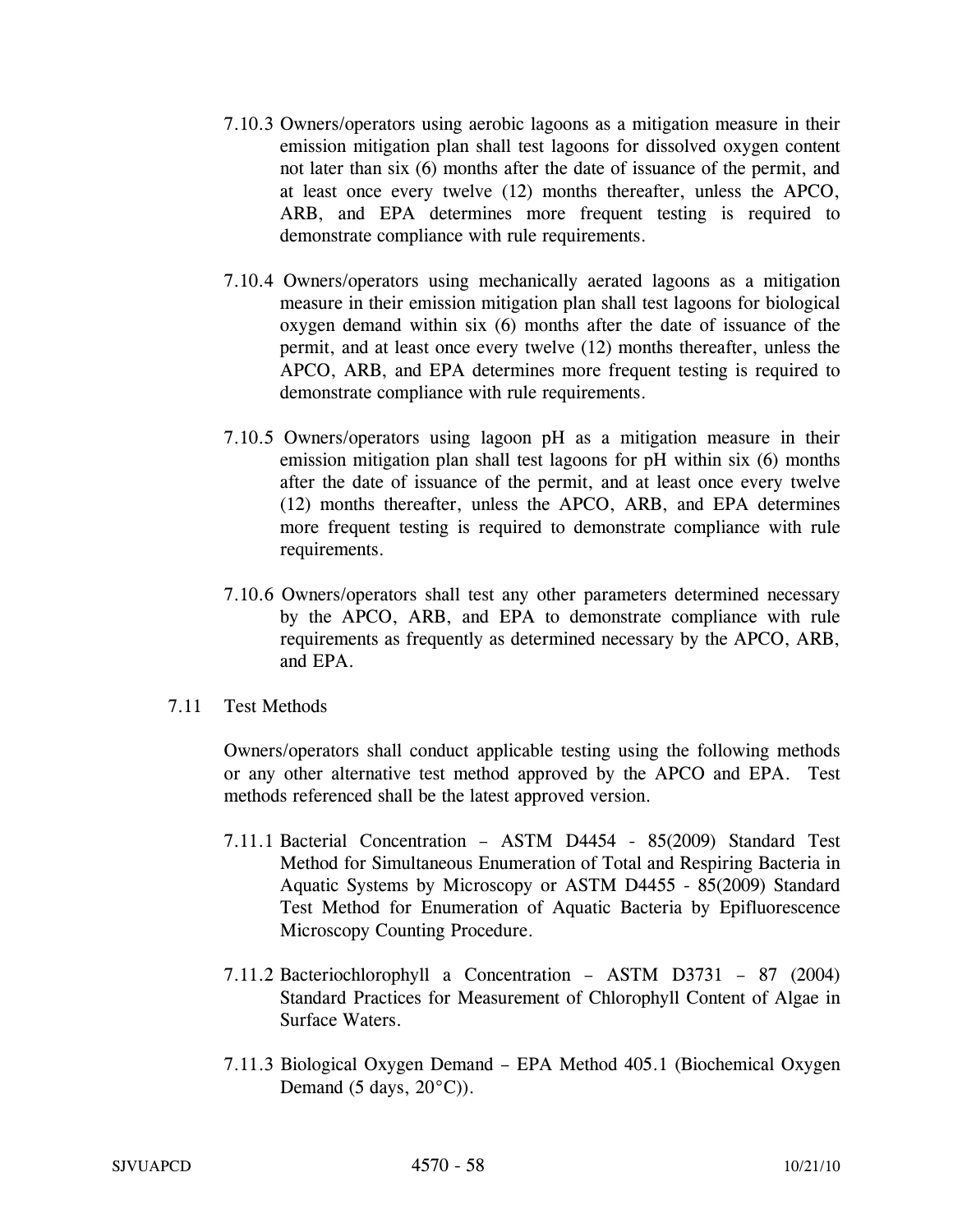- 7.11.4 Bulk Packing Density of Silage Piles Remove representative samples of known volume using a forage probe or other instrument and weighing the samples. Bulk density is the weight of the sample divided by the volume of material removed from the pile. The bulk density shall be determined as the average of at least three representative samples per silage pile.
- 7.11.5 Biofilter Control Efficiency The control efficiency of a biofilter shall be determined using SCAQMD Method 25.3 (Determination of Low Concentration Non-Methane Non-Ethane Organic Compound Emissions from Clean Fueled Combustion Sources). The SCAQMD Method 25.3 apparatus should be connected to sample directly inside the flux chamber or duct as applicable. Compost emissions are considered as watersoluble sources where the 50 ppm applicability limit of Method 25.3 does not apply. Samples from more than one location may be combined (composited) per SCAQMD Rule 1133.2 Attachment A Section 8.
- 7.11.6 Non-Biofilter Control Efficiency The control efficiency of a VOC emission control system that is not a biofilter shall be determined using:
	- 7.11.6.1 EPA Methods 2 (Determination of Stack Gas Velocity and Volumetric Flow Rate (Type S Pitot Tube)), 2A (Volume Meters), or 2D (Rate Meters) for measuring flow rates.
	- 7.11.6.2 EPA Methods 25, 25A, or 25B for measuring total gaseous organic concentrations at the inlet and outlet of the control device.
	- 7.11.6.3 EPA Method 18 or ARB Method 422 shall be used to determine the emissions of exempt compounds.
- 7.11.7 Dissolved Oxygen EPA Method 360.1 (Oxygen, Dissolved (Membrane Electrode)) or 360.2 (Oxygen, Dissolved (Modified Winkler, Full-Bottle Technique)).
- 7.11.8 Moisture Content for Biofilters Test Methods for the Examination of Compost and Composting (TMECC) Method 3.09 (Total Solids and Moisture at  $70 \pm 5$  degrees Centigrade).
- 7.11.9 Moisture Content for Silage Soil, Plant and Water Reference Methods for the Western Region [Third Edition, 2005] Test Method P1.10 (Dry Matter Content - Gravimetric), or American Association of Agricultural and Biological Engineers (ASABE) Standard S358.2, National Forage Testing Association (NFTA) Methods 2.1.3 and 2.1.4, AOAC Methods: 930.15, 934.01, 991.01, and 2001.12.